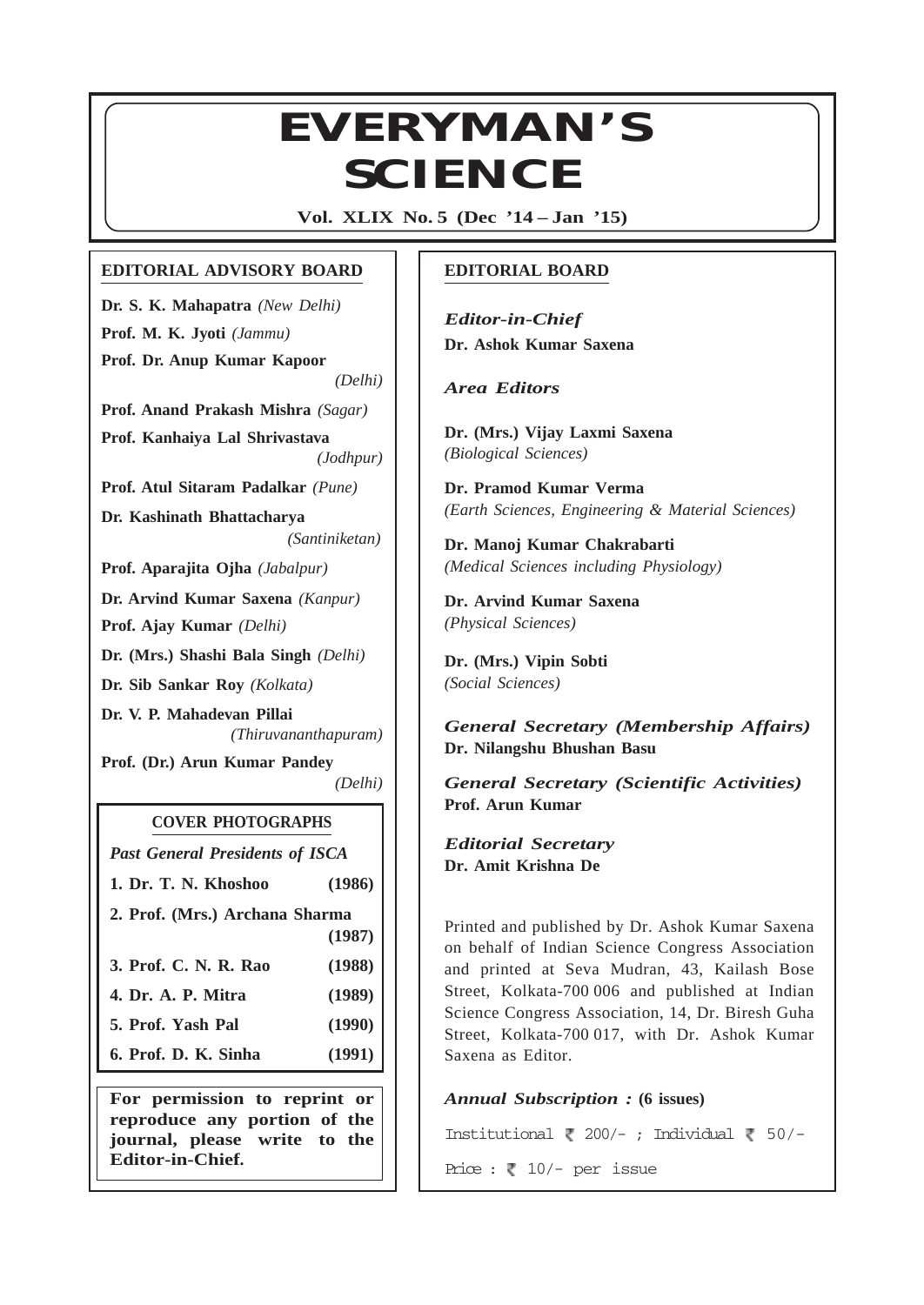# **CONTENTS**

12345678901234567890123456789012123456789012345678901234567890121234567890123456789012345678 12345678901234567890123456789012123456789012345678901234567890121234567890123456789012345678  $1.8 \pm 0.000$  and  $1.8 \pm 0.000$  and  $1.8 \pm 0.000$  and  $1.8 \pm 0.000$  and  $1.8 \pm 0.000$  and  $1.8 \pm 0.000$ 12345678901234567890123456789012123456789012345678901234567890121234567890123456789012345678 12345678901234567890123456789012345678901234567890123456789012345678901234567890123456789012345678901234567890

Everyman's Science Everyman's Science Vol. XLIX No. 5 Dec. '14 — Jan. '15

| <b>EDITORIAL:</b>                                                                                                                                                   |     |
|---------------------------------------------------------------------------------------------------------------------------------------------------------------------|-----|
| <b>Nanotechnology in Cancer Treatment</b><br>Vijay Laxmi Saxena                                                                                                     | 284 |
| <b>ARTICLES:</b>                                                                                                                                                    |     |
| <b>Recognition of Women in Science in India: A Review</b><br>Neepa Banerjee, Sandipan Chatterjee, Shankarashis Mukherjee                                            | 286 |
| <b>Lignocellulose Plant Biomass ; An Emerging Alternative Fuel Resource</b><br>N. Arumugam and P. U. Mahalingam                                                     | 291 |
| Humans and Magnificent Gentle Goliaths of the Forest in Conflict<br>Mousumi Pal                                                                                     | 296 |
| <b>A Sneak Peek into Ground Penetrating Radar</b><br>Suresh Sahni, Mohit Singhal, Purushottam Kumar Garg, Reet Kamal Tiwari                                         | 301 |
| <b>Prominent Tools in Synthetic Pathways of Green Technology:</b><br>Microwave & Ultrasonic Irradiation<br>A.P. Mishra, Brajendra S. Kusmariya and Rajendra K. Jain | 307 |
| The Solution of Power Crisis Through Renewable Sources of Energy<br>Md. Rashid Tanveer, Deepak Mishra and Aradhana Kashyap                                          | 311 |
| <b>Flax: The Vegetarin Omega-3 Source</b><br>Mamta Kumari and Shashi Jain                                                                                           | 320 |
| Role of Veterinarian in Laboratory Animal Research and Medicine<br>Manjurul Haque                                                                                   | 324 |
| <b>Controversies and Ethics of Animal Usage: Emerging Issues</b><br>and New Challenges                                                                              |     |
| P. V. S. Kishore                                                                                                                                                    | 327 |
| 102 <sup>nd</sup> Indian Science Congress Awardees for 2014-2015                                                                                                    | 331 |
| <b>KNOW THY INSTITUTIONS</b>                                                                                                                                        | 337 |
| <b>CONFERENCES / MEETINGS / SYMPOSIA / SEMINARS</b>                                                                                                                 | 340 |
| <b>S &amp; T ACROSS THE WORLD</b>                                                                                                                                   | 342 |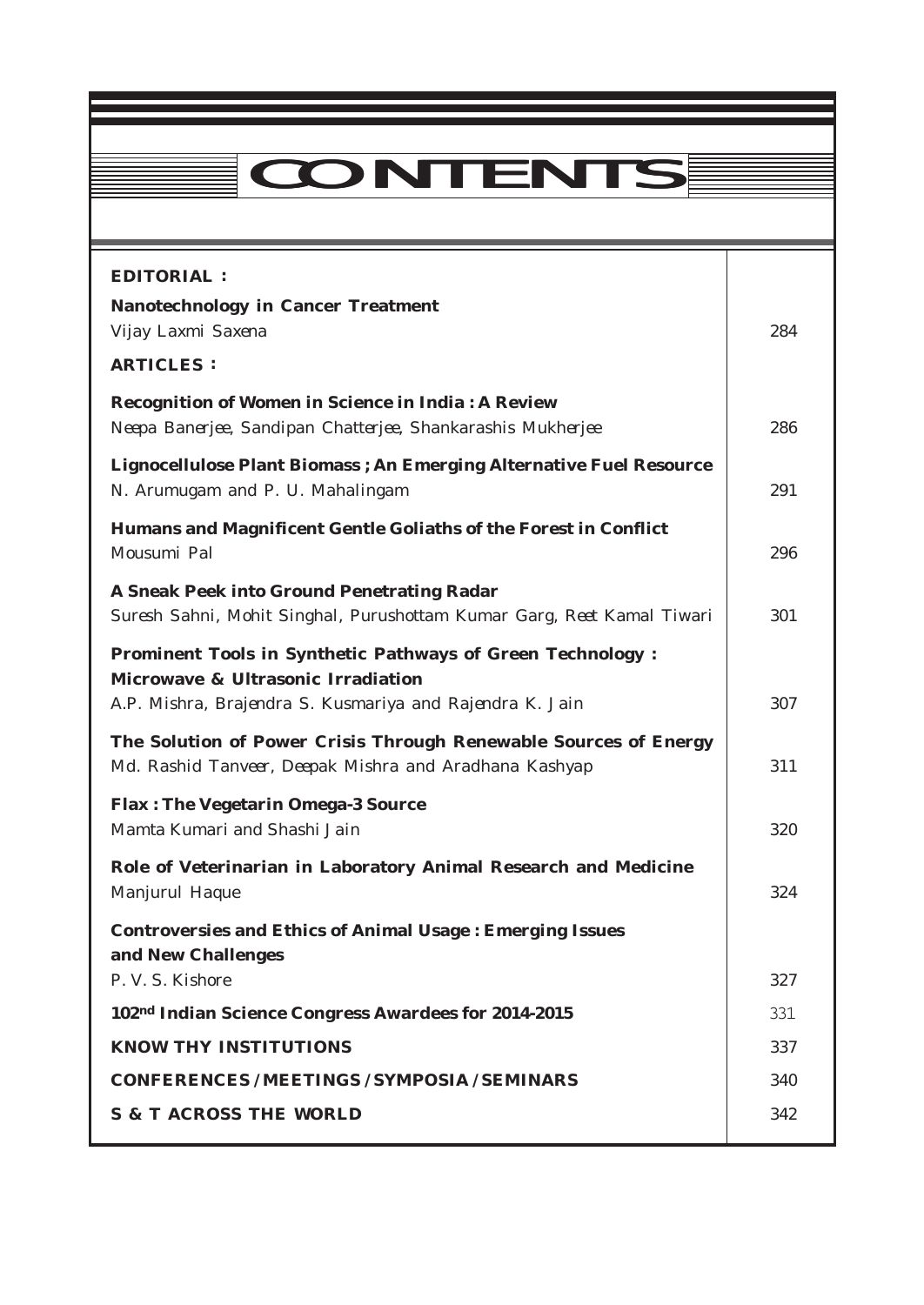12345678901234567890123456789012123456789012345678901234567890121234567890123456789012345678

| ISCA PRESIDENTIAL ADDRESS (1986 TO 1991)                                                   |                                                                      |  |
|--------------------------------------------------------------------------------------------|----------------------------------------------------------------------|--|
| <b>President</b>                                                                           | <b>Title of Presidential Address*</b>                                |  |
| Dr. T. N. Khoshoo<br>73 <sup>rd</sup> Indian Science Congress<br>1986, Delhi               | Role of Science and Technology in Environmental<br>Management        |  |
| Prof. (Mrs.) Archana Sharma<br>74 <sup>th</sup> Indian Science Congress<br>1987, Bangalore | Resources and Human Well Being-Inputs from Science and<br>Technology |  |
| Prof. C. N. R. Rao<br>75 <sup>th</sup> Indian Science Congress<br>1988, Pune               | Frontiers in Science and Technology                                  |  |
| Dr. A. P. Mitra<br>76 <sup>th</sup> Indian Science Congress<br>1989, Madurai               | Science and Technology in India: Technology Mission                  |  |
| Prof. Yash Pal<br>77 <sup>th</sup> Indian Science Congress<br>1990, Cochin                 | Science in Society                                                   |  |
| Prof. D. K. Sinha<br>78 <sup>th</sup> Indian Science Congress<br>1991, Indore              | Coping with Natural Disasters: An Integrated Approach                |  |

\*Available in the Book "The Shaping of Indian Science" Published by University Press (India) Pvt. Ltd., 3-5-819 Hyderguda, Hyderabad 500 029.

*As per decision of Council meeting held on May 3, 2014, Presidential Addresses will not be printed henceforth in Everyman's Science as they are already printed in the above mentioned book.*

283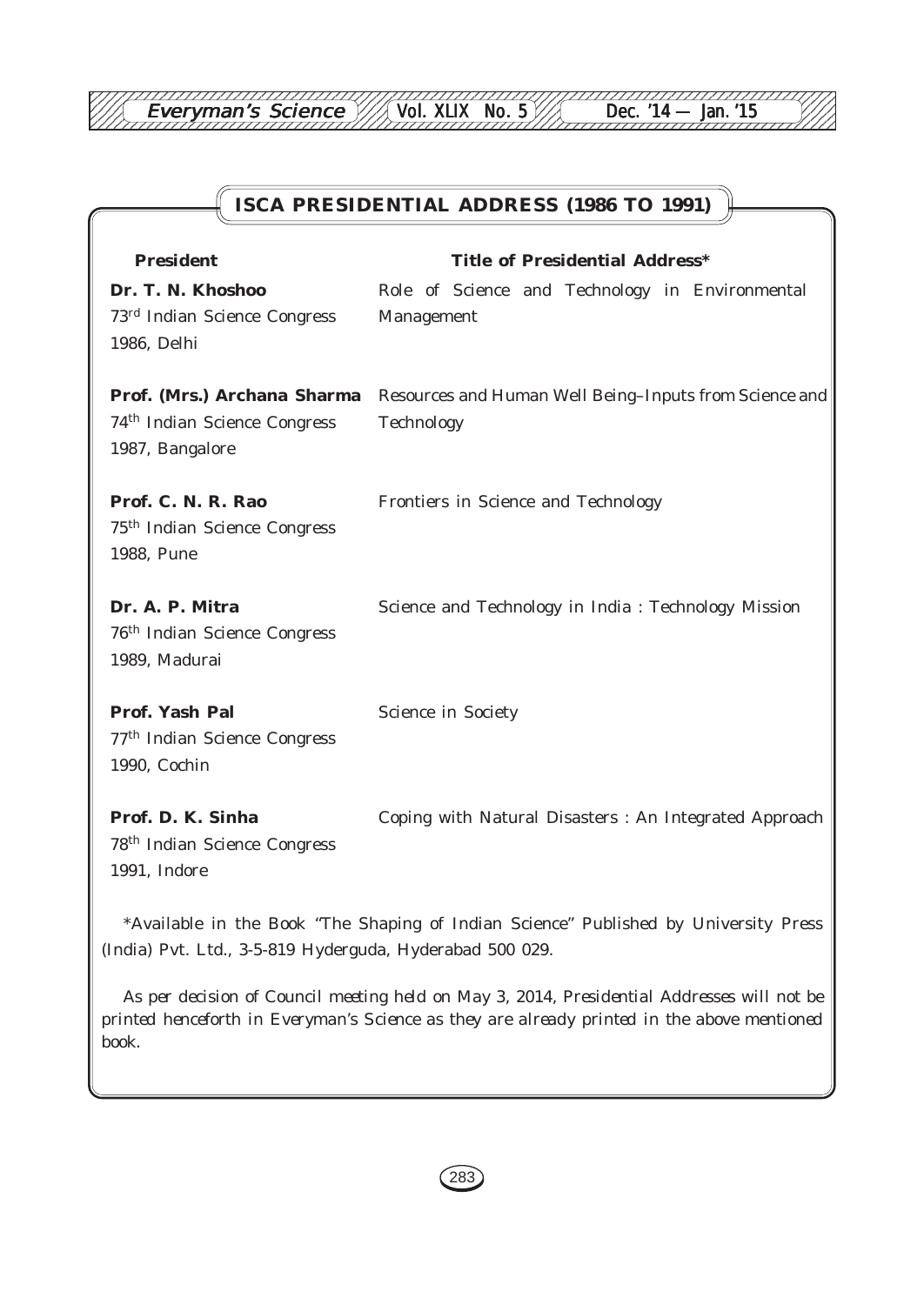# *EDITORIAL*

#### **NANOTECHNOLOGY IN CANCER TREATMENT**

Technology is one of the key words in people's lives. In the near future, a subdivision of technology which is nanotechnology will have an important role. Bio-products, tools, devices, materials are influenced from consequences of research and developments on nanotechnology.

Nanotechnology refers to the interactions of cellular and molecular components and engineered materials—typically clusters of atoms, molecules and molecular fragments at the most elemental level of biology. Such nanoscale objects—typically, though not exclusively, with dimensions smaller than 100 nanometers—can be useful by themselves or as part of larger devices containing multiple nanoscale objects. Nanotechnology is being applied to almost every field imaginable including biosciences, electronics, magnetics, optics, information technology, and materials development, all of which have an impact on biomedicine.

With nanotechnology; more useful devices, better drugs for diseases, more appropriate materials for construction will be developed.

Nanotechnology will also affect medicine and other life sciences. The numbers of research in cancer treatment with nano technologically modified drugs are increasing day to day and have had some good results on this issue. Nanotechnological improvements can be used for cancer patients; because nanotechnology can be used for better cancer diagnosis, more efficient drug delivery to tumor cells, and molecular targeted cancer therapy.

First of all, nanotechnology can be used for better cancer diagnosis. One of the main usage fields of optical nanoparticles is to allow better cancer detection. To start with, classical methods that are used in diagnosis have limitations. Classified methods such as X-rays, tomography or mammography require using mutagenic agents on cells that cause cancer, too. Using harmful substances and X-rays in cancer diagnosis are also related to the causes of cancer. To eliminate these concerns, optical nanoparticles in diagnosis is a possible technique that can be used. This technique works with special dyes to interact with tumor cells and optical nanoparticles can be detected. Preparing a nanoparticulate drug system, which has ability to be photo excited to produce singlet oxygen for detection and therapy is better than classical systems. Such interaction shows that, the detection of cancer with optical nanoparticles is new and developing subject, but it has considerable benefits for diagnosis.

Secondly, nanotechnology can be used for more efficient drug delivery system to tumors. One of the significant missions of passive liposomal drug delivery is to cancer cells. Liposome molecules are easily diffused into the cells; since their structures and cell membrane structure can interact very well while drug uptake process. The EPR (Enhanced Permeation and Retention) effect is the concept that liposomes remain in the bloodstream for a long time and are collected passively from tumor cells. Via the EPR effect, concomitant in toxicity problems of therapy are relatively solved as lower and repeated dose of liposomal drugs.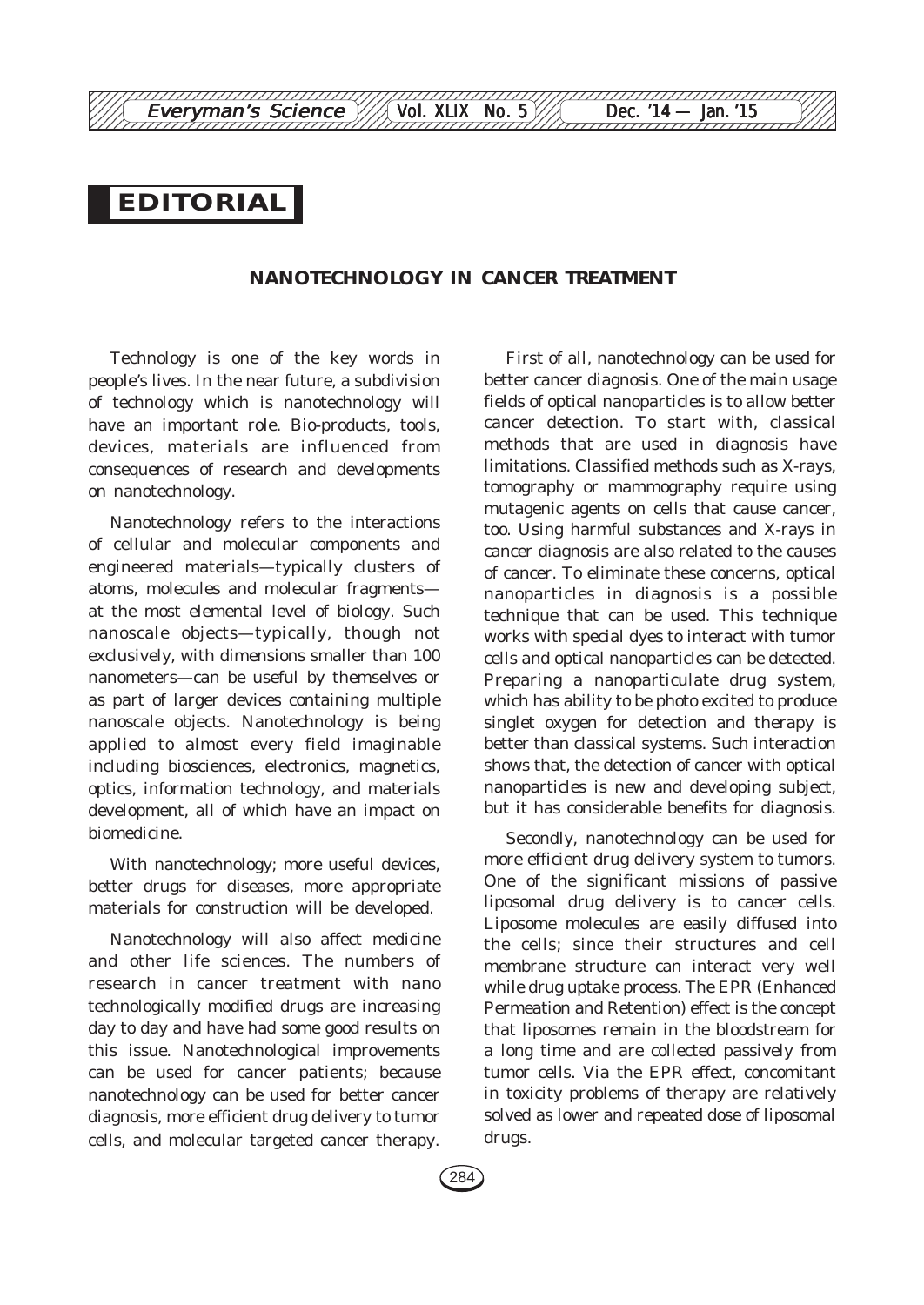

Aside from liposomal drug delivery systems, micelles drug delivery to cancer cells with nanotechnology is being developed. Micelle is described as aggregate form of molecules that generates colloidal shape. The functionalized micelles systems can be used for targeted drug delivery to cancer cells. One of the methods in micelles systems is micelles with small organic molecules as targeting ligands. Micelles are functionalized with glycosylphosphatidylinositol that binds folic acid in high levels to inhibit cell proliferation activity. Folic acid acts as a carcinogenic agent that affects breast, lung and ovarian cells.

Thirdly, nanotechnology can be used for better cancer imaging. One of the main usages of cancer imaging is tomography with contrast agents. Contrast agents have been known to do better diagnosis and imaging. Computer Tomography (CT) is a widespread diagnostic imaging method which measures, in its imaging process, the radio density of matter. Therefore CT has important effect on health.

Finally, nanotechnology also can be used for better therapy. For example, Photothermal Therapy (PTT) is one of them. Photothermal therapy is using heat to control specific tumor. Tradition PTT uses radiation, along with dyes capable of absorbing radiation at the site of the tumor. Temperature is increased to nearly

40°C by using hyperthermia in the chosen tumor to stimulate lipid transitions and also to cause mutation of RNA and DNA. Therefore tradition PTT used past time. Now photodynamic therapy is using more. Photodynamic Therapy (PDT) is a different method that uses a photosensitizer and a particular type of a light. A specific wavelength of light effect on a photosensitizer and it produce a form of oxygen which kills nearby cells.

Nanotechnology prefers us to better medicine opportunities. It can be used for better diagnosis, efficient drug delivery, better imaging and therapy of cancer. Classical methods are not enough to cure all diseases, especially cancer treatment issue. With nanotechnology, it will possible to cure all diseases, may be it will cure in the beginning because of nanotechnology. After understanding the importance of the nanotechnology, condition of life will be greater. Thus, nanotechnology has to be improved for the next generation.

The use of nanotechnology for diagnosis and treatment of cancer is largely still in the development phase. However, there are already several nanocarrier-based drugs in the market and many more nano-based therapeutics in clinical trials.

> *Dr. (Mrs.) Vijay Laxmi Saxena Department of Zoology D. G. (P. G.) College, Kanpur*

*"Creativity is contagious. Pass it on." —Albert Einstein*

285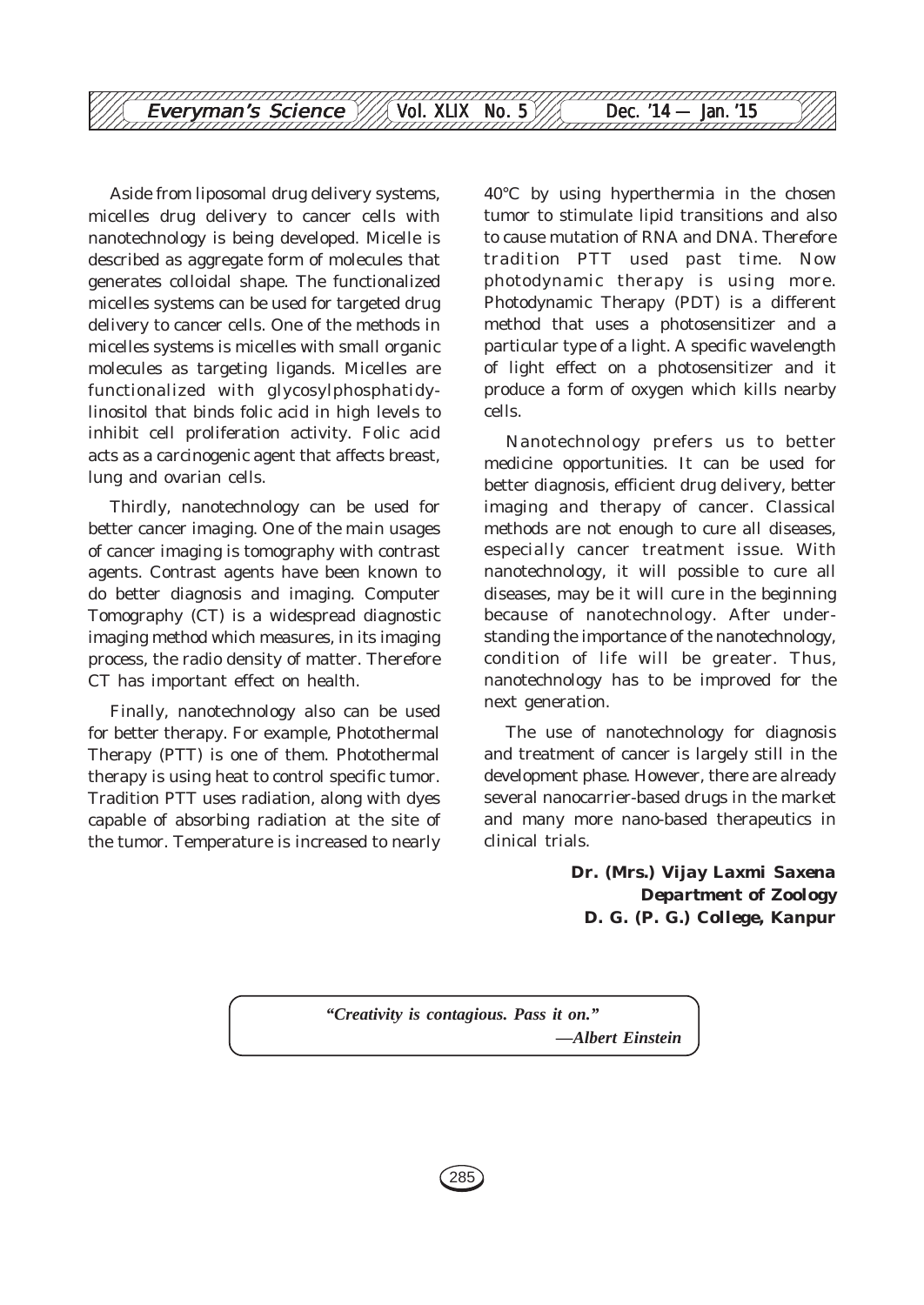# **RECOGNITION OF WOMEN IN SCIENCE IN INDIA : A REVIEW**

12345678901234567890123456789012123456789012345678901234567890121234567890123456789012345678 **Everyman's Science**  $\frac{1}{\sqrt{2}}$  Vol. XLIX No. 5 Dec. '14 — Jan. '15

Neepa Banerjee, Sandipan Chatterjee, Shankarashis Mukherjee\*

**There have been many path-breaking developments in science and technology throughout the world in the last century. Like in different walks of social life, women have played significant role in the scientific domain and their significant contribution have got International recognition with conferring of Nobel Prize and other awards. Indian women are not much lagging behind and their level of recognition is also increasing. In this context an attempt has been made to assess the status of recognition of women in science in India through tracing the database of Bhatnagar Awardees, Fellows of three principal science academies, and General Presidents of Indian Science Congress. It has been found that Indian women have been recognized in scientific arena for their significant contribution and the level of recognition is increasing. But, still in science and technology domain there are far less women and the visibility needs to improve significantly.**

#### **INTRODUCTION**

 $\prod$  ndia is home for about 17% of the World<br>population<sup>1</sup>, and the population is quite young with average age of people being lowest in the world. 48% of the population is females<sup>2</sup>. This huge women population is characterized by problems of illiteracy, early marriage, complications arising out at the time of child birth etc<sup>3</sup>. Although these inhibitions persists in many a way even in the recent century, efforts of women are being recognized significantly for the progress of nation in different spheres. World history of the Twentieth century is replete with instances of walks of public life, including the field of science and technology. To recognize their contributions efforts have also been made. An attempt has been made, in this context, to assess the status of recognition of women in science in India through tracing the database of Bhatnagar Awardees, Fellows of three principal science academies, and General Presidents of Indian Science Congress.

women making significant contribution in all

#### **FINDINGS**

#### **Recognition of Women in Science: International scenario**

Women's efforts in the field of science, like other walks of social life, started receiving major international recognition with the beginning of twentieth century, with Nobel Prize also being awarded to women. In the field of science, globally, from Madam Curie to

Human Performance Analytics and Facilitation Unit, Department of Physiology, University Colleges of Science and Technology, University of Calcutta, Rasbehari Shiksha Prangan 92 Acharya Prafulla Chandra Road, Kolkata 700 009, West Bengal, Email: msasish@yahoo.co.in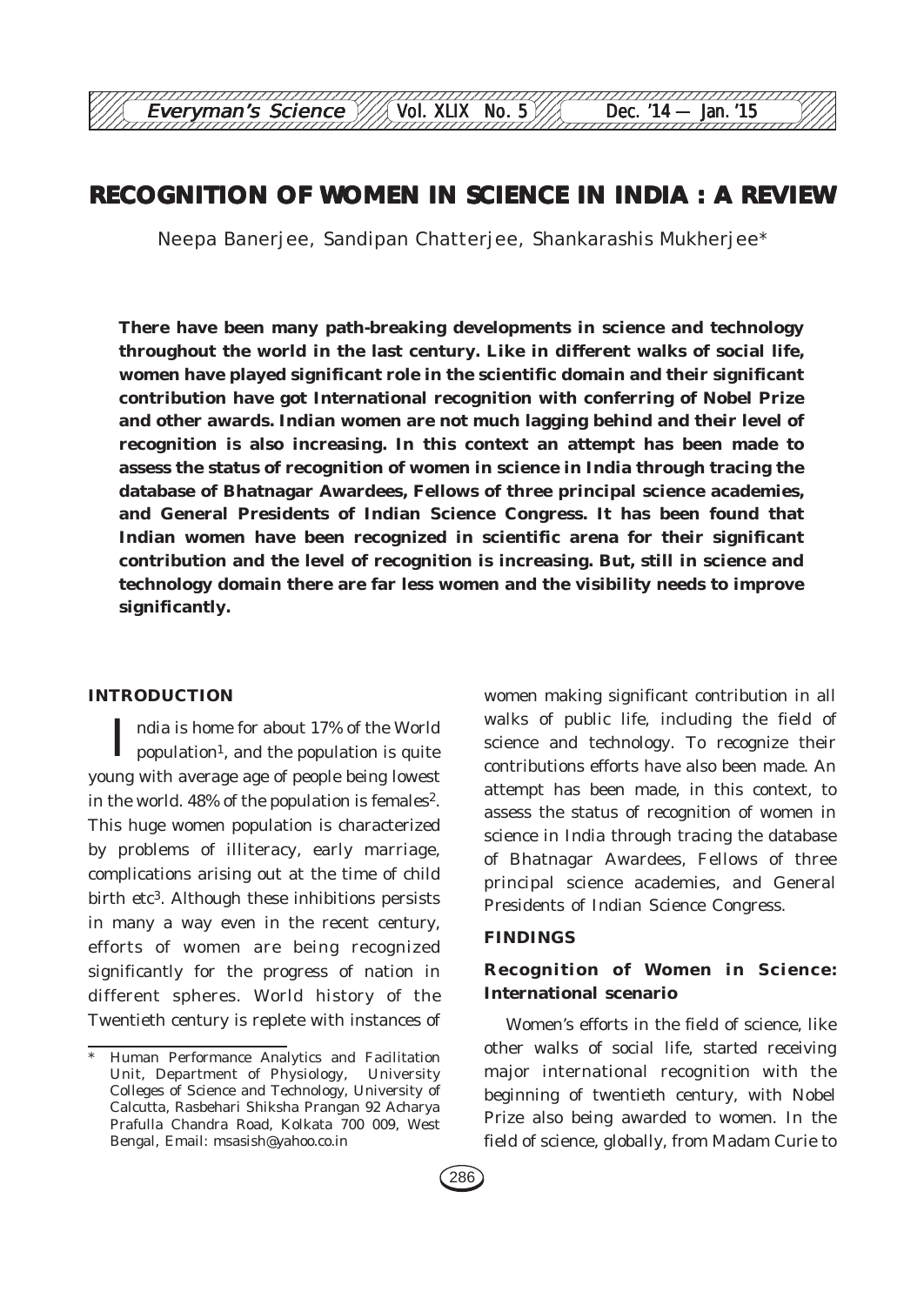

Ada Yonath, in recent times, there has been significant recognition being accorded to women with conferring of Nobel Prize. The Nobel Prize, initiated in the year 1895 by the will of Alfred Nobel, and also the Prize in Economic Sciences, has been awarded to women 45 times between 1901 and 2013. Only Marie Curie received the honor twice, in 1903 in Physics and in 1911 in Chemistry, i.e., 44 women in total have been awarded the Nobel Prize till date. Of these, Nobel Prize has been awarded 16 times to women in science disciplines, 13 times in literature, 15 times Nobel Peace Prize and once the Prize in Economic Sciences has been awarded to a woman (Table 1).

**Table 1 Exhaustive list of women Nobel Laureates in Science**

| Year | Name of the laureate               | Category                  |  |
|------|------------------------------------|---------------------------|--|
| 1903 | Marie Curie-Sklodowska             | Physics                   |  |
| 1911 | Marie Curie-Sklodowska             | Chemistry                 |  |
| 1935 | Irène Joliot-Curie                 | Chemistry                 |  |
| 1947 | Gerty Theresa Cori, née<br>Radnitz | Physiology<br>or Medicine |  |
| 1963 | Maria Goeppert Mayer               | Physics                   |  |
| 1964 | Dorothy Crowfoot Hodgkin           | Chemistry                 |  |
| 1977 | Rosalyn Yalow                      | Physiology<br>or Medicine |  |
| 1983 | Barbara McClintock                 | Physiology<br>or Medicine |  |
| 1986 | Rita Levi-Montalcini               | Physiology<br>or Medicine |  |
| 1988 | Gertrude B. Elion                  | Physiology<br>or Medicine |  |
| 1995 | Christiane Nüsslein-Volhard        | Physiology<br>or Medicine |  |
| 2004 | Linda B. Buck                      | Physiology<br>or Medicine |  |
| 2008 | Françoise Barré-Sinoussi           | Physiology<br>or Medicine |  |
| 2009 | Carol W. Greider                   | Physiology<br>or Medicine |  |
| 2009 | Elizabeth H. Blackburn             | Physiology<br>or Medicine |  |
| 2009 | Ada E. Yonath                      | Chemistry                 |  |

Not only Nobel laureates, women of India and Indian origin like Kalpana Chawla and Sunita Williams have become household names because of their international recognition through significant achievements. Although women excel in all walks of life, including science and all sectors of economy, female representation in science and technology workforce is lower than their male counterparts all over the world, even in the developed countries. With rapid scientific development, gender divide is also increasing in various forms, which results in the exclusion of women from science and technology field. This will continue unless efforts are made to empower women, the so called weaker section of the society, to actively participate in nation's development through scientific inventions. Not only empowerment, efforts should also focus on recognizing the achievement and contributions of women scientist in science cultivation for creating scientific temper.

#### **Recognition with Bhatnagar Award :**

Bhatnagar award, named after its founder Director, late Dr (Sir) Shanti Swarup Bhatnagar (1894-1955) for Science and Technology, is given by CSIR since 1957 in applied or fundamental science, in the disciplines of Biological, Chemical, Earth, Atmosphere, Ocean and Planetary, Engineering, Mathematical, Medical, and Physical Sciences. 15 women out of over 450 total awardees have so far received the prize since its inception for notable and outstanding research work. The following is the exhaustive list of 15 Women recipients of Bhatnagar Award since its inception. (Table 2)

It is worth noting that out of 9 recipients of S S Bhatnagar Award in 2010, 3 were women.

Professor Asima Chatterjee (1917-2006), the first woman Bhatnagar Awardee, got the award in Chemical Sciences in 19614 and in recent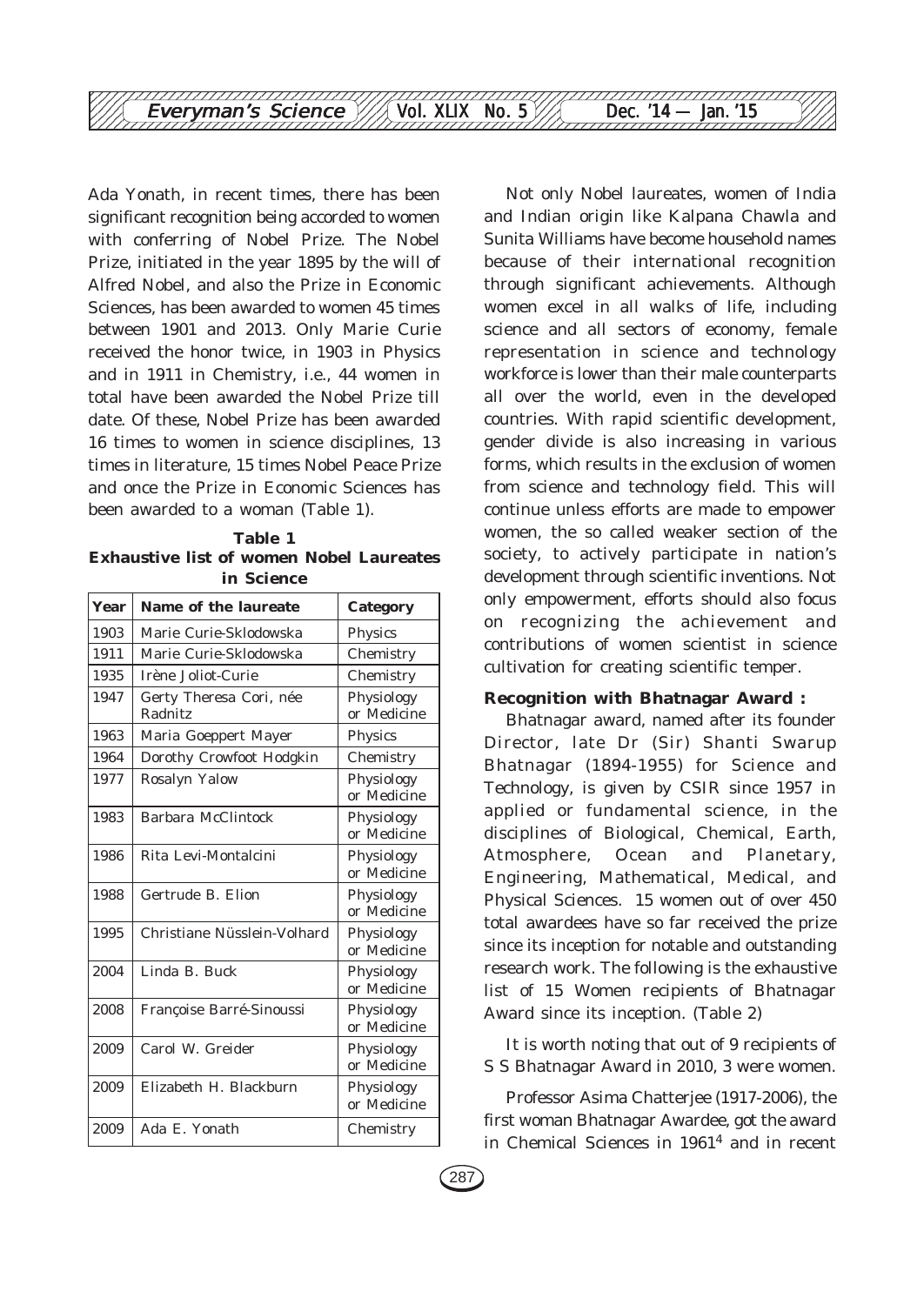| Name of the Awardees                      | Year of receiving<br>the award | <b>Disciplines</b>           |
|-------------------------------------------|--------------------------------|------------------------------|
|                                           |                                |                              |
| Asima Chatterjee (1917-2006)              | 1961                           | <b>Chemical Sciences</b>     |
| Archana Sharma (1932 - 2008)              | 1975                           | <b>Biological Sciences</b>   |
| Indira Nath (born in 1938)                | 1983                           | <b>Medical Sciences</b>      |
| Raman Parimala (born in 1948)             | 1987                           | <b>Mathematical Sciences</b> |
| Manju Ray (born in 1947)                  | 1989                           | <b>Biological Sciences</b>   |
| Sudipta Sengupta (born in 1946)           | 1991                           | Earth Sciences               |
| Shashi Wadhwa (born in 1948)              | 1991                           | <b>Medical Sciences</b>      |
| Vijayalakshmi Ravindranath (born in 1953) | 1996                           | <b>Medical Sciences</b>      |
| Sujatha Ramdorai (born in 1962)           | 2004                           | <b>Mathematical Sciences</b> |
| Rama Govindarajan (born in 1962)          | 2007                           | <b>Engineering Sciences</b>  |
| Charusita Chakravarty (born in 1964)      | 2009                           | <b>Chemical Sciences</b>     |
| Mitali Mukerji                            | 2010                           | <b>Medical Sciences</b>      |
| Sanghamitra Bandyopadhyay (born in 1968)  | 2010                           | <b>Engineering Sciences</b>  |
| Shubha Tole (born in 1967)                | 2010                           | <b>Biological Sciences</b>   |
| Yamuna Krishnan (born in 1974)            | 2013                           | <b>Chemical Sciences</b>     |

**Table 2 : Exhaustive list of women Bhatnagar Awardees**

past in 2013 Yamuna Krishnan got the prestigious award also in Chemical Sciences. Professor Asima Chatterjee, a noted Chemist, has made valuable research contributions in the field of production of natural products, especially, alkaloids, ployphenolics, terpenoids etc derived from Indian medicinal plants.

Dr. Krishnan received the award in Chemical Sciences for her work with the structure and dynamics of nucleic acids<sup>5</sup>.

#### **Women Fellows of Science Academies :**

The participation of women in the principal science academies was negligible for a long period of time. But today many women scientists have been honoured with Fellowship of science academies in the country.

The National Academy of Sciences, India was founded in the year 1930 as the first science academy of the country, under the initiative of great scientist and patriot Prof. Meghnad Saha, then Professor of Physics at University of Allahabad. The Academy started in 1930 with 57 ordinary Members and 19 Fellows. Prof. Meghnad Saha was the founder President of this science academy. Presently, it has about 1571 Members and 1579 Fellows including 29 Honorary Fellows and 88 Foreign Fellows from various disciplines of Science and Technology from all over India and abroad. The Academy has many women fellows; Archana Bhattacharyya, Manju Banerjee, Geetha Bali, V Ravindranath are to a name a few.

The Indian Academy of Sciences was founded and registered as a society by Nobel Laureate Professor C. V. Raman (1888-1970) in 1934 with the aim of promoting the progress and upholding the cause of science, in both pure and applied branches. The formal inauguration took place on July 31, 1934 with 65 Founding Fellows. Some of the renowned women fellows of this academy are Sashi Wadha, Shubha Tole, V Ravindranath, Amita Das, Tanusri Saha, Manju Bansal. It is important to mention here that the Council of Indian Academy of Sciences constituted a committee on 'Women in Science', presently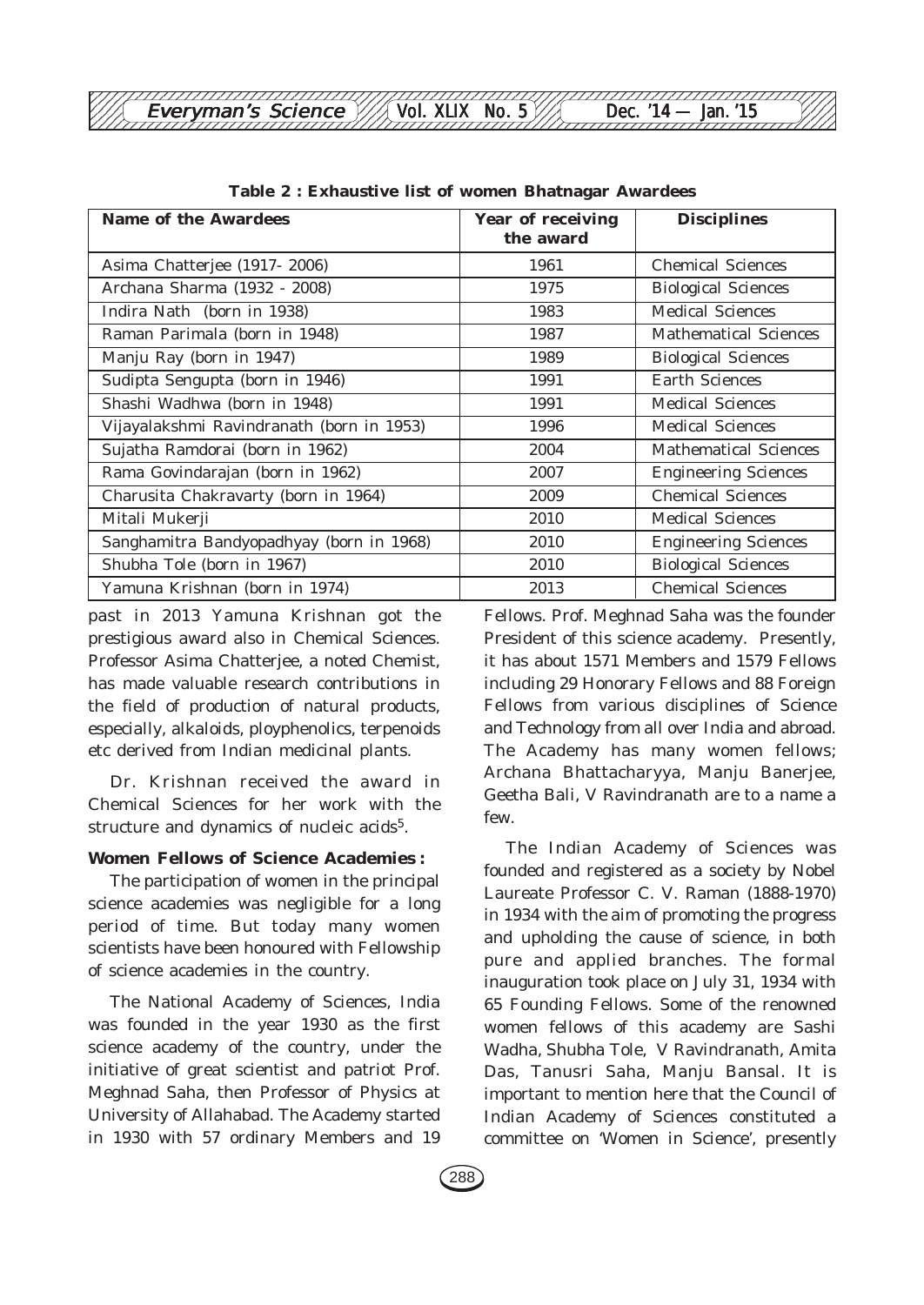

chaired by Prof. Rohini M Godbole, to look into the issues of women scientists. Such initiatives for recognising the work of women scientists are highly appreciable.

Indian National Science Academy, a premier science Academy in the country, plays crucial role in promoting, recognizing and rewarding excellence in scientific domain. It was established as the National Institute of India on January 7, 1935 at Calcutta and then got shifted to Delhi in 1951. Aparna Dutta Gupta, Ashima Anand, Joyoti Basu, Raman Parimala, Chanda Jayant Jog (newly elected Fellow 2013) are some of the women fellows in this renowned science academy.

#### **Women in Indian Science Congress :**

Indian Science Congress began its journey a century ago in 1914 at the initiative of Sir Asutosh Mookerjee, the then Vice Chancellor of the University of Calcutta<sup>6</sup>. In the century old history of Indian Science Congress, 4 women have so far been elected as General Presidents. Professor (Mrs.) Asima Chatterjee, distinguish scientist, was the first woman president of ISCA who conducted the 62nd session in Delhi in 1975. Professor (Mrs.) Archana Sharma, Professor of Genetics, University of Calcutta, conducted the 74th session in Bangalore in 1987. Dr. (Mrs.) Manju Sharma conducted the 86th session in Chennai in 1999, and in recent past Prof. Geetha Bali, former Vice Chancellor, Karnataka State Women's University, Bijapur, who hold the 99th session in Bhubaneswar in 2012, adorned the chair of the General President of Indian Science Congress. Interestingly, in the 99th session, the focal theme was Science and Technology for Inclusive Innovation - Role of Women. This is reflecting that achievement and contribution of women is increasingly getting recognized. Formally "Women's Science Congress", was started in 2012 in the 99<sup>th</sup> session of Indian Science Congress. It is an effort to motivate women scientists and enhance their participation in science and create a sustained platform to demonstrate women's contribution to science in India7 and also to create the much needed awareness and confidence amongst the public and policy makers that women have the potential too to harness the power of Science and Technology for shaping the future of India.

#### **DISCUSSION**

The findings reveal that there have definitely been some efforts to recognize the contribution of Indian women in the scientific field where they have left indelible mark and helped the nation move forward. Although women are universally underrepresented in science and technology and India, viewed as a potential powerhouse of innovations, is no exception, women excel in many a way in scientific arena. Besides the mentioned major recognitions, the level of recognition of women scientists is increasing in scientific domains in many different ways also. Indian women scientists have received the prestigious civilian Padma awards from Government of India. In recent past, Manju Sharma, past Secretary, DBT, Government of India received Padmabhusan in 2007, Vijayalakshmi Ravindranath, founder Director NBRC, Gurgaon received Padmashree in 2010. Professor Asima Chatterjee, besides being a Bhatnagar awardee, received many honors and awards including Nagarjuna Prize and Gold Medal; Watumull Fellowship,; Bhuban Mohini Gold Medal; Sir C.V. Raman Award; Sir Asutosh Mookerjee Gold Medal and most importantly Padma Bhushan. She was also nominated Rajya Sabha Member during 1982- 92. In this context, it is important to mention that presently women scientists account for 15% of the Research and Development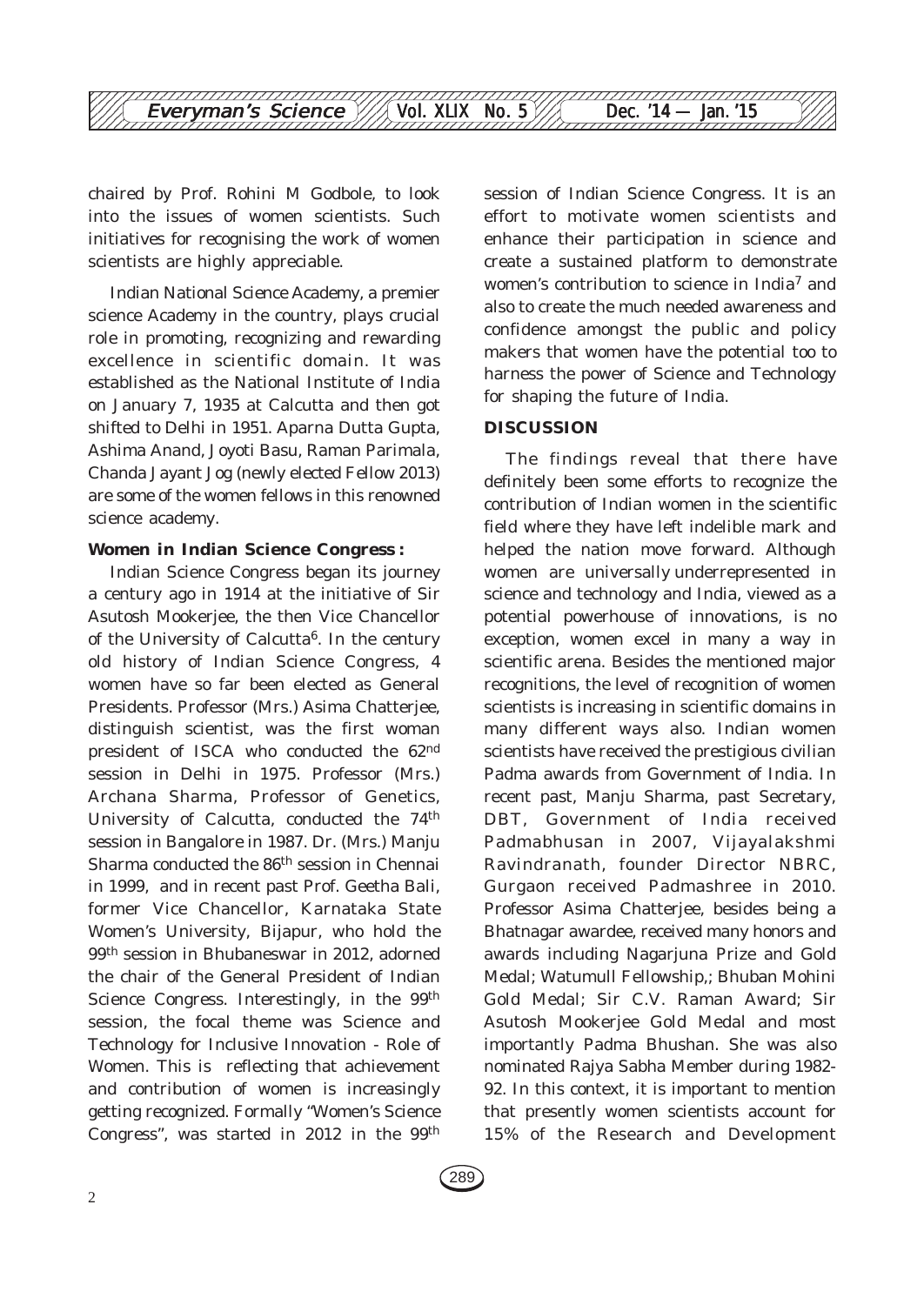

professionals in India. There has also been an increase from 13 to 31% in women receiving extra mural research funding.

India, the second most populous country with a population of more than 1.21 billion has about 0.58 billion female citizens, who are relatively young in terms of the mean age of the population. It could be viewed as a huge untapped talent pool. If properly harnessed, with recognition and facilitating participation through motivation and encouragement, it may be expected that the society would meaningfully gain<sup>8</sup>. As in some selected areas, intellectual competence supersedes physical strength, there is immense scope and urgent need to channelize the diverse manpower for the development of country. To improve the participation of women, constituting almost half of the human resource, in science and technology it is important to empower them with their fundamental rights and transform them to preferred workers. Women's participation in science and technology refers to the extent that women have been able to utilize the tool in capturing the opportunities ranging from research to highly skilled employment.

#### **CONCLUSION**

In the light of the discussion, it may be mentioned that women have been recognized in India for their contribution in scientific arena, and the level of recognition is increasing in the twenty first century. It is expected that women will bring more honor to the country, as there is increased attempt to facilitate their scientific endeavor. Although the mentioned examples of recognition are inspiring, there are some real ground level problems hindering the progress of Indian women in participating in science and nation development process necessitating a look into the issue.

#### **REFERENCES**

- 1. A. Nayak, V. Patel, B. Koria, I. Kotecha, A. Trivedi, M. P. Singh, *NJIRM,* **4**, 86- 89, 2013.
- 2. V. Srinivasan, R. George, *IIM Bangalore Research Paper* No. 427*,* 2013.
- 3. G. Bali, *Proceedings of Women's Science Congress*, 16-20, 2013.
- 4. S. C. Pakrashi, *Current Science*, **92**, 1310, 2007.
- 5. S. Modi, S. Halder, C. Nizak and Y. Krishnan, *Nanoscale*, **6**, 1144-1152, 2014.
- 6. D. P. Sengupta, *Current Science,* **78**, 1566-1573, 2000.
- 7. N. Banerjee, S. Chatterjee, S. Mukherjee, *Proceedings of Women's Science Congress*, 100th Indian Science Congress, 92, 2013.
- 8. M. Tembhre, *Proceedings of Women's Science Congress*, 61-62, 2013.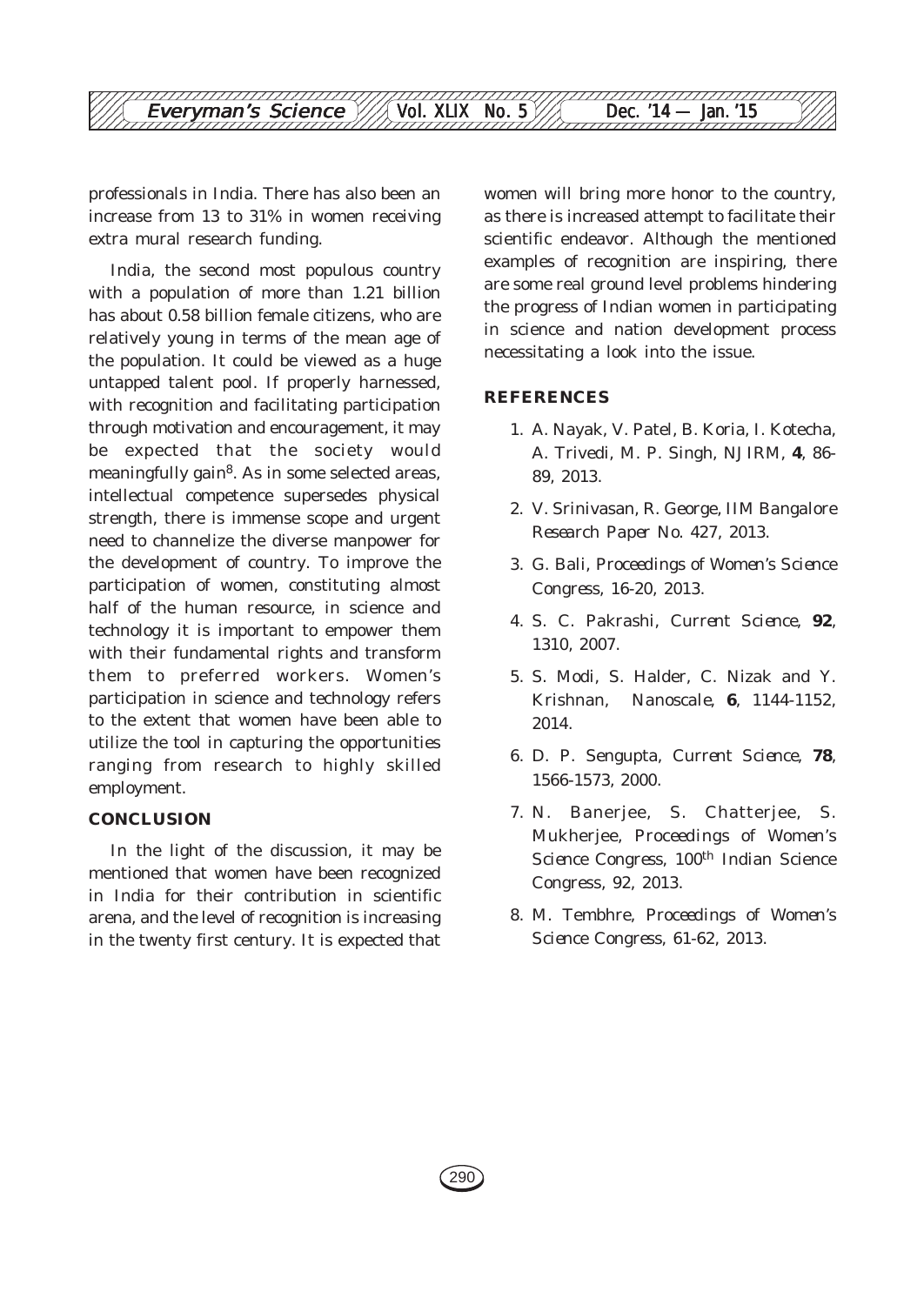## **LIGNOCELLULOSE PLANT BIOMASS ; AN EMERGING ALTERNATIVE FUEL RESOURCE**

12345678901234567890123456789012123456789012345678901234567890121234567890123456789012345678 123456789012345<del>689012345678901234567891234567891212345</del>789123456789012345678901234567890123456789012345678901234 Which Everyman's Science  $\mathbb{V}/\mathbb{A}$  Vol. XLIX No. 5  $\mathbb{V}/\mathbb{A}$  Dec. '14 — Jan. '15 12345678901234567890123456789012123456789012345678901234567890121234567890123456789012345678

N.Arumugam and P.U.Mahalingam

**The most abundantly available raw material in the globe is plants and its biomass (plant dry matters). It's composed of carbohydrate and aromatic polymers. Utilization of these carbohydrate (cellulose and hemicellulose) and aromatic (lignin) polymers are a potential resource for the production of second generation biofuels. Besides, there are many difficulties in production of biofuel from lignocellulose waste biomass. This literature summarizes the advantages and challenges involved in the utilization of lignocellulose biomass as an alternative sustainable energy with no green house effects.**

#### **INTRODUCTION**

he worldwide energy demand is continuously rising due to the increase of population. According to the forecasts of International Energy Agency, it is expected to rise by approximately 50% until 2030. Due to increased usage and requirement of alternative fuel, search for novel easily available energy resource has become a matter of concern. Based on available reports, second generation biofuel play a vital role in meeting the needs by utilizing the plant biomass. The conversion technologies are biochemical and thermochemical conversions, which includes pretreatment of substrates, cellulose hydroloysis, substrate cleaning, fermentation, biofuel recovery and residual solids processing. In almost all plants biomass comprises of 10-25% lignin, 20-30% hemicelluloses and 40-50% cellulose (Fig. 1), complete removal of lignin is essential to utilize all available pretreatment is carried out by dilute acids and Ammonia pretreatment<sup>1</sup>. Cellulose is made up of sugars which can be hydrolyzed with  $acid<sup>2</sup>$ , cellulase enzymatic process<sup>3</sup>, fermentation with microbes<sup>4</sup>. Biofuel is recovered by the distillation process<sup>5</sup>. Lignin co-products like vanillin, phenols and high octane hydrocarbon fuels are extracted last<sup>6</sup>. Even though the production cost of biofuel from plant biomass is expensive compared with conventional fuel production because of the optimization and upscaling process is difficult, but more advantage of these technology is effective utilization of plant biomass and reduction in emission of green house gases ultimately reducing global warming. To implement the efficient 2nd generation biofuel from plant biomass it is essential to upgrade thermochemical and biochemical or enzymatic routes for biomass conversion. Besides, relevant agricultural practices for plant biomass production are also needed. In order to use alternative plant

cellulose material for biofuel production. This

Department of Biology, Gandhigram Rural Institute – Deemed University, Gandhigram, Dindigul – 624 302 Email: aarumugham83@gmail.com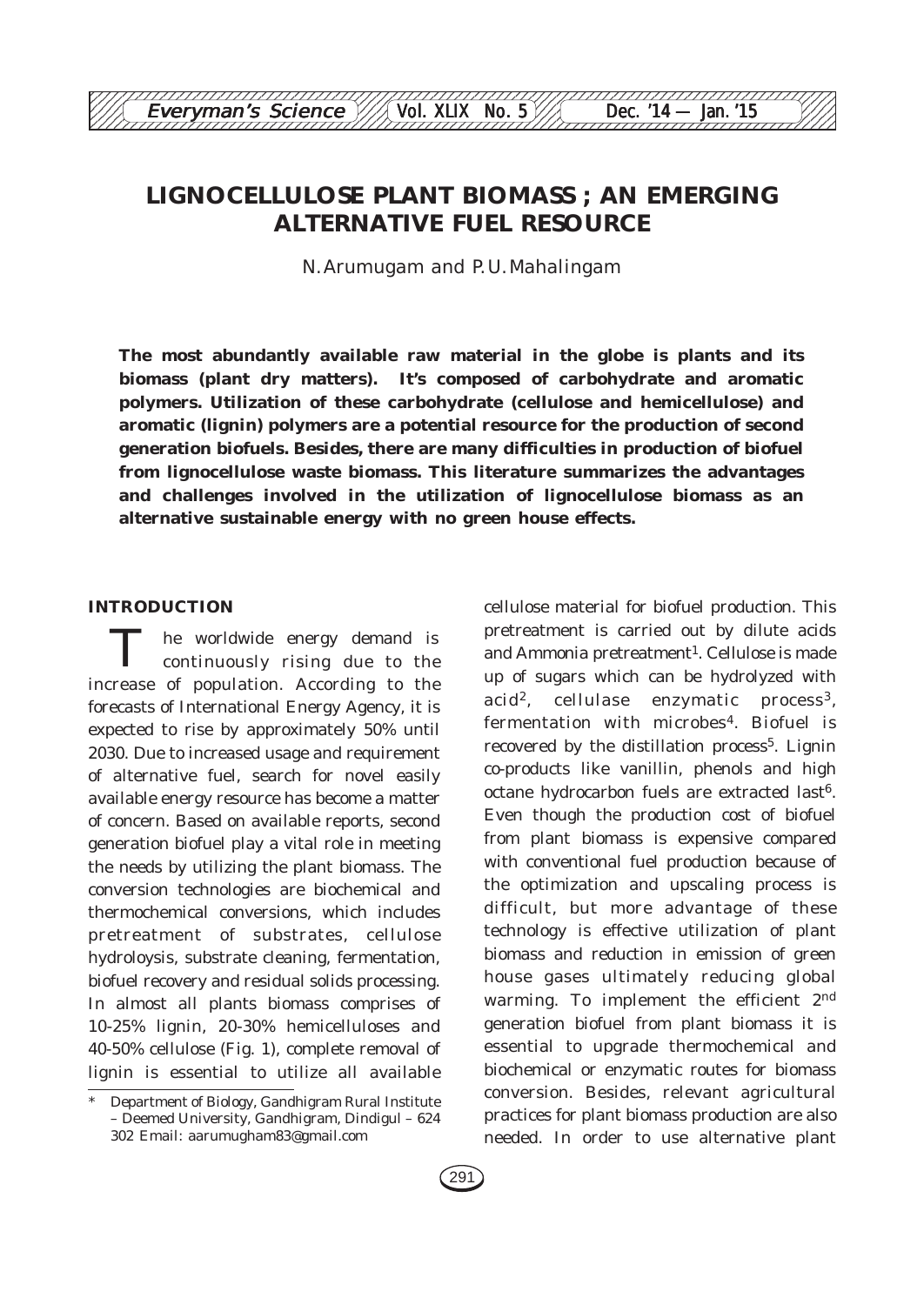



**Fig 1. : Schematic representation of frame work of Lignocellulose; Hemicellulose and Lignin**

biomass derived fuels, emission factor should be taken into consideration while designing engine for the machines and automobiles. Most of the promising systems of vehicles are internal combustion engines and fuel cells with electric engines which results in carbonyl emissions of formaldehyde, acetaldehyde, acrolein, acetone, propionaldehyde and butyraldehyde, which are higher in crude oil derived biofuels. This may be a better reason to consider biofuels from plant biomass<sup>7</sup>.

#### **PROPERTIES OF LIGNOCELLULOSIC BIOMASS**

The most widely available waste in India is plant biomass, while small part of among overall waste biomass may be used for cattle fodder. After china, India is the largest producer of plant biomass waste in Asian continent. Lignocellulose biomass are promising feed stock which can act as a renewable energy resources in the functioning of modern industrial societies. Unknowingly much of the lignocelluloses biomass is disposed by burning and burying process in developing countries8. In recent years the importance of Lignocellulose plant biomass are exposed by researchers to utilize the same for the production of value added fine chemicals, fertilizer and energy etc., because of their natural properties. In general the composition of lignocelluloses highly depends on its source whether it is derived from the hardwood, softwood, or grasses (Table 1). Lignocellulose biomass is composed of combinations of Lignin, Hemicellulose and Cellulose. These combinations give overall strength to plants. Each carbohydrate has its own physical and chemical properties. Cellulose is a major and highly stable polymer made up of glucose attached with linear chains up to 12,000 residues of  $(1-4)$  -D-glucopyranose units<sup>9</sup>. In nature cellulose molecules are arranged in all plants in the form of bundles which aggregate together in the form of microfibrils order along with other carbohydrates of hemicellulose and Lignin $10$ . The second majorly abundant heterogenous carbohydrate is hemicelluose which has 200 residues of glucose units with glucuronoxylan, glucomannan and trace amounts of other polysaccharides but in the form of branched nature and they do not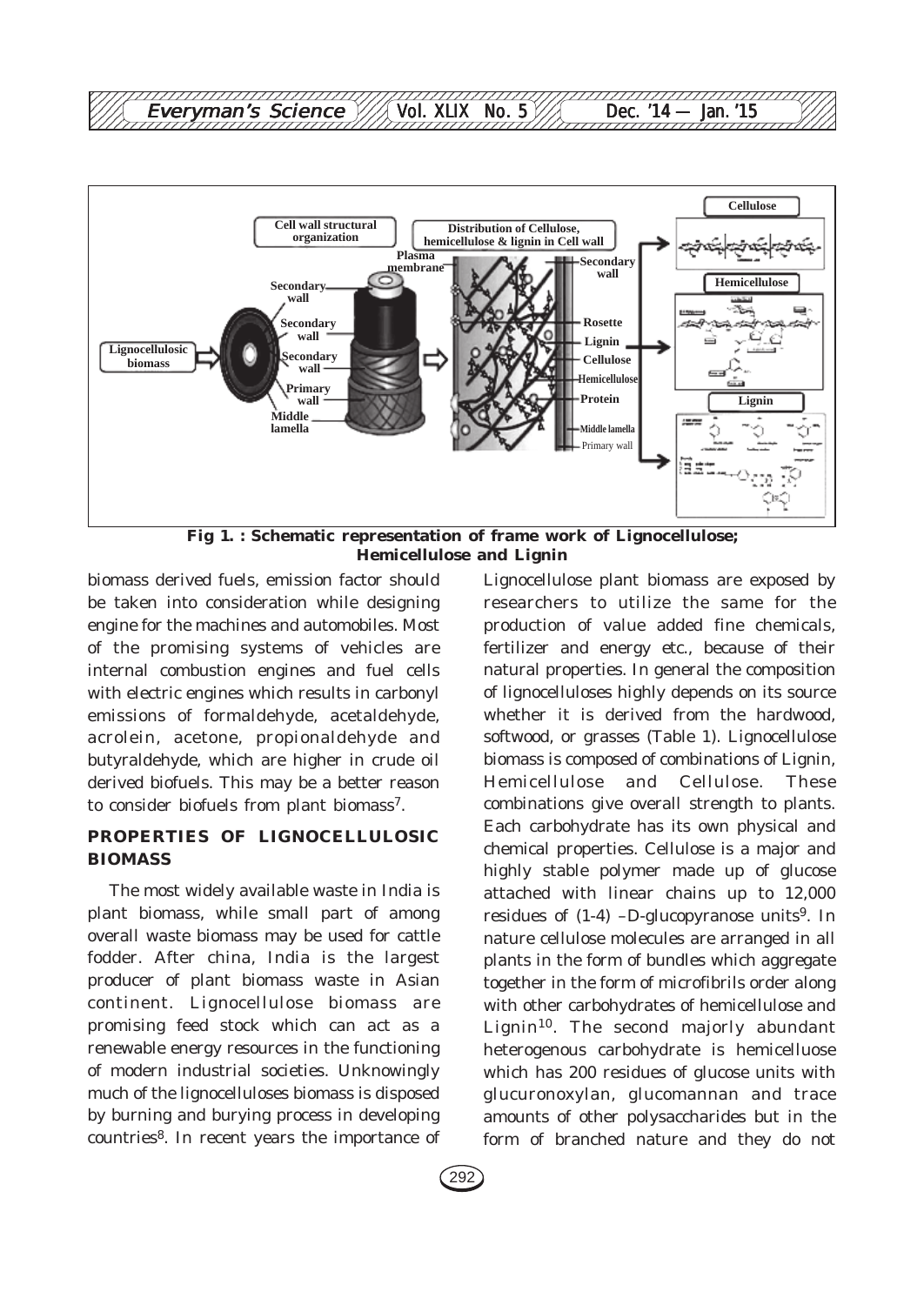

| <b>Biomass</b><br><b>Material</b> | Lignin<br>$\%$ | Hemi<br>cellulose% | <b>Cellulose</b><br>$\%$ |
|-----------------------------------|----------------|--------------------|--------------------------|
| Banana waste                      | 14             | 14.8               | 13.2                     |
| Bagasse                           | 23.33          | 16.52              | 54.87                    |
| Costal permuda<br>grass           | 6.7            | 35.7               | 25                       |
| Cotton seed hair                  | $\Omega$       | $5 - 20$           | 80-95                    |
| Corn cobs                         | 15             | 35                 | 45                       |
| Corn stover                       | 19             | 26                 | 38                       |
| Grasses                           | $10-30$        | 25-50              | $25-40$                  |
| Hardwood                          | $18-25$        | $25-40$            | $40 - 45$                |
| Leaves                            | $\theta$       | 80-85              | $15 - 20$                |
| Nut shells                        | 30-40          | 25-30              | 25-30                    |
| Rice straw                        | 18             | 24                 | 32.1                     |
| Sugar cane<br>bagasse             | 20             | 25                 | 42                       |
| Sweet sorghum                     | 21             | 27                 | 45                       |
| Sponge gourd<br>fibres            | 15.6           | 17.44              | 66.59                    |
| Wheat straw                       | 15             | 50                 | 30                       |

**Table : Different plant biomass and their compositions**

share the beta 1-4 linkage. Both cellulose and hemicellulose are tightly bound with non covalent attraction on the surface of cellulose microfibril, Hemicelluose originally believed to be intermediate in the synthesis of Cellulose in the plants $11$ . Final and more complex smallest fraction of heterogeneous polymer is Lignin; it has long chain of phenyl-propane units linked with ether bonds. Lignin acts like a glue which fills the gap between the cellulose and hemicelluose in plants. Hence, lignin will consider as a bi-products in plant biomass derived biofuel production $12$ .

#### **PRODUCTION OF FUELS FROM CRUDE OIL**

Petroleum is naturally found beneath earth, which is yellow to black liquid in nature. It has hydrocarbons of various Mwt and other liquid organic compounds. Native form of unprocessed yellow or black liquid is called crude oil. This crude oil is subjected to refining process at different boiling point as a result large no of consumer products like, Gasoline, Kerosene, Asphalt and various chemical agents etc. The elemental compositions of crude oil is Carbon 83-85%, Hydrogen 10-14 %, Nitrogen 0.1– 2.0%, Oxygen 0.05–1.5%, Sulphur 0.05– 6.0%, different types of hydrocarbons in the range of Alkane 15-60%, Naphthenes 30–60 % and Aromatics 3 to 30%. Almost 84% of hydrocarbons present in petroleum is converted into energy rich fuels like petrol, diesel, jet fuel oil $s^{13}$ . Lighter grade crude oil produce best yields of this products which is comparatively heavier grade oil due to less carbon and too much Hydrogen. Crude oil derived petroleum fuels resources got more important since 1950's. Presently consumption of crude oil derived fuel is around 84 million barrels so far  $(13.4\times10^6 \text{ m}^3)$  / day which in terms of remaining oil supply only for next 120 years, if current demand is static<sup>13</sup>. Hence, we are in the situation to find an alternative sustainable eco friendly renewable energy resource.

#### **PRODUCTION OF BIOFUEL FROM LIGNOCELLULOSE PLANT BIOMASS AND BENEFITS**

From biotechnological point of view a vast range of Lignocellulose biomass resources are available as potential candidates that are used to convert high value bioproducts like bioethanol/bio-fuels. Since last few years, considerable improvement from green biotechnology and green chemistry related to Lignocellulose biomass has emerged. The ever increasing costs of petroleum derived fuels and their greenhouse effects have caused core demand to find alternative less cost and environment friendly bio-fuels resources along with reducing global warming. A potential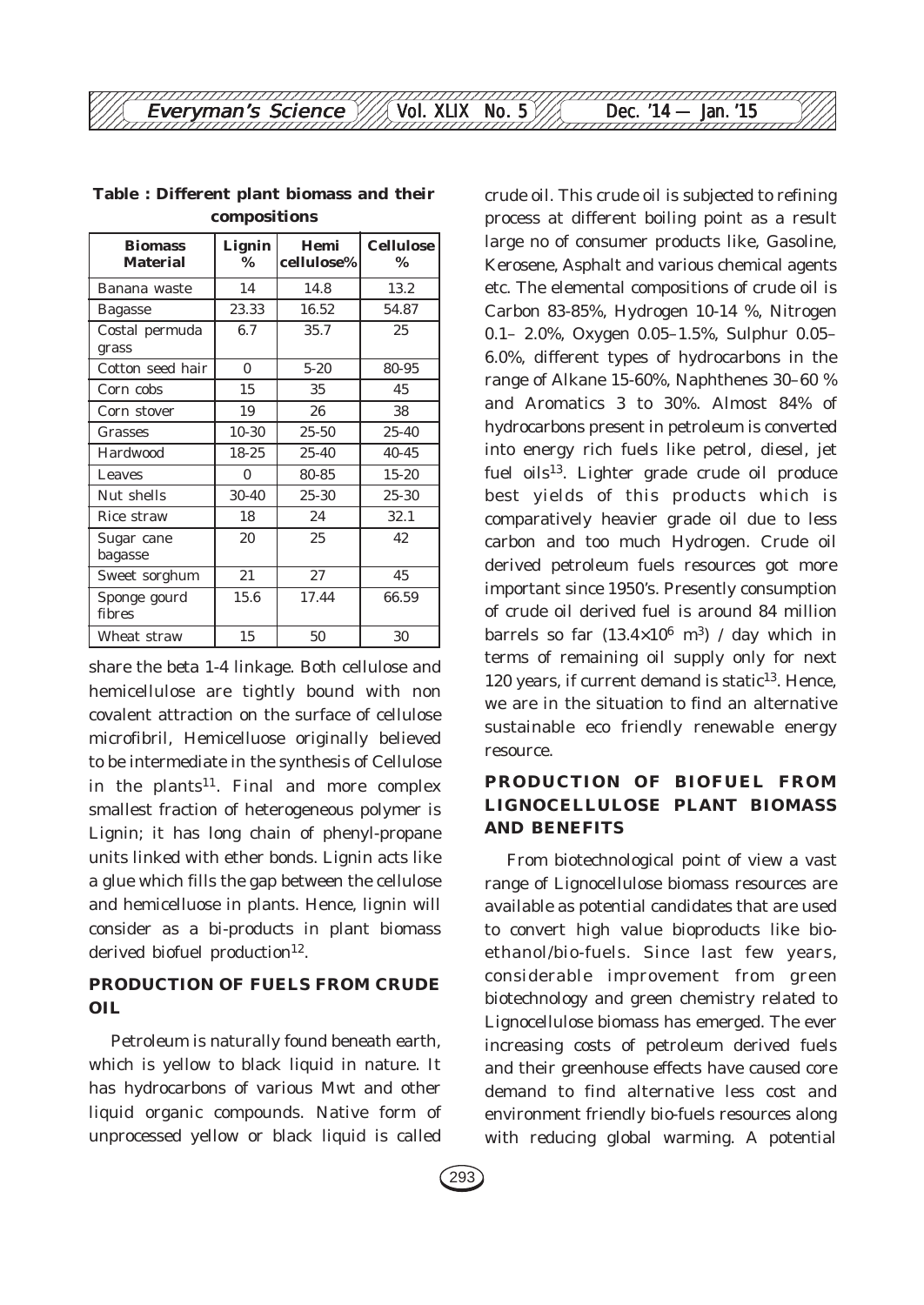method for the low cost production of bioethanol is to utilize the Lignocellulose or agroindustrial biomass because they contain carbohydrates that must be first converted into simple sugars (glucose) and then fermented into ethanol; given this reality nations around the world are investing in alternative sources of energy, including bioethanol. The conversion of Lignocellulose biomass into higher value added products like fine chemicals or bio-fuel production normally requires a multi-step processing that include (i) pre-treatment (mechanical, chemical, or biological etc) (ii) enzymatic hydrolysis (iii) fermentation process. In addition production of biofuel from biomass has following advantages : Long term security for energy, supply, free of green house gas emission and more focus on energy crop research.

#### **CHALLENGES ASSOCIATED WITH BIOFUELS FROM PLANT BIOMASS**

Even though plant biomass is available in huge mass in the environment, production of biofuel from Lignocellulose plant biomass has the following challenges :

- 1. Fermentation process of woody/plant biomass is cost effective.
- 2. Composition of feed stock may vary in each substrate, so the formulation of fermentation process needs to be optimized for bulk production.
- 3. Biomass transportation and storage of biomass without losing their efficiency.
- 4. Selection of suitable pretreatment process for the substrate.
- 5. Selection of catalyst and recovery of the same.
- 6. Extraction of cellulose or complete utilization of all available cellulose content from the substrate is difficult.
- 7. Removal of recalcitrant polymers like lignin needs more effort during the process.
- 8. Health of the plant and yield of biomass/ hectare area.
- 9. Selection of energy crops.
- 10. Consumption and cost of enzymes volume / kg of Biomass and difficulty of enzymes to act on the substrate to release the product in degradation of lignin and hydrolysis of cellulose and hemicellulose for utilization of cellulose content in the plant lignocellulose biomass.
- 11. Recovery of biofuel from fermented broth.
- 12. Removal of co-products and its influence/ interference in biofuel production.

#### **CONCLUSION AND FUTURE OUTLOOK**

The energy and environmental concern, which the modern world is experiencing, is forcing to re-evaluate the efficient utilization or finding alternative uses for natural, renewable resources, using clean technologies. In this regard, Lignocellulose biomass holds considerable potential to meet the current energy demand of the modern world. This is also essential in order to overcome the excessive dependence on petroleum for liquid fuels. Further advanced biotechnologies are crucial for discovery, characterization of new enzymes, and production in homologous or heterologous systems and ultimately lead to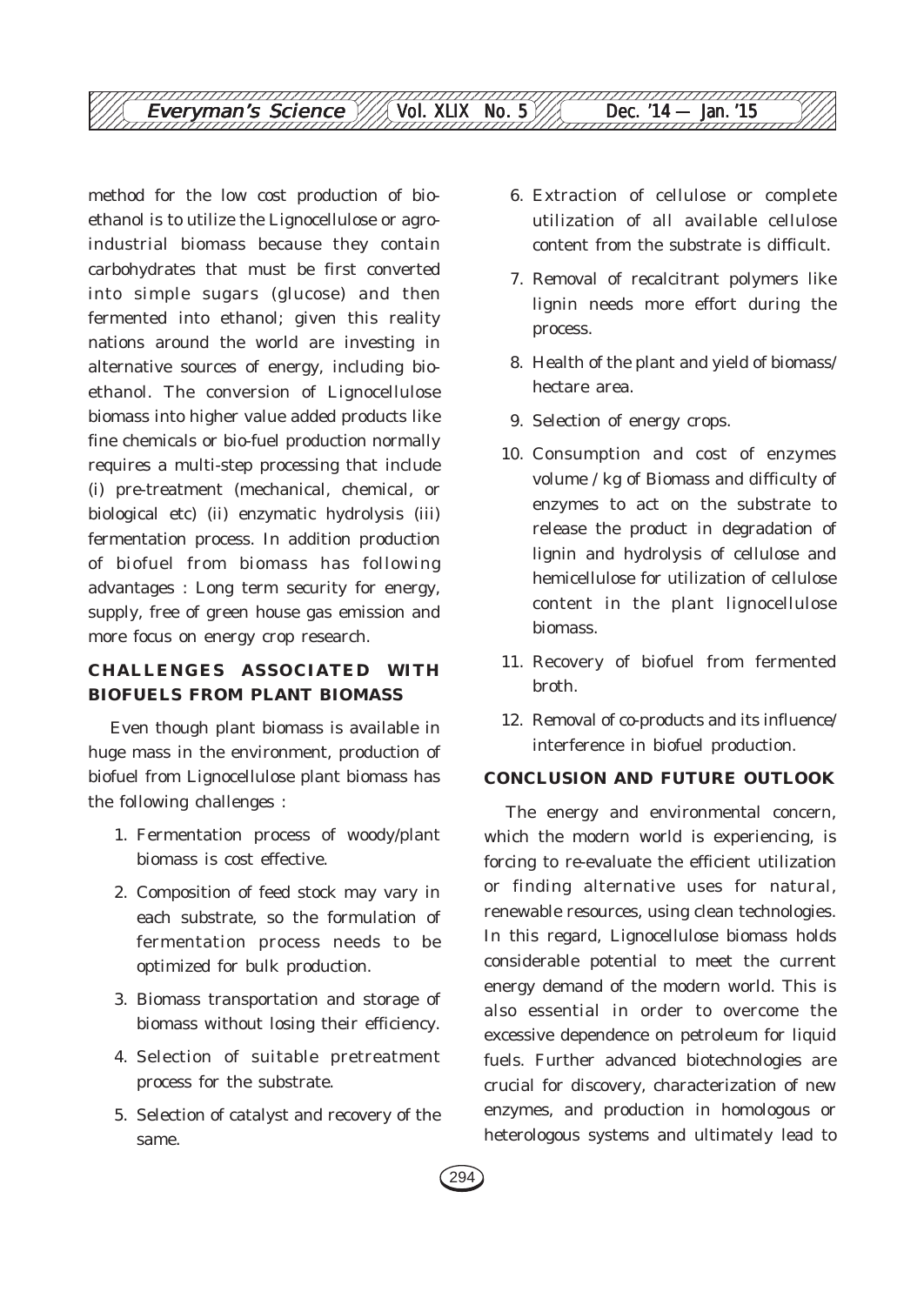

low-cost conversion of Lignocellulose biomasses into bio-fuels and bio-chemicals. In the current scenario future trends are being directed to Lignocellulose biotechnology and genetic engineering for improved processes and products. To overcome the current energy problems it is envisaged that Lignocellulose biomass in addition of green biotechnology/ green chemistry will be the main focus of future research. The current research scenario in energy related area has to focus more to overcome the energy shortage in developing countries such as India.

#### **REFERENCES**

- 1. S. Jacobsen, C. Wyman, *J. Applied Biochemistry and Biotechnology*, **12** : 84–86, 2000.
- 2. LR Lynd *Annu Rev Energy and Environment*, **21**, 403–465, 1996.
- 3. K. Karhumaa, B. Wiedemann, B. Hahn-Hagerdal, E. Boles, MF. Gorwa-Grauslund, *J. Microb Cell Fact.*, **10**, 5-18, 2006.
- 4. Leland M Vane, *J Chem Technol Biotechnology* **80**, 603–629, 2005.
- 5. http://www.ott.doe.gov.biofuels/ http:www.ott.doe.gov
- 6. C. He, Y Ge, J. Tan, K. You, X. Han, J. Wang, Q. You, A. N. Shah, *J. Enviornmental Science*, **43**, 3657-3661, 2009.
- 7. M. Asgher, Z. Ahmad Iqbal, *J Industrial Crops and Products*, **44**, 488-495, 2013.
- 8. M. E. Himmel, S. Y. Ding, D. K. Johnson, W. S. Adney, M. R. Nimlos, J. W. Brady, *J biofuel production Science*, **315**, 804 – 807, 2007.
- 9. H. Iqbal, M. Asgher, *Protein & Peptide Letters*, **5**, 591-600, 2013.
- 10. D. Vercoe, K. Stack, A. Blackman & D. Richardson. In 59th Appita annual conference and exhibition : 2005 : Proceedings.
- 11. Crude oil is made into different fuels *Annual conference and proceeding* Eia.doe.gov. August 29, 2010.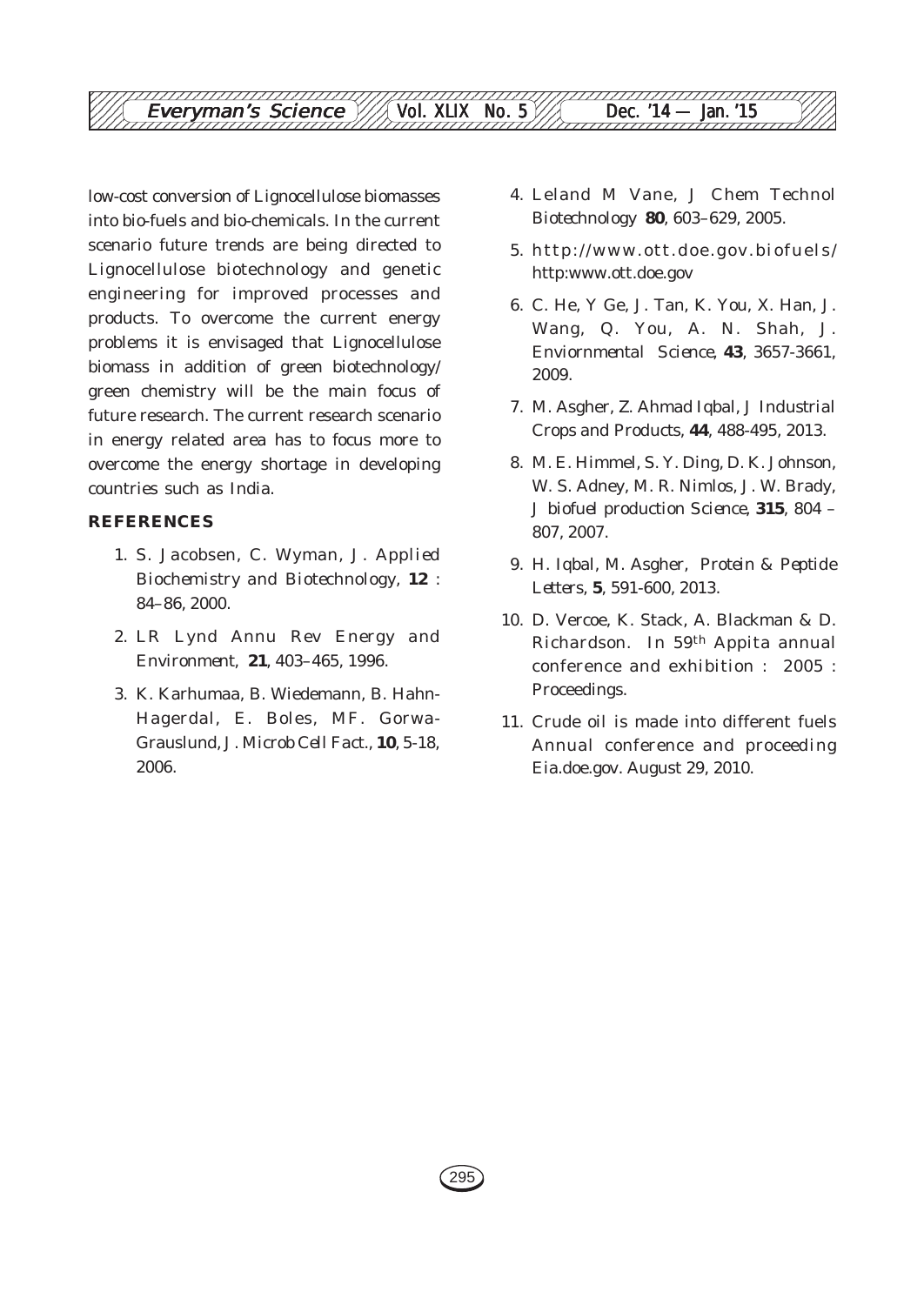#### 12345678901234567890123456789012123456789012345678901234567890121234567890123456789012345678 **Everyman's Science /// Vol. XLIX No. 5 /// Dec. '14 — Jan. '15** 12345678901234567890123456789012123456789012345678901234567890121234567890123456789012345678

### **HUMANS AND MAGNIFICENT GENTLE GOLIATHS OF THE FOREST IN CONFLICT**

Mousumi Pal

#### **The paper highlights the danger faced by Elephants, their reasons for endangerment and conflict with humans.**

ncient Indians had recognized the animals' right to co-exist with man and therefore they were loved, nurtured and even worshipped. To impress upon the commoners about their importance, the animals were given the status of gods and goddesses. They declared that 'Almighty' incarnates in different animal forms. The kings and the emperors opted different animals in their emblems. Many festivals were/are observed in honour of several animals. The rulers gave them prime position in art and architecture. Unfortunately, today we are neither adopting ancient Indians' compassionate attitude, nor any scientific approach towards preservation of these animals.1

It is well known that, various animals are now endangered. Endangered animals are those whose numbers are at a critically low level and whose habitats are drastically reduced or damaged that they are in imminent danger of extinction. In India, the Wildlife (Protection) Act, 1972, provides four schedules categorizing the fauna of India. Schedule 1 lists the rare and endangered species which are afforded legal protection. Conservation efforts have restored the status of some animals, like the tiger, rhinoceros, crocodiles

etc. This study is woven around elephants. The majestic Asiatic Elephant (*Elephas maximus*), the Lord of the Jungle is under Schedule 1 of the India Wildlife Protection Act 1972 as amended. Recently, the government of India has accorded the Elephant as a National Heritage Animal. People worship Elephant as Lord Ganesha'. According to Gaja Jataka, Bodhisattva was an elephant in one of his incarnations. However, the Lord of the Jungle is in distress<sup>2</sup>

In india there are around 25,600 to 32,750 Asian elephants left in the wild with an additional  $15,000$  in captivity<sup>3</sup>. Elephants are the largest living land animals and are highly intelligent. According to WWF reports, Asian elephants grow up to 21 feet long and stand up to 10 feet tall and weight up to 11,000 pounds. Generally elephants live in groups divided into clans and the clans are led by the female elephants. And for this reason, they are a materiarchal society.

Unlike the African elephant only the males of the Indian elephants have tusks, and a part of the genetic population called *MAKHANAS* do not have it at all. The tusk size denotes rank and position among the herd. A male elephants' most prized possession is the ivory tusk.

Elephant population in becoming a scourge of conflict with man. Inversely applicable, the

Department of Zoology, Sovarani Memorial College, Jagatballavpur, Howrah, W.B.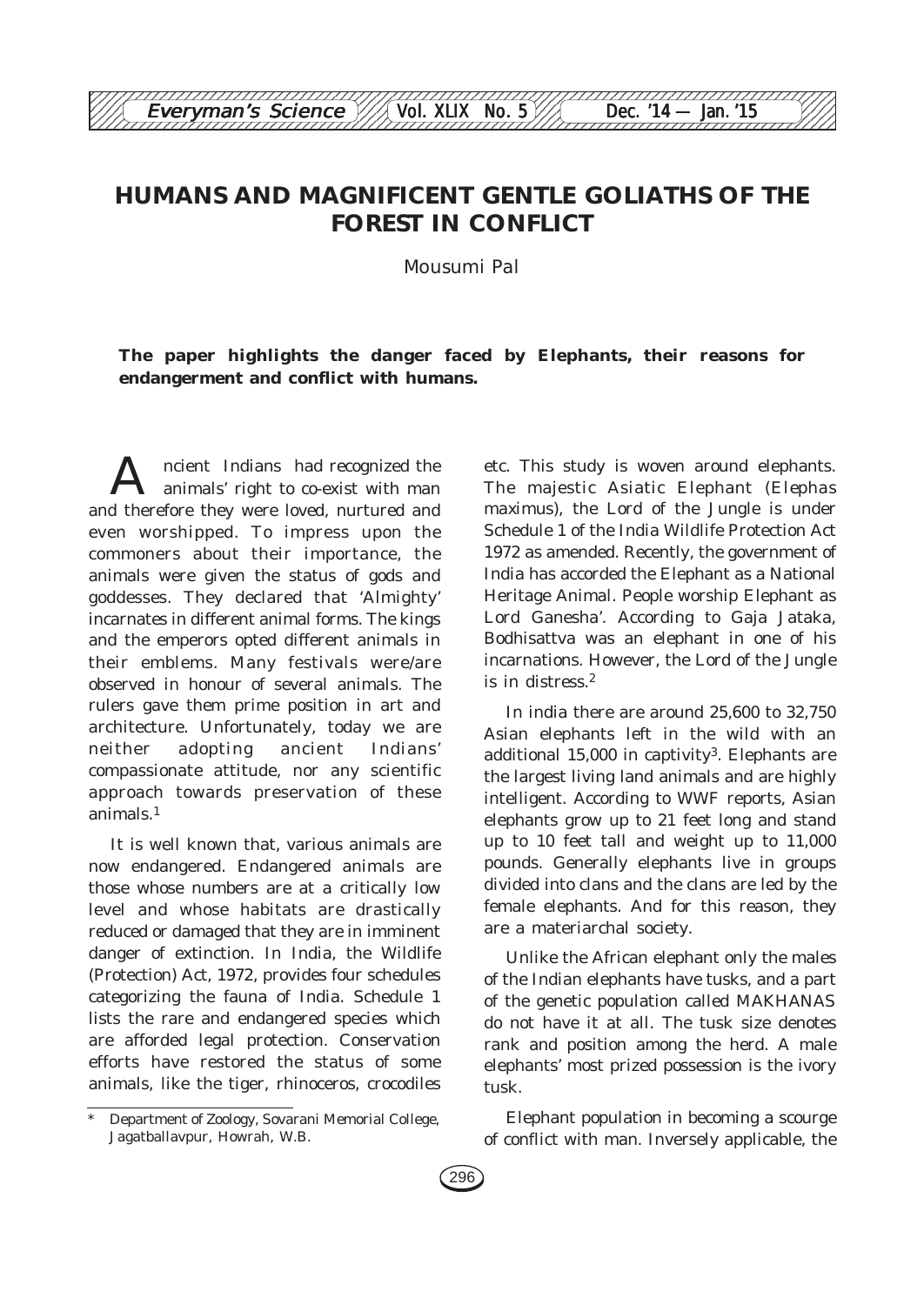

reasons of endangerment and conflict tantamount of the same : loss of habitat and scarcity of food. Certain traits of elephants need attention. First, elephants do not have sweat glands and for this reason they need plenty of water and mud to submerge them. Secondly, elephants love to stay around water source and when this availability contracts, their movement across territory expands. Human intrusion into their habitat, out of extreme necessity, has extended movement of elephant between 150 and 600 kms.4 An interesting case in point is that, in the Chandaka Dampara Sanctuary in Orissa, ten elephants explored a new water resource in Athgarh Forest Division around Mahanadi river.

#### **HUMAN WILDLIFE CONFLICT**

As human population expands, encroachment in wildlife territory becomes a reality by shrinking their habitat. This has resulted in conflict over living space and food, leading to a growing number of confrontations —commonly referred to as 'Human Wildlife Conflict' (HWC).

When wildlife lose their natural habitats and have reduced access to natural food sources, they eat agricultural crops and livestock. They can destroy property and can injure or kill people. In retaliation, humans too kill or capture animals. Many of the people affected by HWC are some of the most impoverished on earth. HWC is one of the main threats to many species of wildlife, including many endangered species. As habit gets fragmented, the length of 'edge' for the interface between humans and wildlife increases, while the animal population becomes compressed in insular refuges.

#### **Incessant Conflict**

Crop damage by elephants is the root cause of HWC. Asian elephants are attracted to food crops which are more palatable, nutritious and have lower secondary defenses than wild plants. An adult elephant in the wild will eat in the region of 100 to 200 kg of vegetation per day depending on the habitat and its size. The Buxar and Chilapata zones of the Dooars are suffering heavily from intrusions and the reason is their favourite 'chalta', a natural wild fruit which is a raw material for spicy pickles.5

To quote another instance, Bannerghatta National Park, located 23 kms from Bangalore city, have registered over 500 man-elephant conflict complaints during the monsoon and harvest season. The Park hosts more than 200 elephants and they raid private fields that grow ragi, paddy, sugarcane, mangotrees, jackfruit and coconuts $6$ . When the food and living space of the elephants are appropriated by the greedy moneocrats, they raid crop fields and break down house to get at stored crops. Naveen Patnaik, the Chief Minister of Orissa, admitted in the State Assembly that elephants were mostly coming out of forests and entering human habitations in search of food and water.<sup>7</sup>

Generally the male elephants leave their natal home between 10 and 15 years of age and create their home range, often known as 'dispersal'. During thie period they raid agricultural fields and eat palatable bananas and coconuts. Unofficial reports say 200 elephants were killed during the last two years for encroaching into farmers' lands.8

#### **Intrusion into Corridors**

Migration of movement of elephants through corridor is needed as the large herbivore cannot be confined to one area they do so then so then the entire forest area will be lost. So naturally they shift places, and when they return the old habitat becomes covered with new vegetation for consumption.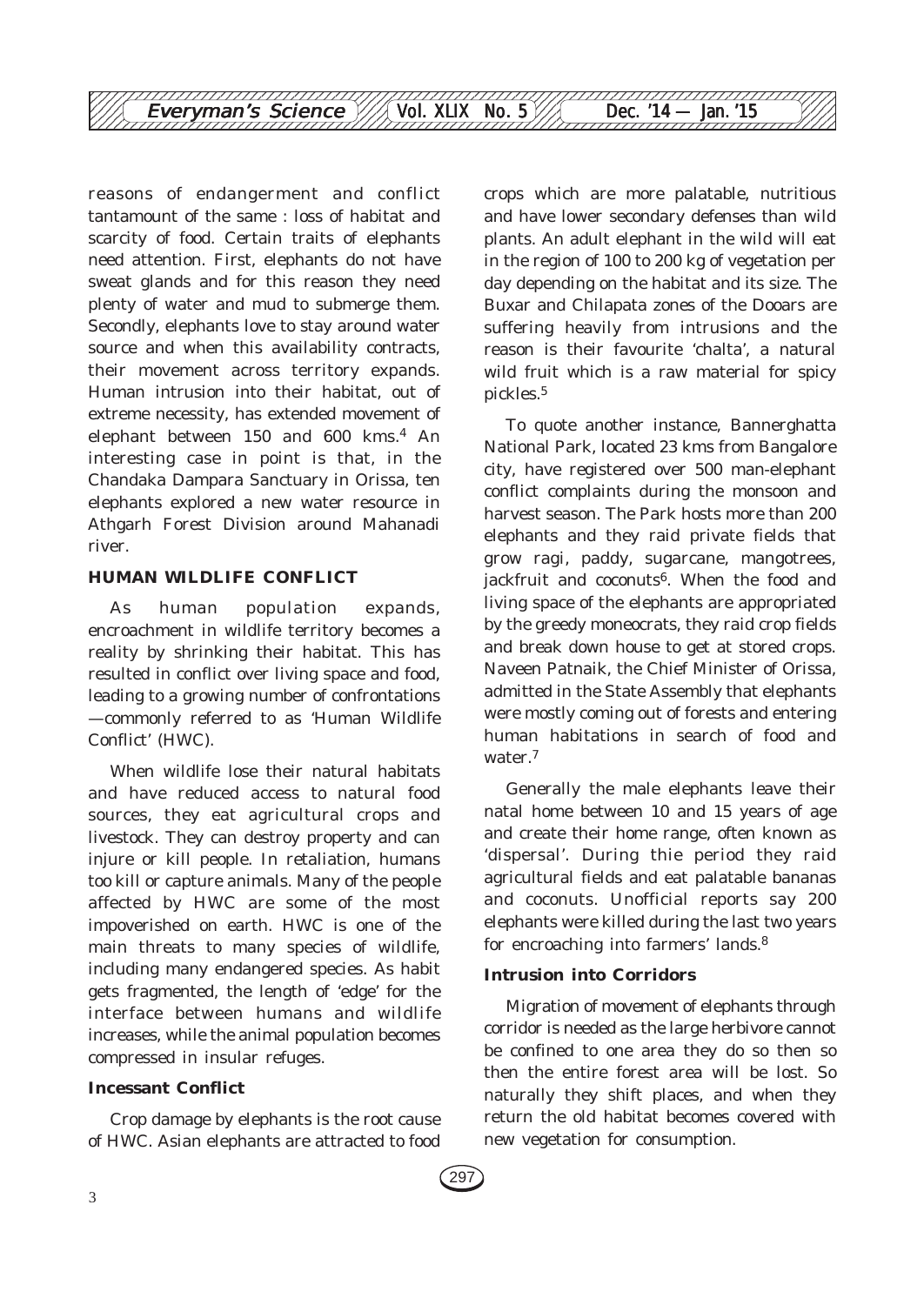

A busy interstate highway of 2.5 kms connects Kerala and Karnataka. This corridor passes through the elephants' forestland which is threatening the largest population of Asian elephants. They migrate during wet season to a dry area for feeding. Unfortunately, the government has decided to cordon the corridor with infrastructural developments—like building complxes, housing, offices, toilets and dormitories for drivers, a fuel filling station.<sup>9</sup>

Elephant population has risen in Orissa from 1841 in 2002 to 1862 in 2007, but failure to restore elephant corridors owing to development activities and non-implementation of vital schemes have caused an increase in pachyderm deaths. The rate of elephant deaths that was 32 per year on an average during 1990-2003 had increased to 56 on an average during 2003-2008, according to a recent Comptroller and Auditor General (CAG) report tabled in the Orissa State Assembly. As many as 280 pachyderms have died due to various reasons during the period 2002-200710. Mining activities in the state, like iron one and managenesa, has also caused loss of corridor for elephants resulting in isolation of their population, inbreeding and rising man-animal conflict.11

Distress of the elephants rises due to reckless driving of trains through the elephant corridors in the deep forests to north Bengal. This train line was earlier a metre gauge converted to broad guage. This unthoughtful gauge conversion by the Indian Railways has resluted in increase number of deaths of the elephants. The original Broad Gauge line in North Bengal was running through New Jalpaiguri to New Alipurduar passing through non forested areas whereas the metre gauge line ran through some of the beautiful forests of north Bengal namely Mahananda Wildlife Sanctuary, forests of Kalimpong Division, Chapramari Wildlife Sanctuary, Diana forests, Jaldapara Wildlife Sanctury and Buxa Tiger Reserve. The decision of guage conversion was taken without even consulting forest authorities. Since at no point the distance between the Broad Gauge and Metre Gauge lines were more than 25 kms, it would have been wiser to make the existing Broad Guage line as double line rather than converting the Metre Gauge passing through an excellent wildlife habitat to Broad Gauge. Statistics show that between 1974 and 2002 during the existence of Metre Gauge 27 elephants were killed due to rail accidents.12

An extent of about 12 acres of green lands in Madhugatta at Bokkapuram, in Tamilnadu, an elephant corridor, which comes under the purview of Supreme Court's definition of forests, has been cleared, presumably for the purpose of constructing a resort. The area is rich in natural regeneration of rosewood and teak wood. A Press release issued by S. Jayachandran, Joint Secretary of Tamilnadu Green Movement (TNGM) stated that, of late, scale violation of all Forest Acts in the Nilgiris with the active support and connivance of forest officials in being withnessed.13

#### **Loss of Habitat**

A desperate battle between elephants and humans for the forests of India's remote northeast has reached alarming proportions, resulting in hundreds killed on both sides. M.C. Malakar, the Chief Wildlife Warden of Assam, said that, "The main reason for this conflict is the depletion of the elephant habitats due to deforestation and encroachment on forested areas by illegal settlers". The illegal settlers inhabit as much as 44,480 acres spread over 10 national parks and game sanctuaries. Satellite imagery shows that between 1006 and 2000 some 691,880 acres of thick forests in Assam were cleared by humans. The loss of habitat has forced elephants into villages raiding crops, knocking down houses and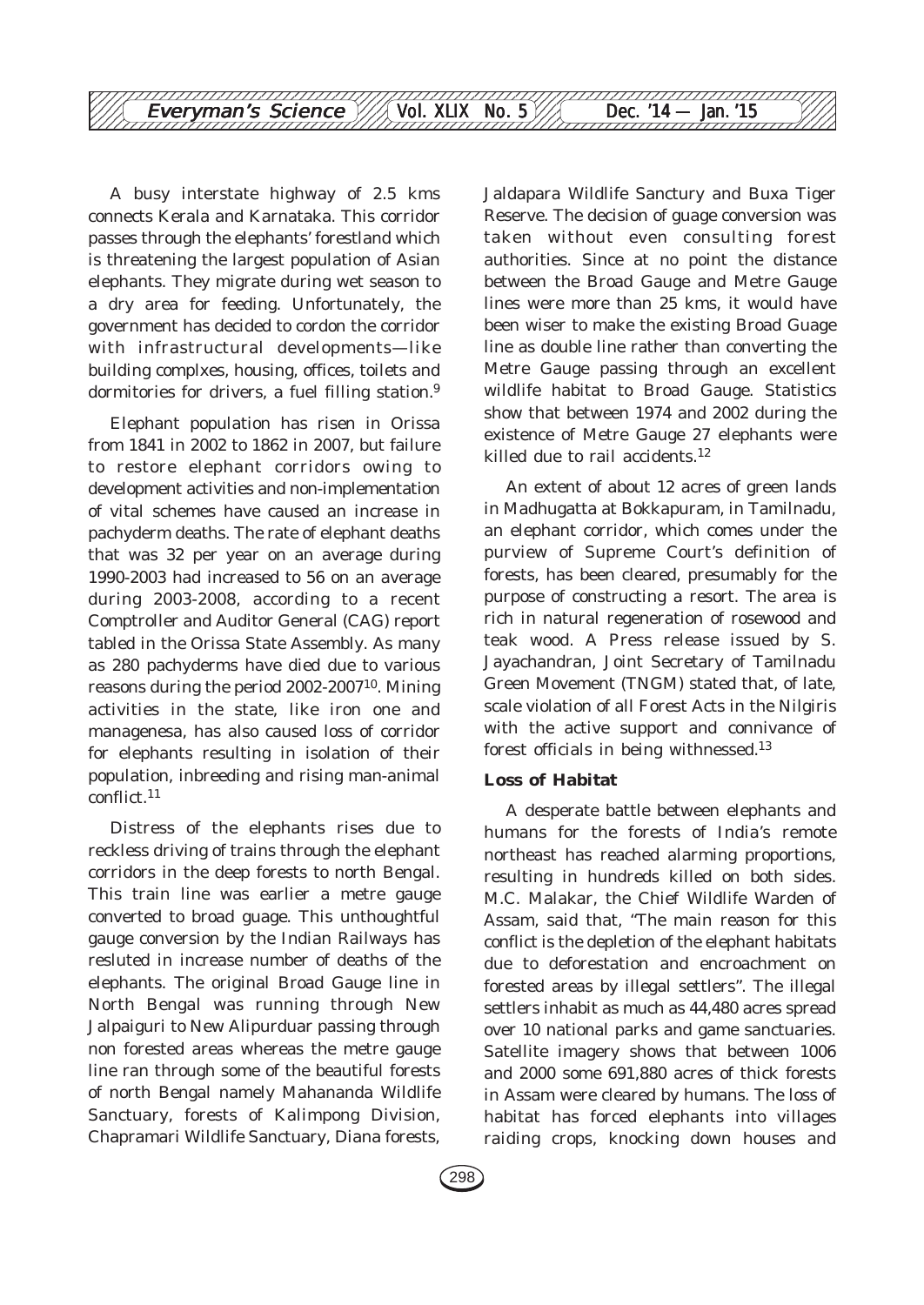

killing people. In retaliation, villagers have killed elephants by electrocution, shooting them with poison-tipped arrows or spiking food with poisons. In one instance, 19 elephants were poisoned in Sonitpur district, 180 kms north of Guwahati.<sup>14</sup>

Belinda Wright, the founder of Wildlife Protection Society of India, had argued that, 'human-animal conflict, generally, is going to be the biggest challenge of the next 10 years". Elephants are becoming endangered in Keonjhar, in Orissa. Their population had dwindled from 112 in 2002 to 51 in 2007 and this largely due to unplanned mining activities.15

Recently human intervention in the Western Ghats has caused an annual deforestation rate of 1.16 percent despite 15 percent of their land area being protected as wild life sanctuaries. Due to timber logging and rampant poaching for ivory, the forests have become a fragment of a once pristine wildlife hahitat.16 Although this form of environmental degradation is probably quite extensive, it is, paradoxically, a less serious problem with regard to finding solutions. The second process concerns the destruction of mountainous forest ecosystems by the resident populatin. The main process can be summarized as follows : as the human population expands in the mountains and plains and forests are depleted the waterretaining capacity of the natural vegetation is reduced and run-off is increased, both in quantity and speed. This fact, deforestation itself, and the use of inappropriate agricultural techniques on unsuitable land lead to different forms of soil erosion and loss of cultivable land. Expansion and encroachment on both sides are inevitable and a resultant conflict ensues.

An increase in the elephant population in the forests of Jalpaiguri district and correspondingly land becoming fallen to

agriculture in the forest periphery has become a scourage for the forest department officials. As there is little or no scope to expand the forest areas, which is possibly the only solution to prevent them from venturing outside the forests, has added to the growing number of man-animal conflict incidents. A total of 68 elephants have died unnaturally in the past two years in the forests of Dooars. According to the official of an animal lovers' association, Mr. Victor Basu, food has become scarce for the elephants, as the herbivore population has increased in the forests in general. "Other animals like deer, rhino, bison consume a share of the vegetation, which forces the elephants to stray out of jungle ultimately leading to unnatural deaths".17

Assam and Maghalaya have a projected elephant population of 7000. As people have cleared, 2,80,000 hectare of woodland area between 1996 and 2000, the elephants are strained to wander away into human settlements for food, habitually standing crops. Problem lies not with elephant population, but with the enormous contraction of its territory.18

#### **CURING OF IDENTITY**

Emergency steps are mandatory to alleviate the sufferings of subsistence farmers and starved elephants. The report *"Review of Human-Elephant Conflict Mitigation Measures Practiced in Sough Asia"*, complied by WWF, Nepal, the Centre for Conservation and Research, Sri Lanka (CCR) and the Nature Conservation Foundation, notes that a comprehensive strategy is needed to mitigate human-elephant conflict. Prithiviraj Fernando, Chairman of CCR, Sri Lanka, said that, "Most mitigation measures currently being used are just akin to bandaging the wounds and not treating the root cause......Good land use planning that takes both people and elephant needs into account are the only long-term solution".19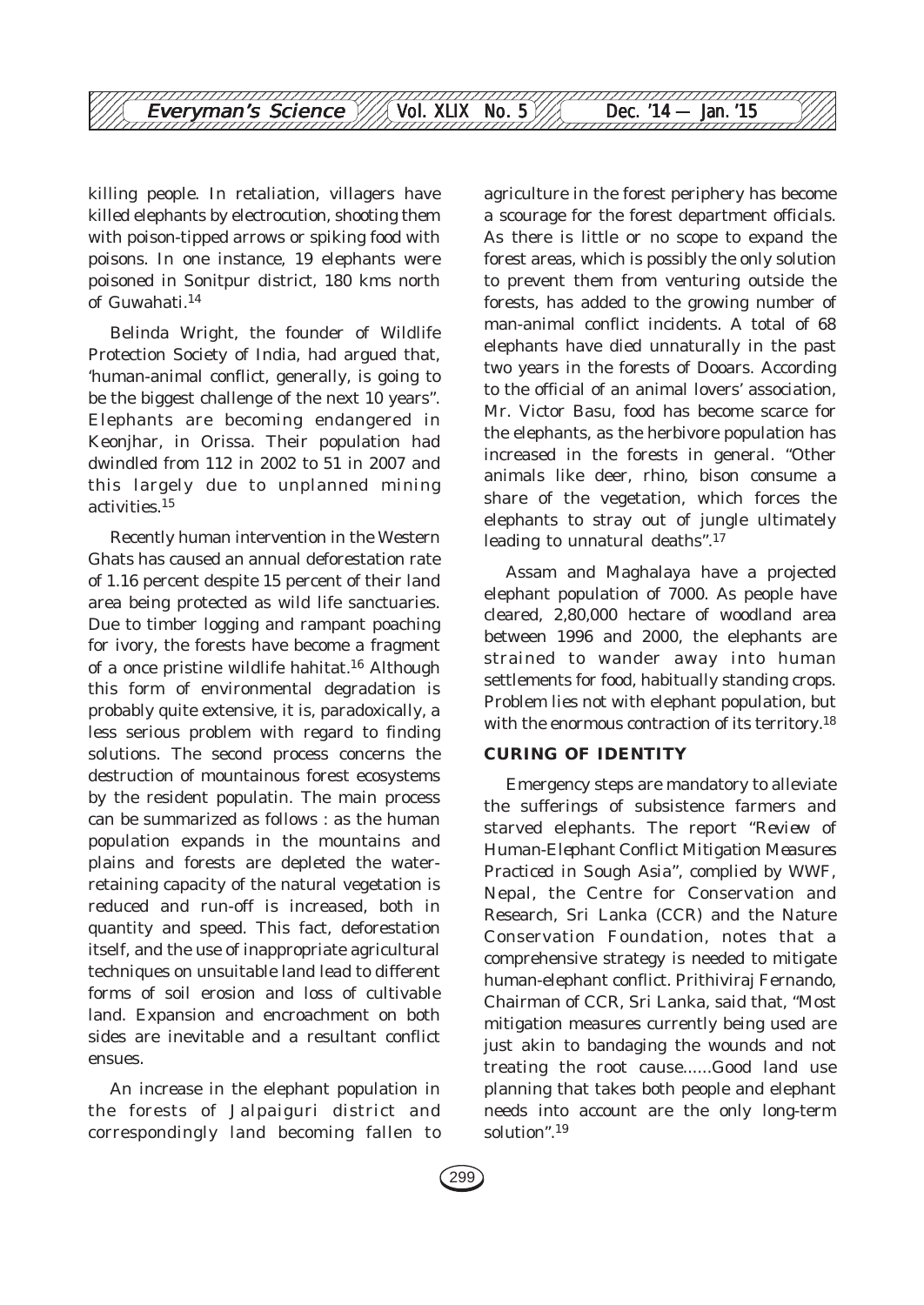Project elephant, a centrally sponsored scheme was launched in February 1992 to provide financial and technical support to major elephant bearing states in the country for protection of elephants, their habitats and corridors. The project was circumscribed to the following states : Andhra Pradesh, Arunachal Pradesh, Assam, Jharkhand, Karnataka, Kerala, Meghalaya, Orissa, Tamil Nadu, Uttaranchal. Uttar Pradesh and West Bengal.20

Worried over increasing cases of manelephant conflict, the Orissa government has chalked out an Rs. 53 crore integrated elephant management plan—setting squads to check poaching and chasing of elephants from human habitation areas, developing of pachyderm habitation areas and introduction of GIS monitoring system.21

#### **CONCLUSION**

To the animal lovers the conflict owes to loss of habitat due to human encroachments. The government is elated for a modest increase as elephant population in recent years; whereas the forest officials believe that, owing to lack of concrete plans or strategies the loss of human and elephant lives has been increasing.

Factors such as rapid industrialization, mining activities, tardy progress of elephant corridors, shortage of fodder for elephants in forests and lack of proper utilization of funds for wildlife management and conservation have added to the problem. A mandatory approach is needed to save the situation for both animals and humans.

#### **REFERENCES**

1. K. Kamat, *The Quarterly Jour. of the Mythic Society*, **85**, 1994.

- 2. Ramesh Bedi, *Lord of the Jungle*, NBT, New Delhi, 1969.
- 3. Anand & G. N. Pereira, *Wildlife Protection Society of India*, *Bulletin*, **8**, June 2008.
- 4. S. Chakraborty, *Ekhon Aranyak*, **32**, 11, 2012.
- 5. Sumanta Ray Chaudhuri, *DNA*, *India*, 21 June, 2007.
- 6. Bosky Khanna, *Daily News and Analysis*, 4 october, 2008.
- 7. *The Hindu*, 12 July, 2007.
- 8. *NDTV*, 16 November, 2006.
- 9. Hance Jeremy, *mongabay. com*, 5 April, 2009.
- 10. *The Hindu*, 16 February, 2009.
- 11. *Newindpress. com*, 26 June, 2007.
- 12. Shakti Banerjee, *Ekhon Aranyak*, **32**, 21-22, 2012.
- 13. B. Ravichandran, *Newindpress. com*, 29 December, 2007.
- 14. *Associated Press*, 20 September, 2006, Guwahati.
- 15. *The Statesman*, 27 September, 2007.
- 16. Dr. Anand & G. N. Pereia, "Wildlife Protection Society of India", *Bulletin*, 8 June, 2008.
- 17. *Statesman New Service*, 2 January, 2008.
- 18. *Meri News*, 13 November, 2008.
- 19. *WWF*, 17 November, 2008.
- 20. "*Project Elephant*", Press Release, Government of India, 20 June, 2008.
- 21. *Indopia*, 30 December, 2008.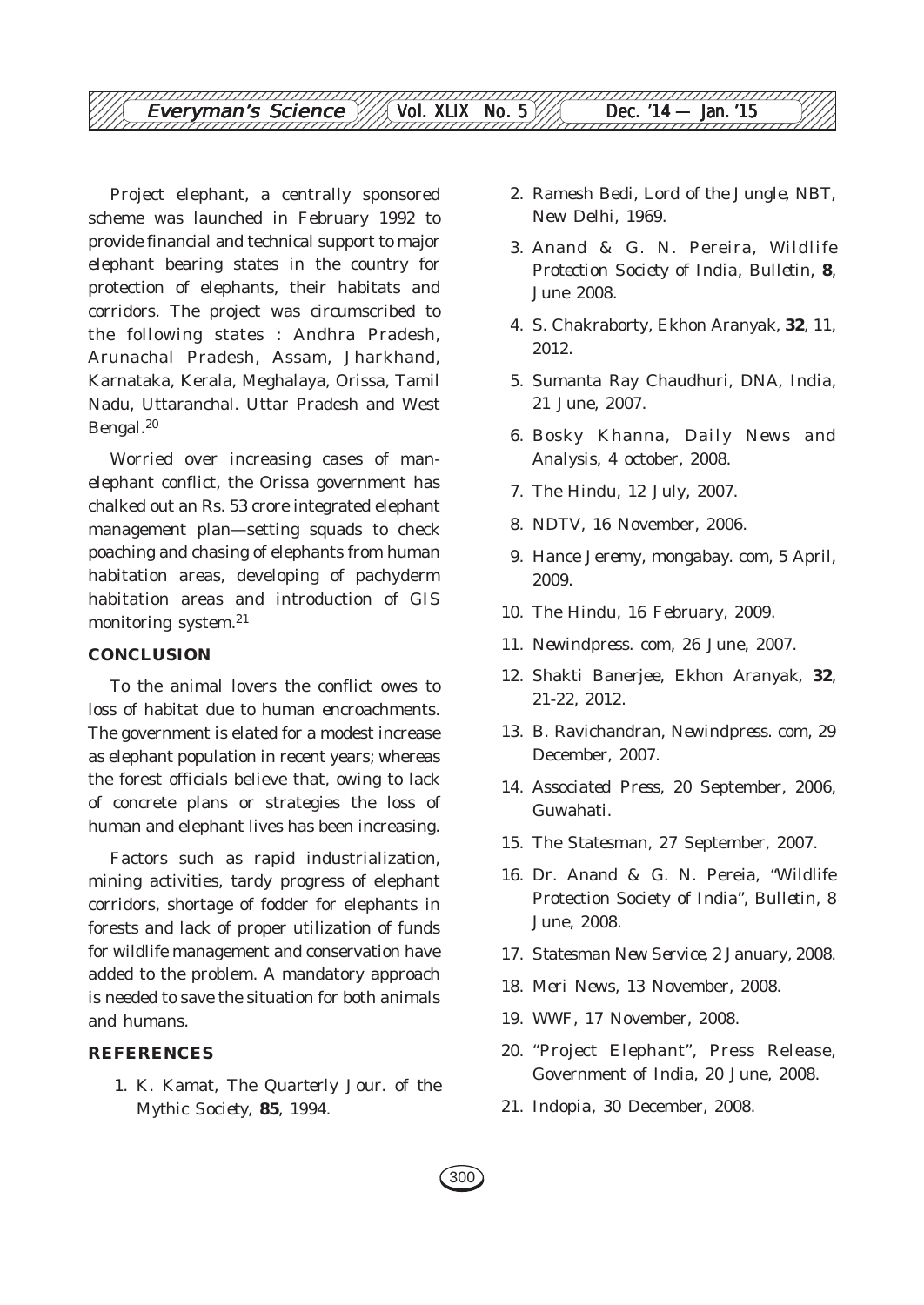# **A SNEAK PEEK INTO GROUND PENETRATING RADAR**

12345678901234567890123456789012123456789012345678901234567890121234567890123456789012345678 **Everyman's Science**  $\frac{1}{\sqrt{2}}$  Vol. XLIX No. 5 Dec. '14 — Jan. '15

Suresh Sahni, Mohit Singhal, Purushottam Kumar Garg, Reet Kamal Tiwari\*

**The possibility of detecting buried objects remotely has spellbound mankind over centuries. As yet, no single method has been found which could provide the ground and its contents clearly visible. Ground penetrating,-probing or surfacepenetrating radar has been found to be an especially attractive option.**

**The last two decades have witnessed major advances and the range of applications is ever-increasing for Ground Penetrating Radar (GPR) methods and the complexity of signal recovery techniques, hardware designs and operating practices is increasing as the technology is maturing. Now we are in a much better position to understand that in which type of geographical settings GPR is effective. Not only do we understand the fine scale geological texture better than we ever did before, we also have attained a good understanding of the physical properties which can control the penetration and reflection of radio waves.**

**Instrumentation developments are also on the progressing note. Radar systems with higher power and high quality digital data recording capability have been developed. Furthermore, digital data processing capability and presentation is enhanced over the years which were thought to be an impossible task just a few years ago. The evolution of quantitative interpretation tools for GPR is just beginning. Though the technique is still not infallible and much is still to be explored, GPR is now a recognized weapon in the geophysical arsenal. In favourable geographical settings, GPR is unparallel in possession of detailed information.**

#### **INTRODUCTION**

R adar (ellipsis for *Radio Detection And Ranging*) is an object-detection system that uses radio waves to determine an altitude, range, direction, or speed of objects. The radar antenna transmits pulses of radio waves that bounce off any object in their path. The object returns a tiny part of the wave's energy to an antenna that is usually located at the same site as the transmitter. The modern uses of radar are highly diverse, including air-defence systems, anti-missile systems, air traffic control, marine radars to locate landmarks and other ships, guided missile target locating systems, and groundpenetrating radar for geological observations.

GPR as the name suggests is a kind of radar system which is used for object-detection and its mapping in the subsurface by using radio waves which can penetrate the surface.

Centre for Glaciology, Wadia Institute of Himalayan Geology, 33-G.M.S Road, Dehradun, Uttarakhand, Email: engg.sureshsahni@gmail.com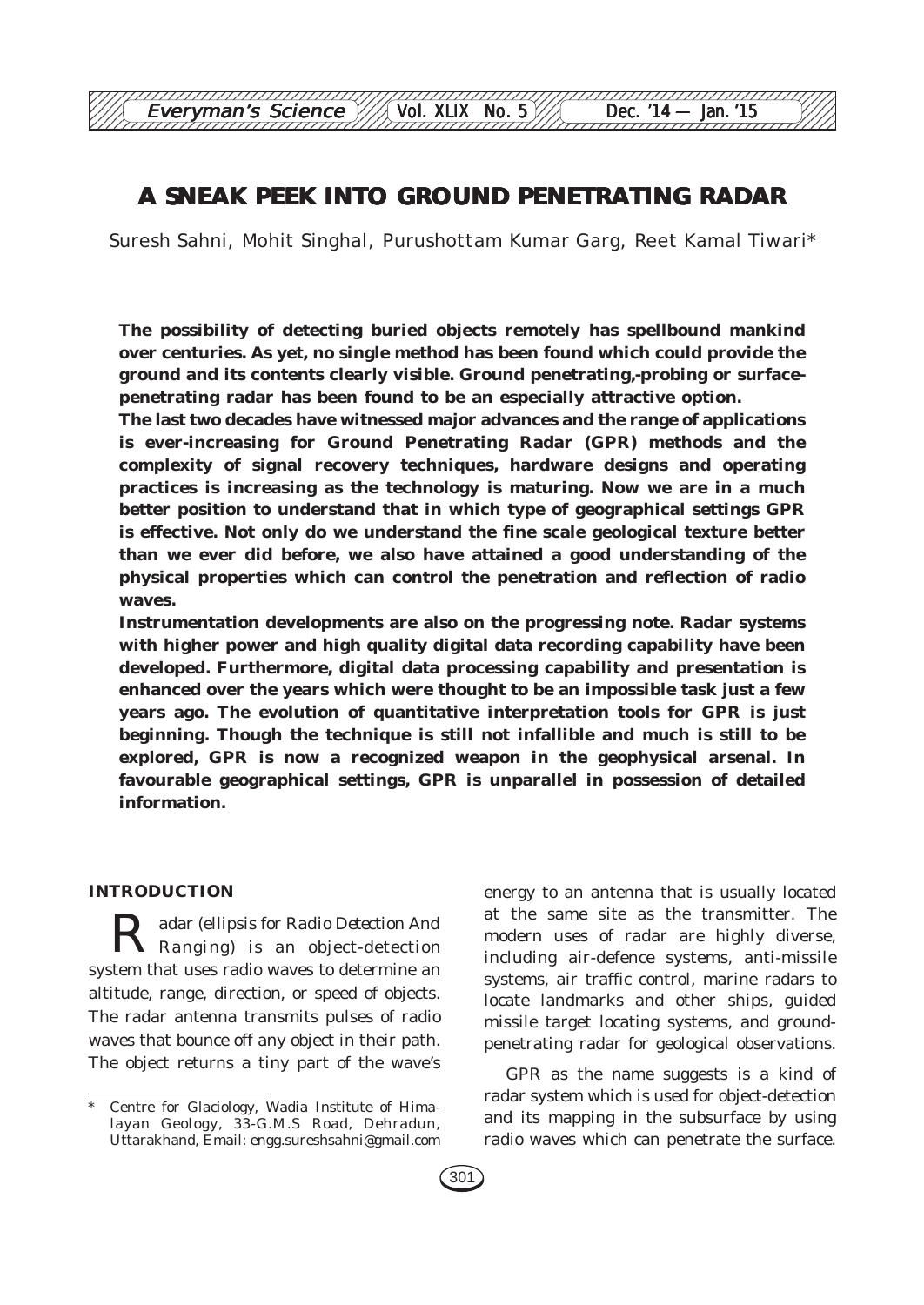

In other words, GPR is a high resolution system which is primarily designed to investigate the shallow subsurface objects using radio waves. GPR system has been developed substantially over the past thirty years<sup>1</sup>.GPR uses the principle of scattering of electromagnetic waves to locate buried objects. In many respects GPR is the electromagnetic counterpart of sonar or geophones.

#### **HISTORICAL BACKGROUND**

The history of GPR is a relatively short one; the foundation for radar systems in general was laid by Christian Hülsmeyer when he obtained the worldwide first patent in radar technology on April 30, 1904. Six years later Gotthelf Leimbach and Heinrich Löwy applied for a patent to use radar technology to locate buried objects with radar technology. This system used surface antennas together with continuous-wave radar. In 1926, a pulse radar system was introduced and filed for a patent by Dr. Hülsenbeck. The particular invention improved the depth resolution and is still widely used today.

One of the first GPR survey was performed in Austria in 1930 by W. Stern when he measured the depth of a glacier. Thereafter GPR technology was not used any longer although some patents were filed in the field of "subsurface radar". Over the next three decades there was very little activity in the field, mainly due to lack of application identification<sup>2</sup>.

This changed after the Second World War. Different scientific teams began to work on radar systems for viewing into the ground in the early 1970's. In the beginning, these radars were developed for military applications such as locating tunnels in the demilitarized zone between North and South Korea. Soon, thereafter public utility and construction companies were interested in such radars and systems were designed for applications such as measuring ice thickness, mapping bedrock structures in underground mines, and finding the location of hidden pipes and utilities. Some work was done on measuring the depth of shallow water; however, the study of glaciers, ice caps, salt, coal, and hard rock mines dominated this early work with GPR. During the same period Morey and others formed Geophysical Survey Systems Inc. (GSSI) which has been manufacturing and selling ground penetrating radars since that time (Morey, 1974). In addition, a better understanding of electrical properties of geologic materials at radio frequencies has developed during past decades. Work such as that by Olhoeft (1975) led to a much better understanding of the electrical properties such as relationship between electrical conductivity and dielectric polarization of naturally occurring geological materials. One major issue noted by the Geological Survey of Canada was the great difficulty in using existing equipment in remote areas because at that time equipment was very heavy, bulky and power hungry. In addition, digital data was needed to exploit the digital seismic processing advances rapidly evolving in the petroleum seismic field.

An interest in GPR waned to a degree during 1980's. The initial optimism for the technology gave way to the reality that many environments were not favourable for GPR. Considerable confusion often existed as to whether failures were equipment related or due to natural material responses. In addition, little money was available for technology development during this phase. A-Cubed Inc. was formed in 1981 in Canada and started development of ground penetrating radars. The low frequency digital GPR developments were reported.4 This technology development led to the pulseEKKO series of GPR's. Many noncommercial developments occurred with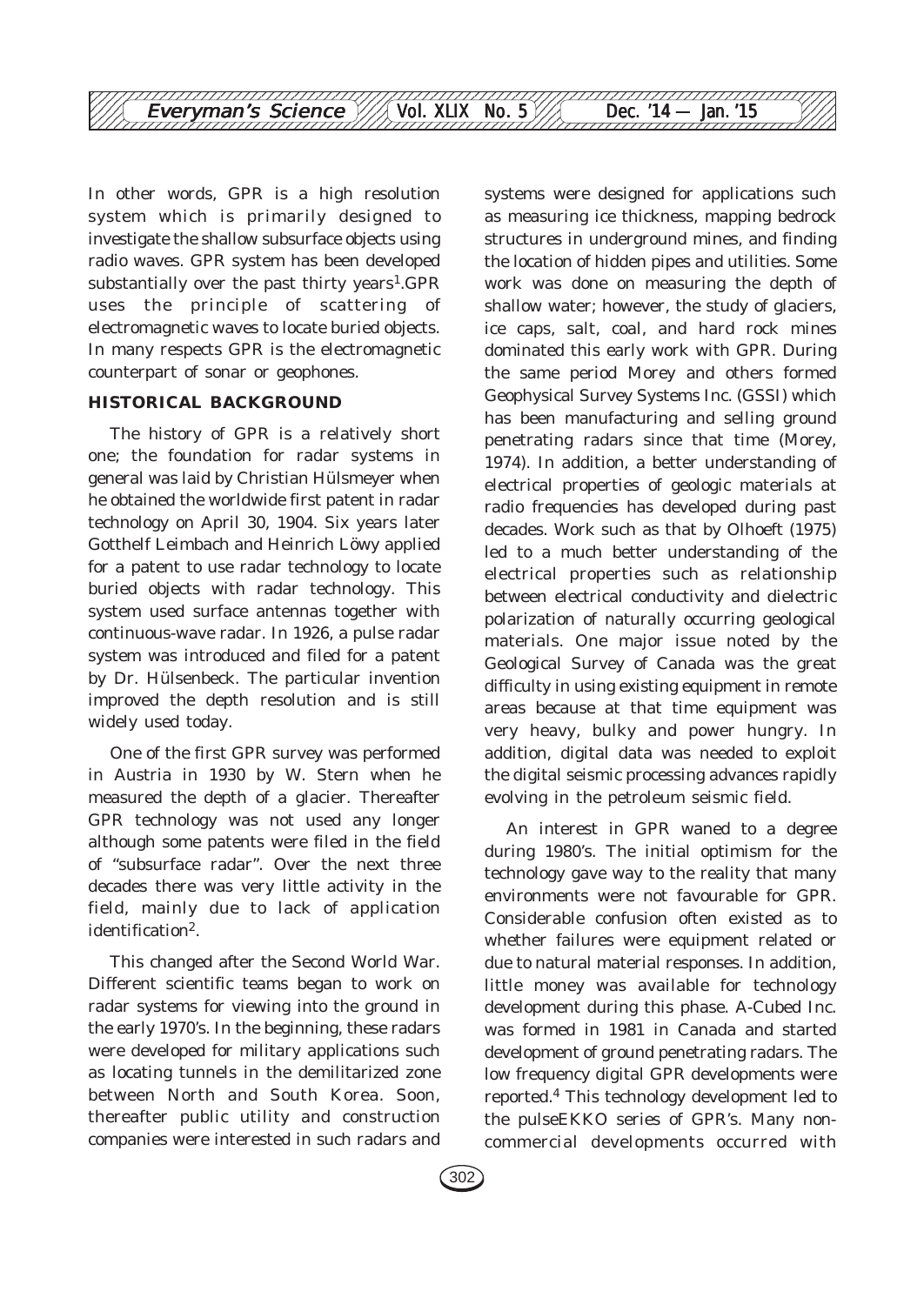

prototypes that embodied the ideas for portability, digital recording and the use of fibre optic cables. In 1988, Sensors & Software Inc. was spawned from A-Cubed Inc. and commenced commercialization of the pulseEKKO technology.

The real explosion in the advancement of GPR occurred during 1990's. Many groups worldwide became interested in the technology. Both the geophysical and electrical engineering community had started to pay much attention on research during this phase. Developments such as multi-fold data acquisition, digital data processing, and 2D numerical simulation occurred. Initial three dimensional numerical simulation was reported<sup>3</sup>.

#### **PRINCIPLE**

The basic principles and theory of operation for GPR have evolved through the disciplines of electrical engineering and seismic exploration. The fundamental principle of operation of GPR is similar to that used to detect aircraft overhead<sup>1</sup>. In order to detect an aircraft the electromagnetic waves are radiated from a transmitting antenna which travel through a medium whose permittivity is known to us, these waves travel until they hit an aircraft that has different electrical properties from the surrounding medium, after which they are scattered from the aircraft and are detected by the receiving antenna. Antennas are like transducers that convert electric currents on the metallic antenna elements to transmit electromagnetic waves that propagate into a material and *vice-versa*. But the notable difference between GPR and radar used to detect an overhead aircraft is that in GPR the antennas are moved over the surface rather than rotating about a fixed point.

Electromagnetic waves travel at a particular velocity that is determined primarily by the permittivity of the object. The relationship between the velocity of the wave and material properties forms the fundamental basis for using GPR to investigate the subsurface. Also the velocity is different between materials with different electrical properties, and a signal passed through two materials with different electrical properties over the same distance will arrive at different times.

In GPR, the transmitted wave travels downward until it hit objects that have different permittivity, this wave is then scattered from those objects, and is detected by a receiving antenna and recorded on a digital storage device for later interpretation. The time taken by this reflected wave to be recorded on each trace is used to determine the depth of the buried object, if the velocity of the wave in the subsurface is known.GPR frequencies predominantly lie in the 1 MHz to 1000 MHz range but the depth of exploration generally depends upon the electrical conductivity of the material/site to be explored, for example, in sea water radio signals will only penetrate a few millimetres whereas in highly resistive granite formations signals can be transmitted through tens and even hundreds of metres of rock and still be detected<sup>1, 4</sup>. A simplified chart of exploration depth for common materials is presented in Figure 15.





303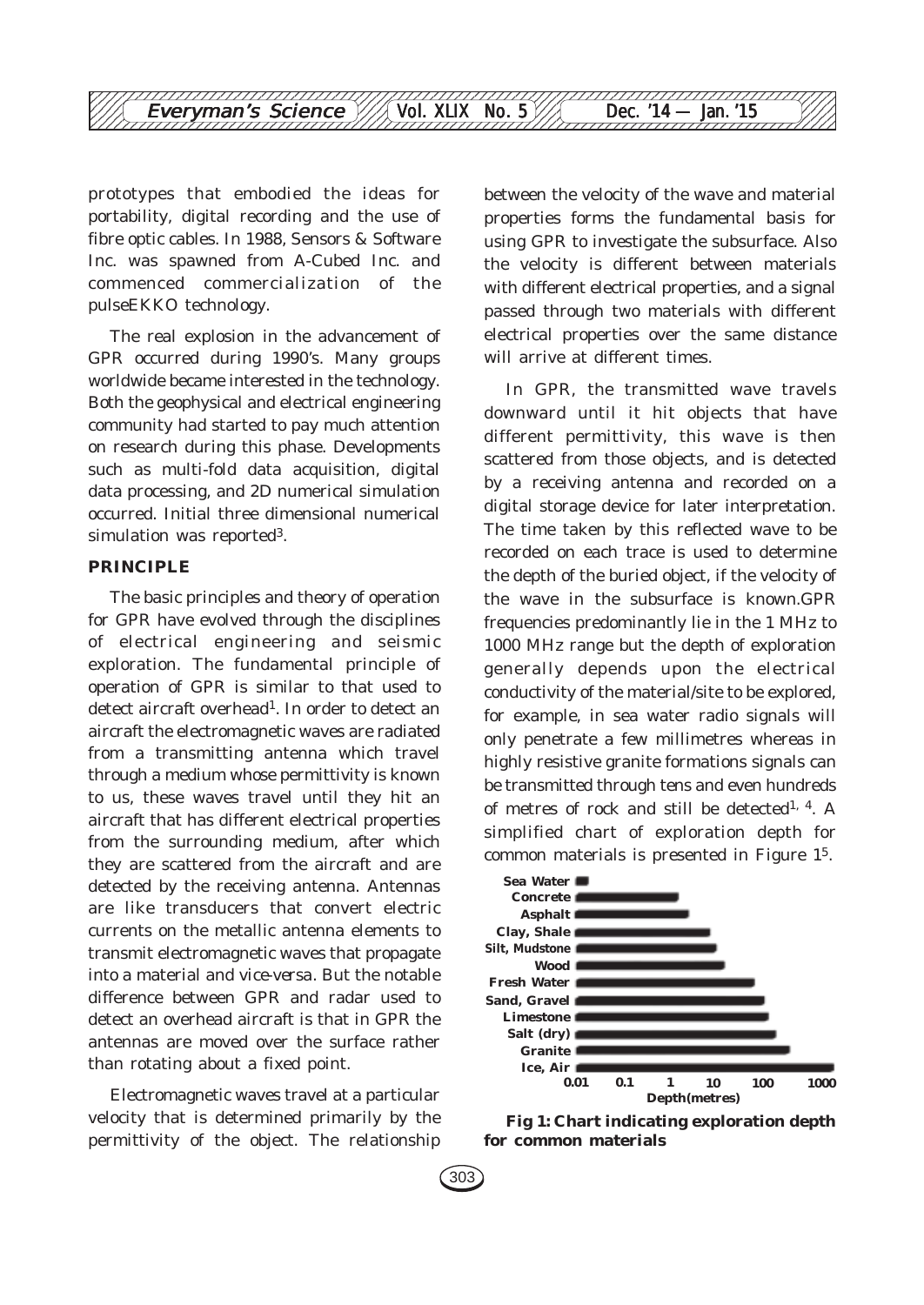

#### **INSTRUMENTATION**

Presently a number of different GPR systems are available in the market, though they all have slightly different configurations, however, they are all comprised of five main components (a) control unit, (b) transmitter, (c) receiver, (d) antennas, and (e) interface, data storage, and display module. The complete low frequency pulseEKKO PRO hand held Assembly is presented in Figure 25.

sending it to the storage device. In some systems the interface, data storage, display and control unit are all incorporated into one unit.

On the command of the control unit, the transmitter generates the electromagnetic pulse that is emitted through an antenna connected to it. The transmitter-antenna determines the centre frequency and bandwidth of the signal that is sent into the



**Fig. 2 : The complete low frequency pulse EKKO PRO hand held Assembly**

The control unit receives the survey parameters from the interface and generates the timing signals for the transmitter and receiver. It also receives the data from the receiver and does the initial processing before ground. Another antenna which is identical to that attached to the transmitter is attached to the receiver. This antenna intercepts reflected energy and sends it to the receiver where it is amplified, digitized and sent to the control unit<sup>2</sup>.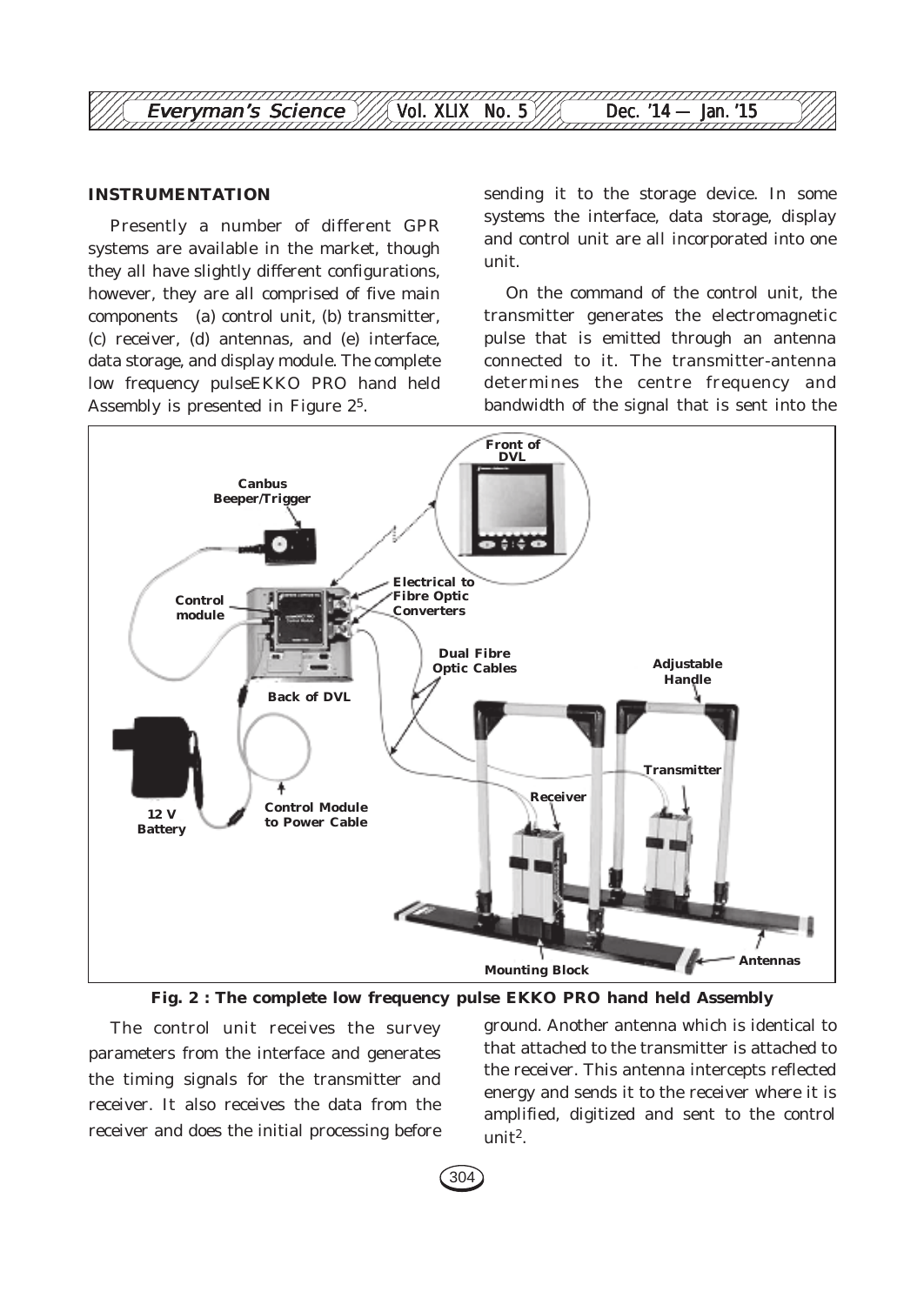

GPR operation is mainly governed by its five system parameters, namely, (a) Antenna Frequency, (b) Time Window, (c) Sampling Interval, (d) Antenna Separation, and, (e) Antenna Step Size, which are interrelated to each other<sup>5</sup>.

Depending on the objectives of the survey, antenna frequency must be selected to get optimum penetration and resolution. As frequency decreases, the depth of exploration generally increases but spatial resolution decreases. Therefore, the ideal survey will be one that uses the highest frequency that effectively penetrates to the target depth. This is not always easy to determine and often, field experimentation with several different frequencies is necessary.

The Time Window determines how long (and therefore how deep) the radar system will explore the subsurface. It is important that it is set to a value appropriate for the depth of the survey target. An entire survey could fail if the window is not sufficiently long enough to sample to the depth of the target. Conversely, too long a time window increases the data volume and decreases productivity.

The system samples the GPR signals returning to the receiver. The sampling interval is dependent on the frequency of the antennas being used. It is important not to choose a sampling interval that is too large for a particular frequency otherwise the data may be aliased. Choosing a sampling interval too small will increase the data volume unnecessarily and may slow down the data collection process.

If the antenna spacing is too small, receiver electronics may be overloaded by the transmit signal resulting in data clipping. The rule of thumb says that the minimum antenna separation should equal the antenna length.

Antenna Step Size specifies the distance the antenna pair will be moved each time to collect a new trace. To properly determine subsurface targets spatially, it is important that a proper Antenna Step Size must be selected. Too larger step size may result in missed subsurface targets whereas relatively smaller step size will result in large data volumes and slow survey productivity. A simplified table representing correlation between five system parameters is presented in Table 15.

#### **APPLICATIONS**

The applications of GPR are endless. So far GPR has been used for numerous purposes, some of them being, snow, glacier thickness

| <b>Center</b><br><b>Frequency</b><br>(MHz) | <b>Antenna</b><br>Length<br>(m) | Depth<br>(m)     | <b>Time</b><br><b>Window</b><br>(n <sub>s</sub> ) | <b>Sampling</b><br><b>Interval</b><br>(n <sub>s</sub> ) | <b>Minimum</b><br><b>Antenna</b><br><b>Separation</b><br>(m) | Antenna<br><b>Step Size</b><br>(m) |
|--------------------------------------------|---------------------------------|------------------|---------------------------------------------------|---------------------------------------------------------|--------------------------------------------------------------|------------------------------------|
| 12.5                                       | 8                               | 50               | 1600                                              | 6.4                                                     | 8                                                            | $\mathbf{2}$                       |
| 25                                         | 4                               | 30               | 800                                               | 3.2                                                     | 4                                                            |                                    |
| 50                                         | $\boldsymbol{2}$                | 10               | 400                                               | 1.6                                                     | $\overline{2}$                                               | 0.5                                |
| 100                                        |                                 | $\overline{5}$   | 200                                               | 0.8                                                     |                                                              | 0.25                               |
| 200                                        | 0.5                             | $\boldsymbol{2}$ | 100                                               | 0.4                                                     | 0.5                                                          | 0.1                                |
| 250                                        | 0.3                             | $\mathbf{2}$     | 100                                               | 0.4                                                     | 0.38                                                         | 0.05                               |
| 500                                        | 0.15                            |                  | 50                                                | 0.2                                                     | 0.225                                                        | 0.025                              |
| 1000                                       | 0.08                            | 0.5              | 25                                                | 0.1                                                     | 0.15                                                         | 0.01                               |

| Table 1: Correlation amongst various system parameters of GPR |  |  |  |
|---------------------------------------------------------------|--|--|--|
|                                                               |  |  |  |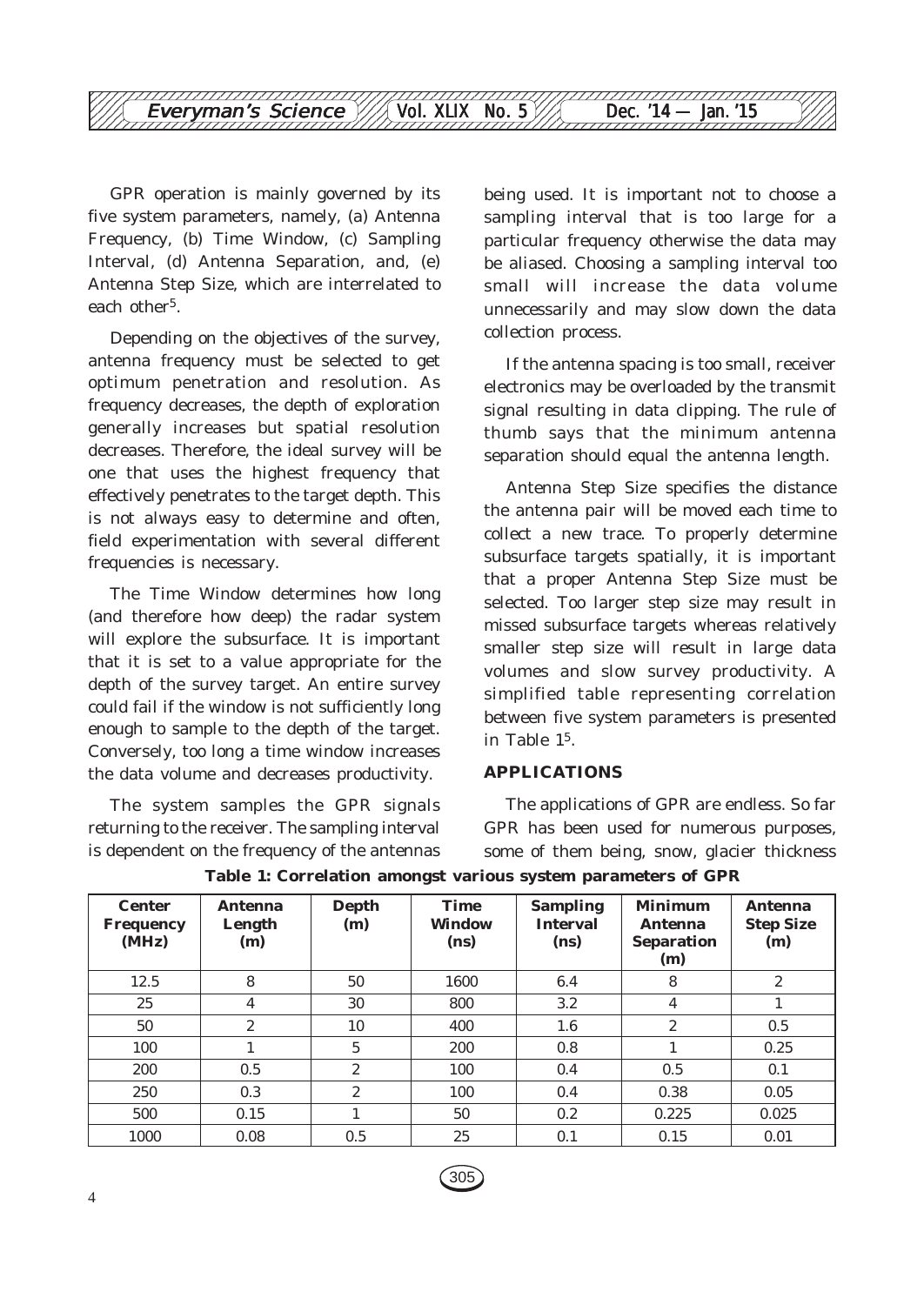

measurements, archaeological investigations, geophysical investigations, forensic investigations, security applications, etc.

GPR is used to measure the ice thickness and bedrock topography of glaciers. The internal structure of glacial ice such as fractures, deformation and embedded debris in the glacial ice can also be detected. Though most of the GPR systems are used in close proximity to the ground, airborne systems have also been developed to map snow cover, glaciers, and even the snow lying under the forest cover.

To detect and detonate abandoned antipersonnel land mines and unexploded ordnance are major problem for many countries. Most of the detection is done with metal detectors, which respond to the large amount of metallic remains and hence have difficulty in detecting the minimum metal or plastic mines. GPR technology is being applied to this problem as a means of providing improved detection of low metal content mines.

Though we can say that the technology and applications of GPR had evolved to a much greater extent in such a short span of time, but still GPR is in an era where it is exploring and making way to being explored newer dimensions and applications $6$ .

#### **ACKNOWLEDGMENTS**

We gratefully acknowledge the Prof. Anil K. Gupta, Director, Wadia Institute of Himalayan Geology who continually and convincingly conveyed a spirit of adventure in regard to research. We would also like to give special thanks to Dr. D.P Dobhal, for his help and support. Finally, we would like to thank our colleagues and friends who have given us their valuable suggestions and support as and when needed.

#### **REFERENCES**

- 1. Jeffrey J. Daniels, *Ground penetrating radar fundamentals: Appendix to report to USEPA, Region 5*, 1–21, 2000.
- 2. Tracking Environmental Change Using Lake Sediments, 2001, 23-47, Kluwer Academic Publishers, Dordrecht.
- 3. A. P. Annan, *Subsurface Sensing Technologies and Applications*, **3,** 4, 253- 270, 2002.
- 4. A.P. Annan, J.L Davis, *Proceedings of Exploration 97: Fourth Decennial International Conference on Mineral Exploration*, 512–522, 1997.
- 5. Sensors & Software Inc., *pulseEKKO PRO User's Guide*.
- 6. Ground Penetrating Radar, 2nd Edition, 2004, 3-4, Institution of Electrical Engineers, Cornwall.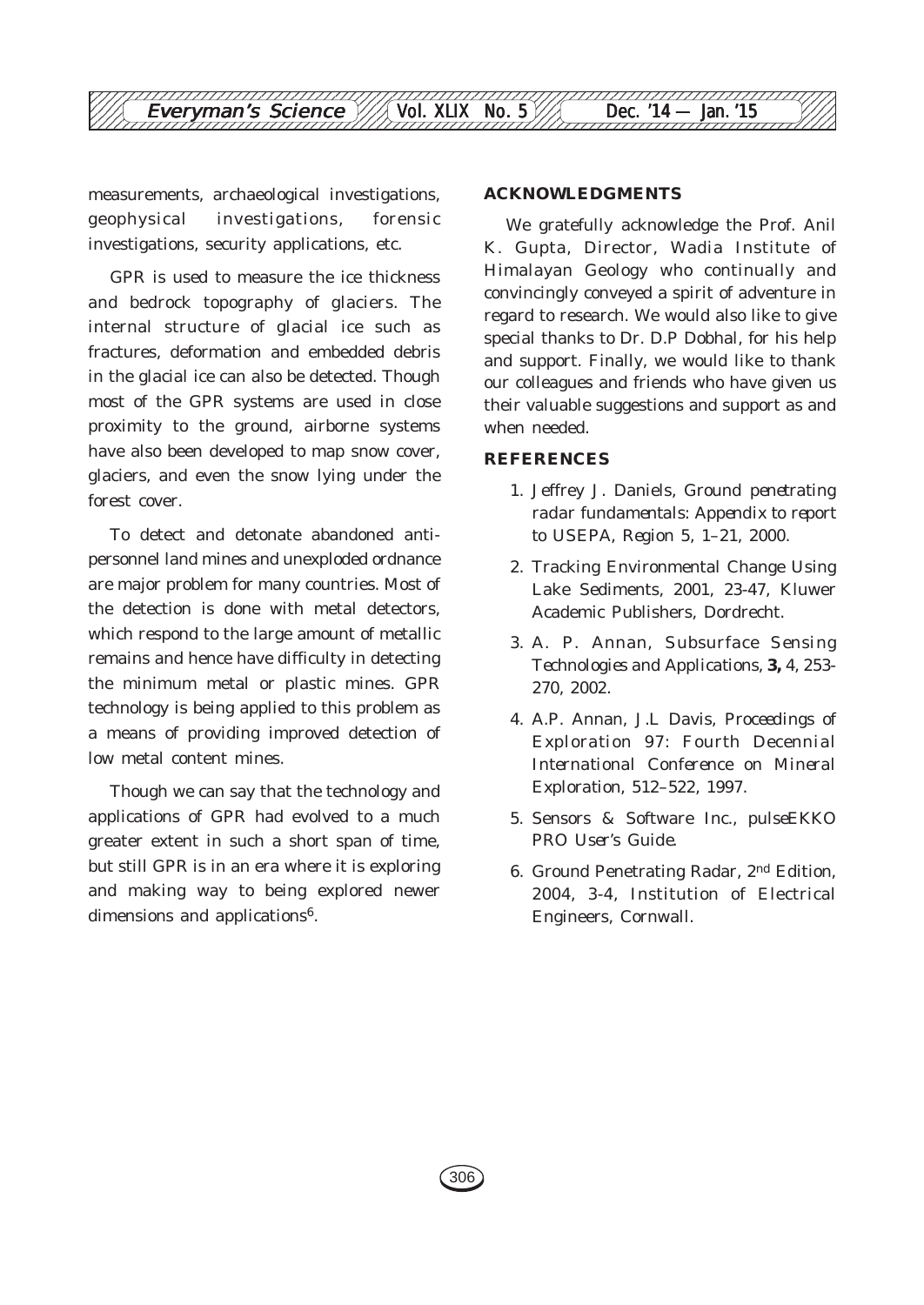# **PROMINENT TOOLS IN SYNTHETIC PATHWAYS OF GREEN TECHNOLOGY : MICROWAVE & ULTRASONIC IRRADIATION**

12345678901234567890123456789012123456789012345678901234567890121234567890123456789012345678 **Everyman's Science /// Vol. XLIX No. 5 /// Dec. '14 — Jan. '15** 12345678901234567890123456789012123456789012345678901234567890121234567890123456789012345678

**A.P. Mishra, Brajendra S. Kusmariya and Rajendra K. Jain**

**Scientists must design safer and cleaner approaches to manufacture the products needed by mankind.**

#### **INTRODUCTION**

The term "green chemistry" is defined as "the invention, design and application of chemical products and processes to reduce or to eliminate the use and generation of hazardous substances". Green Chemistry can diminish the need for other approaches to environmental protection. Ideally, the application of green chemistry principles and practice renders regulation, control, clean-up, and remediation unnecessary, and the resultant environmental benefit can be expressed in terms of economic impact.

Green Chemistry is an effort towards eliminating pollution by making chemical products that do not harm either our health or the environment and by using production processes that reduce or eliminate hazardous chemicals. Green Chemistry prevents pollution at it's source rather cleaning up the mess later.

It is high time that the chemists start thinking about chemical process in the same way i.e. instead of finding ways to dispose off the waste produced during the process, the later should be modified in a way that no waste is produced. Scientists must design safer and cleaner approaches to manufacture the products we need.

Green Chemistry with its 12 principles would like to see changes in the conventional ways that were used for decades to make synthetic organic chemical substances and the use of less toxic starting materials. Green Chemistry would like to increases the efficiency of synthetic methods, to use less toxic solvents, reduce the stages of the synthetic routes and minimize waste as far as practically possible. Prof Paul Anastas (father of Green Chemistry) and Prof John Warner have postulated 12 principles for practicing Green Chemistry1.

- 1. Prevention : It is better to prevent waste than to treat or clean up waste after it has been created.
- 2. Atom Economy
- 3. Less Hazardous Chemical Syntheses
- 4. Designing Safer Chemicals
- 5. Safer Solvents and Auxiliaries
- 6. Design for Energy Efficiency
- 7. Use of Renewable Feedstock.

Synthetic Bioinorganic Chemistry Laboratory, Department of Chemistry, Dr. H. S. Gour Central University, Sagar, 470003. E-mail : apm19@ rediffmail.com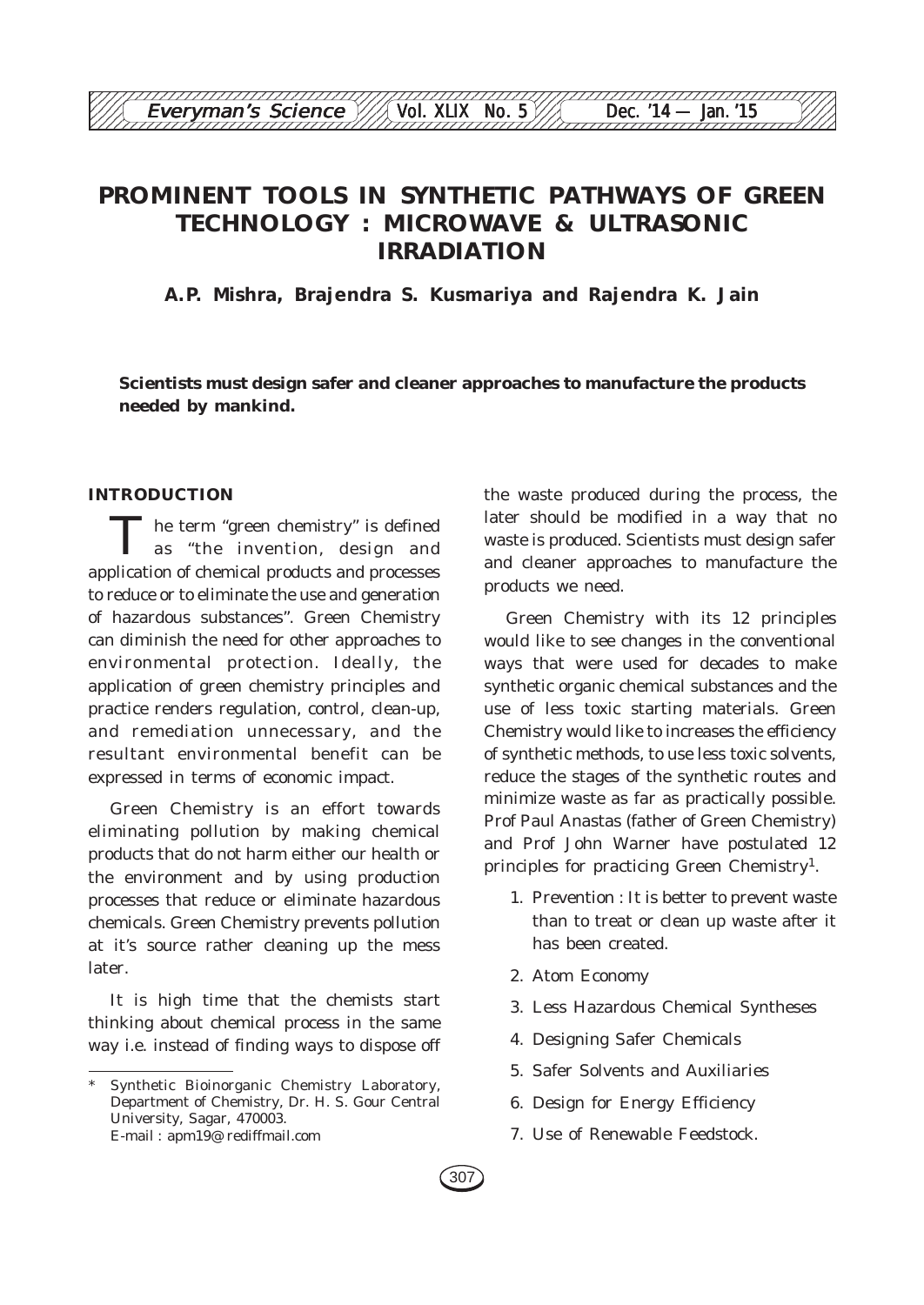

- 8. Reduce Derivatives.
- 9. Catalysis
- 10. Design for Degradation
- 11. Real-time Analysis for Pollution Prevention
- 12. Inherently Safer Chemistry for Accident Prevention

The use of microwave radiation has become a widespread and convenient method for heating food and beverage in modern society due to the energy efficient and volumetric heated observed with microwave radiation. The use of microwave or dielectric heating in chemistry has been limited, however, with most applications occurring in organic chemistry. The fast and volumetric heating of organic reactions has lead to extraordinary reaction rate enhancements.2 In recent year microwave assisted organic reaction has emerged as new tool in organic synthesis. Important advantage of this technology include highly accelarated rate of the reaction, Reduction in reaction time with an improvement in the yield and quality of the product. Microwave chemistry is applicable in various industries such as the biotechnology, pharmaceuticals, petroleum; plastics, chemicals etc. and major applications have been developed in the field of analytical chemistry and chemical synthesis. Due to the successful development of commercial instrumentation, microwave dielectric heating is now being increasingly applied in chemical reactions.

In the coordination and organometallic chemistry, the microwave-assisted synthesis in not developed such sufficiently as for the preparation of inorganic compounds, composites and materials or in the organic synthesis, where microwave heating can be considered as a common preparative tool.

However, during the last decade a considerable growth of related reports has been registered. The most number of reports corresponds to MW-reactions of the N-, N,O-, and N,Scontaining ligands with sources of metal ions<sup>3</sup>. Microwave method has been proved to be a successful method in Synthesis of various intercalation compounds, Synthesis of ceramic products, Polymer Chemistry etc.4

Ultrasonic is the branch of acoustics, which consists of high frequency wave beyond the audible range of human ear. These are generally sound waves. Ultrasounds are mechanical waves with frequencies higher than 20 KHz. The propagation space of the ultrasound is named as ultrasonic field. Applications of ultrasonic irradiation are playing and increasing role in chemical processes, especially in cases where classical methods require drastic conditions or prolonged reaction times, Ultrasound irradiation enables many chemical reactions to proceed, even with some reactions which could not be carried out under conventional condition. The use of ultrasound in organic transformations is well known because it can enhance the reaction rate and can alter selectivity perfomance of the reaction. Ultrasonic irradiation has been increasingly used in organic synthesis in last three decades. Comparing with traditional methods, this method is more convenient and easily controlled. A large no. of organic reactions has been carried out in higher yield, shorter reaction time and milder condition under ultrasound irradiation.<sup>5,6</sup>

- A rapid and enviromentally benign method for the coupling of 2-naphthols is described using copper(II) acetylacetonate under microwave irradiation in dry media.7
- Studies have been carried out in comparative manner between

308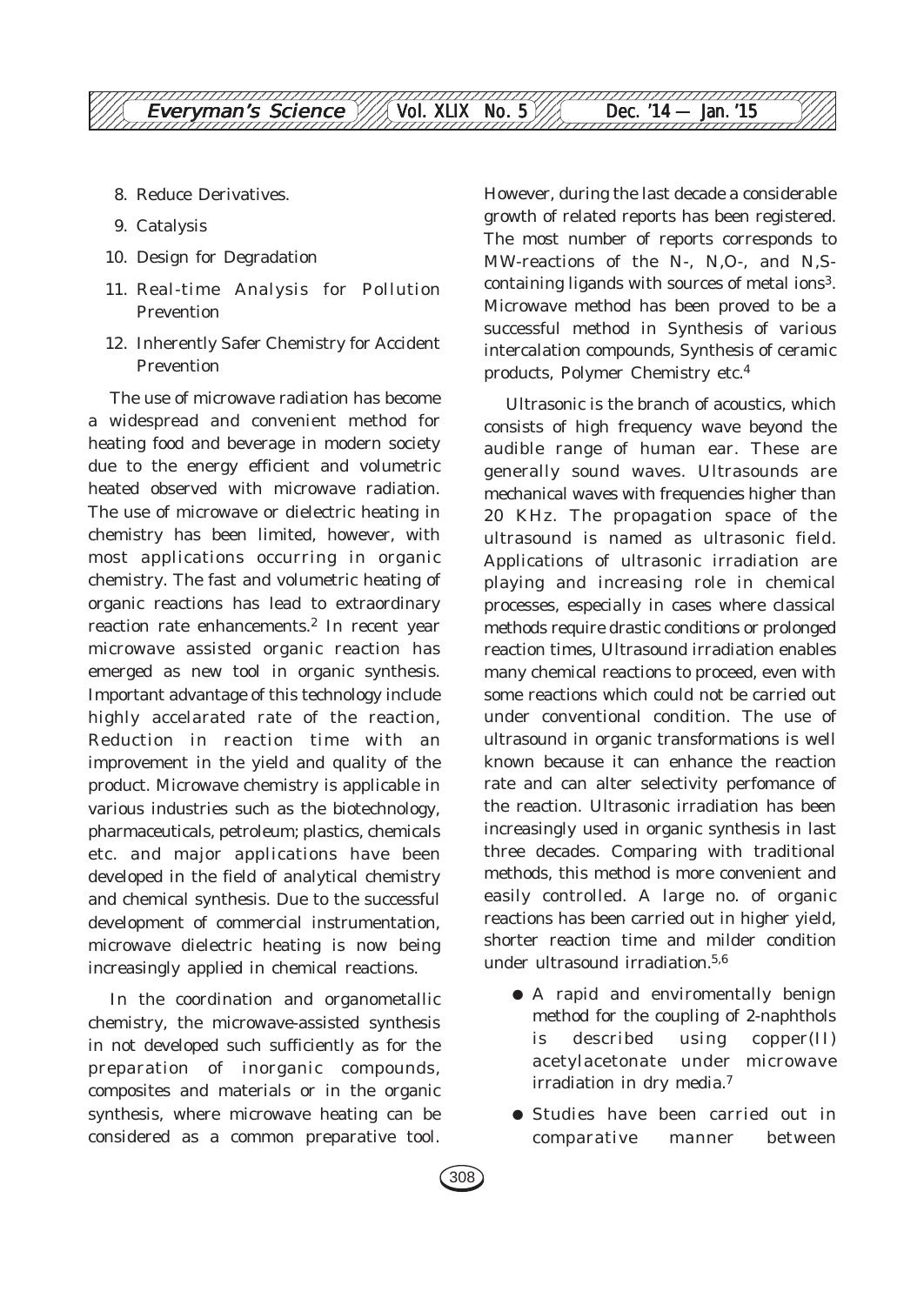

conventional and microwave synthesis of some transition metal complexes containing 2-amino-5-methylthiazole moiety.8

- Microwave method was used for induced synthesis and characterization of semiconducting 2-thiophencearboxaldehyde metal complexes.9
- Microwave synthesis method was developed for the synthesis of a series of cyclometalated platinum complexes with long chain β-diketone ancillary ligands, with this the reaction time was greatly reduced from 32 h to several minutes.10
- Ultrasonic method was used for-Ultrasound mediated Green synthesis of Hexa-hydro Triazines.11
- $\bullet$  Choline chloride.ZnCl<sub>2</sub>: green, effective and reusable ionic liquid for synthesis of 7-amino-2, 4-dioxo-5-phenyl-2, 3, 5 tetrahydro-1*H*-pyrano [2, 3-d] pyrimidine-6-carbonitrile derivative.12

#### **ADVANTAGES**

Microwave is simple, convenient, fast, high yielding, efficient and environment friendly synthetic methodology.13 Microwave synthesis is considered as a "green technology, principally since many organic reactions can be carried out in solvent-free conditions. Microwave radiation has proved to be a highly effective heating source in chemical reactions. Microwaves can accelerate the reaction rate, provide better yields and uniform and selective heating, achieve greater reproducibility of reactions and help in developing cleaner synthetic routes.

Practically in all reports, main attention of researchers is paid to extreme fastness of MW assisted reactions in comparison with classic protocols. The same reactions in the MW-field take place in 10-100 times more rapidly. Moreover, higher or comparable yields are frequently reported. Sometimes the MW-route leads to products, which it is impossible to get *via* traditional routes, for instance preparation of several metal cluster complexes.14

Sonochemistry is one of the green chemistry research area in which molecules undergo a reaction due to the application of powerful ultrasonic radiation. The ultrasound irradiation is a powerful technique for establishing unique chemical and physical conditions, such as a local increase in temperature of several thousands of Kelvins and pressure by several bars by which reaction proceeds.15 This method has several advantages such as higher atom economy, energy efficiency, environmental friendly, waste and hazards minimization etc.16

#### **DISADVANTAGES**

Temperature measurement under microwave conditions, particularly for the reaction is dense and solvent-less medium is difficult. Heating in microwave cavities is based upon the ability of some liquid and solids to absorb and transform electromagnetic energy into heat. When a strongly conducting material is exposed to microwave irradiation, Microwaves are largely reflected from its surface. So the material is not effectively heated by microwaves, in response to the electric field of microwave radiation, electrons move freely on the surface of the material, and the flow of electrons can heat the material through a resistive heating mechanism. While, in the case of insulators microwaves can penetrate through the material without any absorption, losses or heat generation. They are transparent to microwave. Passage of microwave radiation which is electromagnetic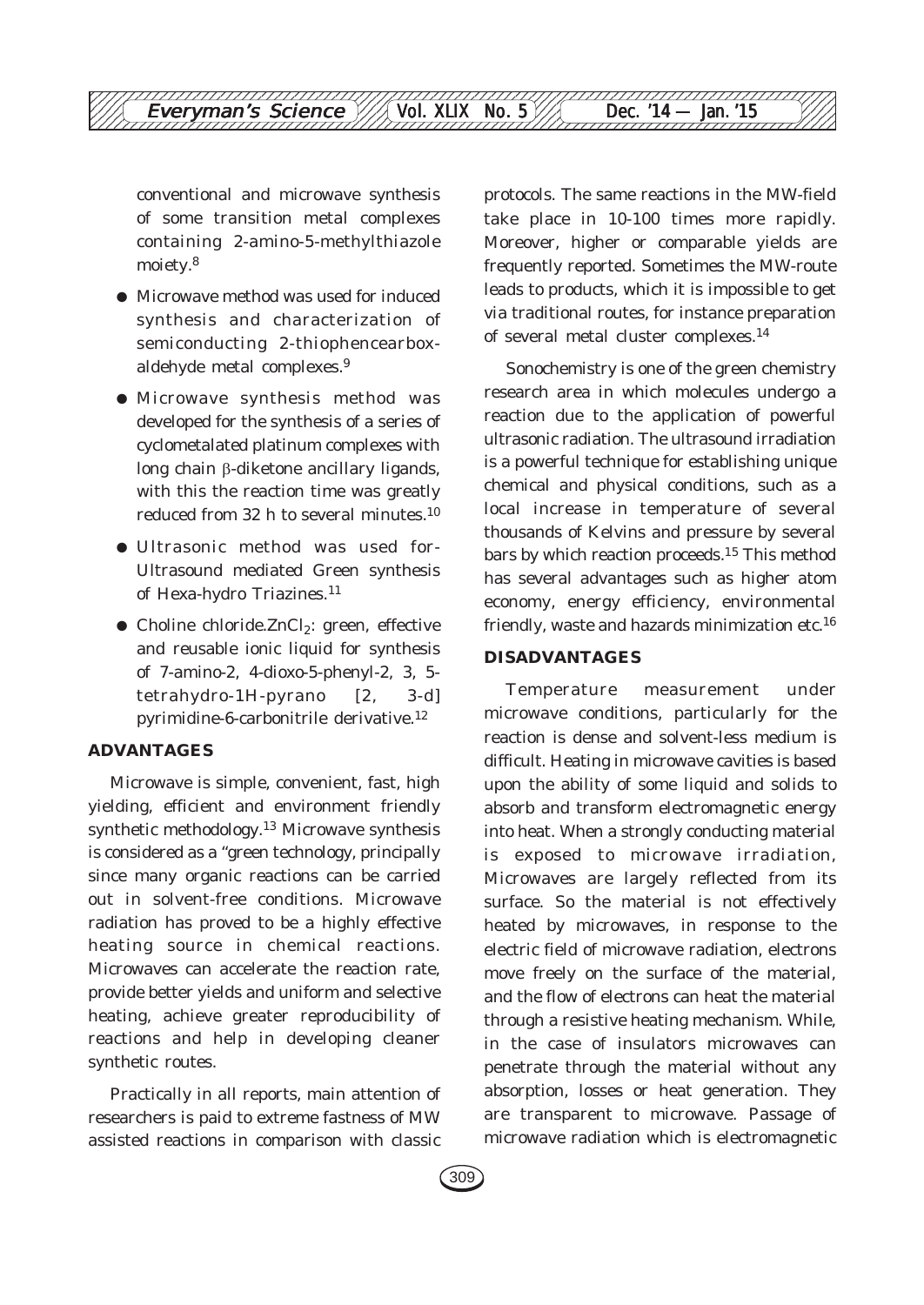in nature can give rise to absorption of microwave energy and heat generation due to the so called dielectric heating mechanism.

Heat force control is difficult. Water evaporation occurs. Therefore, its applications have been limited to small-scale use in laboratories and have not been extended to the production level.17

In ultrasonic synthesis changes in the environment, such as temperature, pressure, humidity, air turbulence, and airborne particles affect ultrasonic response.

#### **REMARKS**

In 21st century the main objective is to develop environmental friendly and pollution free techniques; microwave and ultrasonic irradiation both fit into this profile. So many advantages and superiority over conventional methods make these techniques prominent tools of green technology.

#### **REFERENCES**

- 1. PT Anastas, JC. Warner Chemistry : Theory and Practice. Oxford University Press, New York, 1998.
- 2. V. K. Ahluwalia, *Alpha Science Int'l Ltd*., 280 pp., 2007.
- 3. J. A. Ahn, D. H. Chang, Y. J. Park, Y. R. Yon, A. Loupy, C. H. Jun, *Advanced Synthesis & Catalysis*, **348**, 1+2, 55-58, 2006.
- 4. AJ, Berteaud, JC. Badot, *J. Microwave Power*, 11, 351-320, 1976.
- 5. Anjali Jha, Shabana Yashmeen and D N Kumar, *Int. J Pharm Bio Sci* Oct; **4**, 4, (P) 197–204, 2013.
- 6. VV Dabholkar and FY Ansari, *Indian Journal of Chemistry*, 48B, 1759-1761, 2008.
- 7. H. M. Meshram, G.S. Reddy, *Indian Journal of Chemistry, Section B : Organic Chemistry Including Medicinal Chemistry*, 42B, **10**, 2615-2617, 2003 .
- 8. A. P. Mishra, Rajendra K. Jain, *Journal of Saudi Chemical Society,* DOI : 10.1016/ j.jscs.2011.09.013, 2011
- 9. A. P. Mishra, A. Tiwari, Rajendra K. Jain; *Adv. Mat. Lett.*, **3**, 3, 213-219, 2012.
- 10. K.J. Luo, L.I. Xu, X.Q. Wei, M.G. Xie, Q. Jiang. *Huaxure Yanjiu Yu Yingyong*, **19**, 9, 991-993, 2007.
- 11. Ashish K Singh, Sudhish K Shukla, Mumtaz A. Quraishi. *J. Mater, Environ. Sci*. **2,** 4, 403-406, 2011.
- 12. Dileep Kumar Yadav, M. A. Quraishi, *J. Mater. Environ. Sci*. **5,** Y, xxx-xxx, 2014.
- 13. G. Roussy and J.A. Pearce, Foundations and Industrial Applications of Microwave and Radio Frequency Fields, *John Wiley & Sons*. 1995, Chichester-New York-Brisbane-Toronto-Singapore.
- 14. Rafael Martinez-Palou, *J. Mex. Chem. Soc.*, **51,** 4, 252-264, 2007.
- 15. J.T. Li, W.Z. Yang, S.X. Wang, S.H. Li, T.S. Li, *Ultrason, Sonochem*. **9**, 237, 2002.
- 16. T.J. Mason, *Advances in Sonochemistry*; JAI Press 1990, London.
- 17. A. Loupy, Ed. Microwaves in Organic Synthesis; *Wiley-VCH Verlag Gmbh & Co,* 2002 Weinheim, pp 1-73.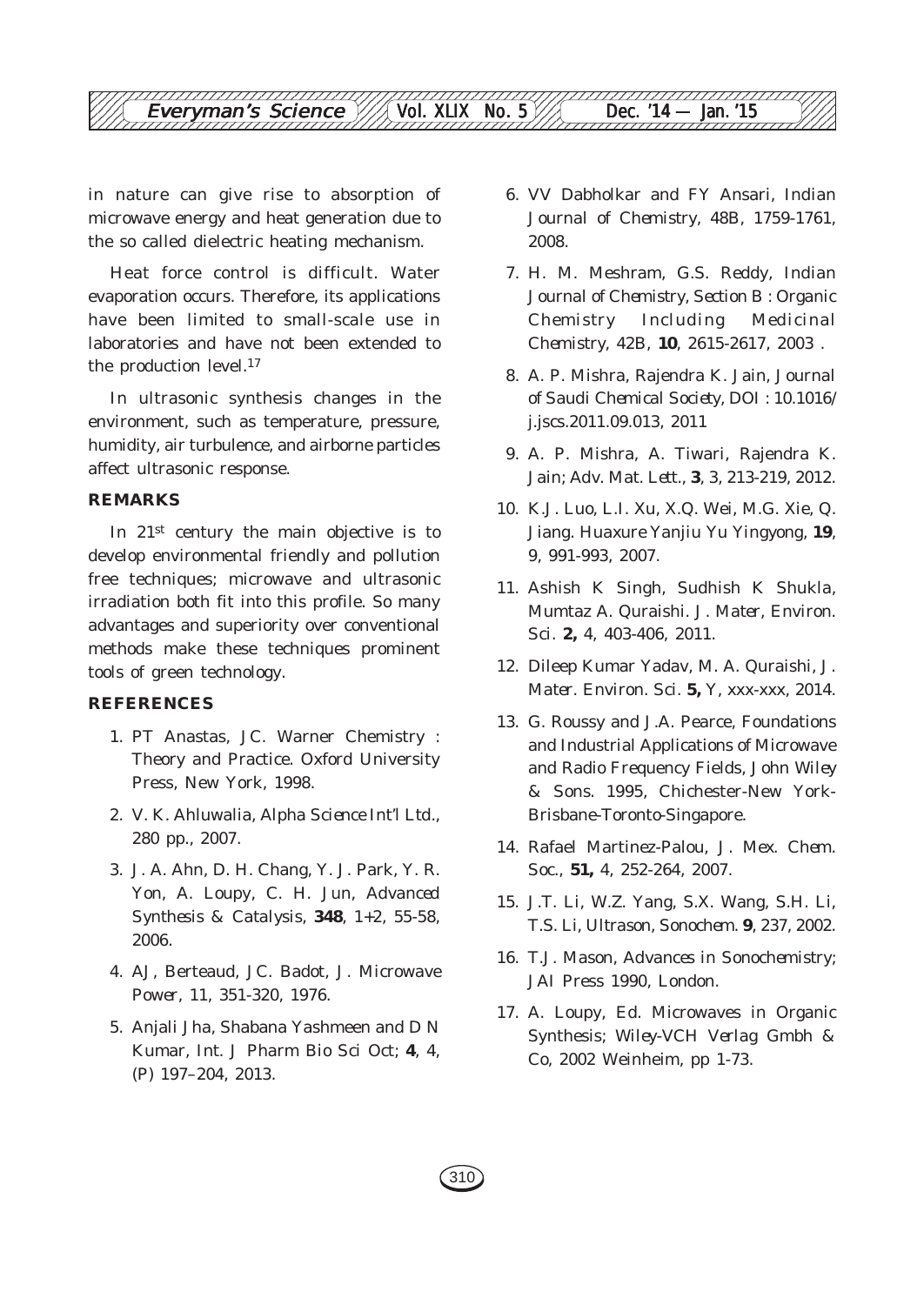# **THE SOLUTION OF POWER CRISIS THROUGH RENEWABLE SOURCES OF ENERGY**

12345678901234567890123456789012123456789012345678901234567890121234567890123456789012345678 **Everyman's Science**  $\frac{1}{\sqrt{2}}$  Vol. XLIX No. 5 Dec. '14 — Jan. '15

Md. Rashid Tanveer\*, Deepak Mishra and Aradhana Kashyap

**Crisis of power is one of the major problems in developing countries particularly in India. Day by day the gap between demand and production is increasing. Moreover, most of the power plants are fossil fuel based which will be phased out in future. Misuse and system loss in power sector are supposed to be the main issue regarding this crisis. It is possible to fulfill load demand by reducing transmission loss, by using compact fluorescent or LED lamps, transformation of holiday, proper load management and encouraging Independent Power Producers (IPP). Priority is given to control the misuse and mismanagement in power sector than to increase the generation of power. But proper utilization of renewable energy should be the up most choice for the solution of the power crisis. This is because it requires low cost and has lesser risk. Initiative should be taken to develop new technology and skilled manpower required for the power sector considering renewable energy sources. By incorporating Independent Power Producers (IPP), it is possible to increase the power generation and ensure its proper use in the country. This review article deals with the factors responsible for the power crisis in the country and its possible solution.**

#### **INTRODUCTION**

ndia is one among the fastest developing countries which is facing the critical problem of power crisis. There is acute shortage of electricity. This crisis consists in a peculiarly interlocked group of shortages, not only of electrical generating capacity but also of every major fuel supply<sup>1</sup>. Behind these shortages lies a system of controls and interventions which not only have failed individually to achieve their intended purposes but have also worked at cross-purposes with one another. It is difficult to design a system that would succeed better than the current patchwork of interventions to wreak havoc in the field of power generation.

The ultimate source of power for both heating as well as for electricity is fuel. The four primary types of fuel currently in use are coal, oil, natural gas and uranium. Nuclear power plants provide less than 1% of the nation's total electricity at present although there is no shortage of uranium2. However, a number of nuclear power plants which were expected to be in operation by this time have been delayed, often by several years. Thus, although the delay in nuclear plants

Department of Chemistry, St. Andrew's College, Gorakhpur -273001 (UP). E-mail: rashidtanveer1@gmail.com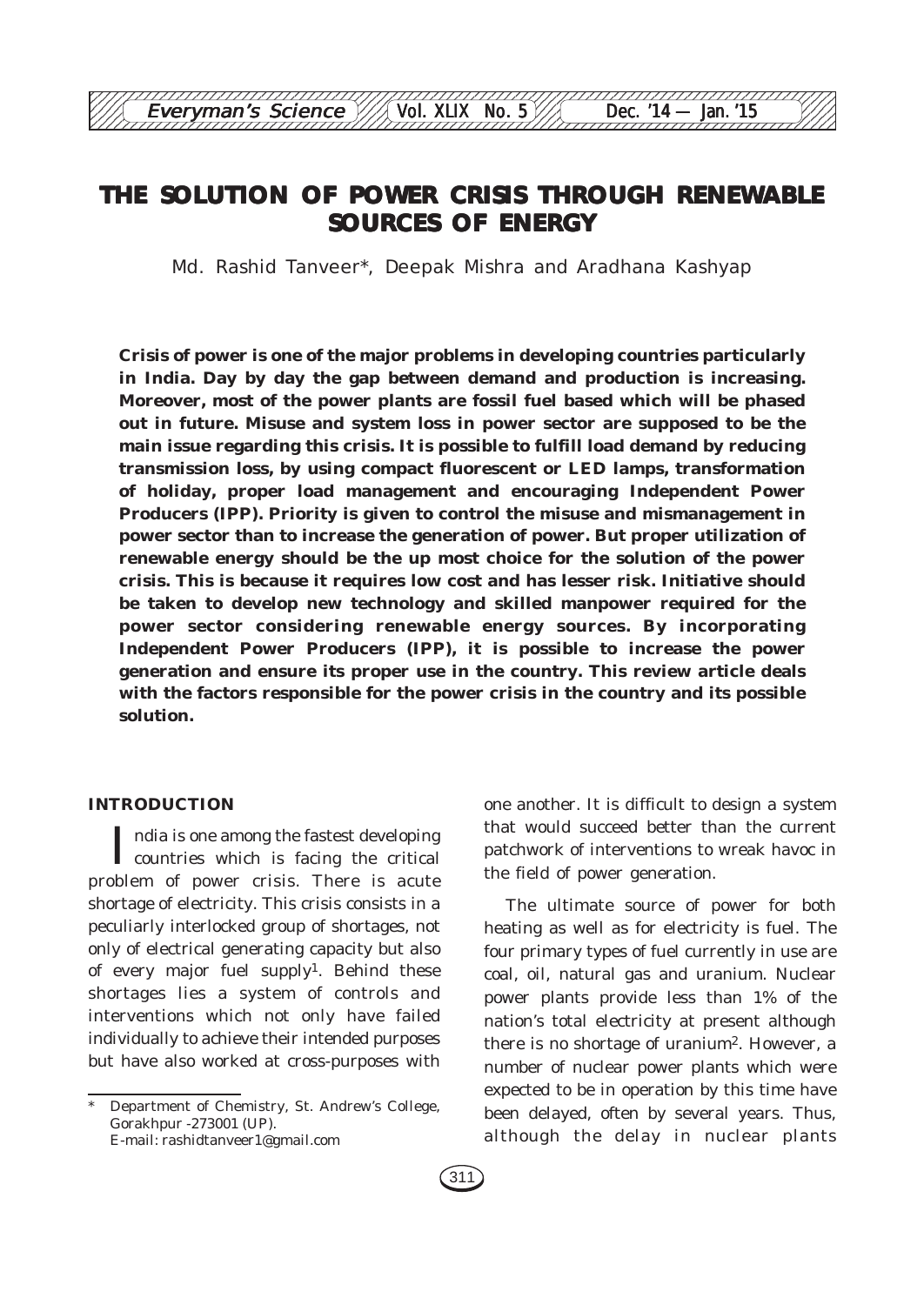

contributes to the power shortage, it is not in itself a part of the fuel shortage. It has contributed to the problem because electric utility officials, were counting on the increased nuclear capacity and consequently, did not pay sufficient attention to assure adequate supplies of coal, oil and gas to the thermal power plants $3,4$ . Constraints in the availability of coal and natural gas, coupled with poor financial health of distribution companies, continue to remain major concerns for the growth prospects of the power sectors.

Total consumption of electricity in India is 698.8 billion kWh. This data consists of total electricity generated annually plus imports and minus exports. The discrepancy between the amount of electricity generated and/or imported and the amount consumed and/or exported is accounted for as loss in transmission and distribution. As of March 2013, the per capita total electricity consumption in India was 917.2 kWh. Electric energy consumption in agriculture is highest (18%) in India. The per capita electricity consumption is lower compared to many countries despite cheaper electricity tariff in India.

Recently India's Central Electricity Authority has anticipated, a base load energy deficit and peaking shortage to be 5.1% and 2% respectively. India also expects all regions to face energy shortage up to a maximum of 17.4% in north eastern region. Gujarat has the highest power surplus of any Indian state, with about 1.8 GW more power available than its internal demand. The state was expecting more capacity to become available. Andhra Pradesh leads in the greatest power deficit with peak power being less by 3.2 GW against demand. Despite an ambitious rural electrification program, some 400 million Indians lose electricity access during blackouts. While 80% of Indian villages have at least an electricity line, just 52.5% of rural households have access to electricity. In urban areas, the access to electricity is more than 93%. The overall electrification rate in India is 64.5% while 35.5% of the population still lives without access to electricity.

#### **ELECTRICITY PRODUCTION IN INDIA**

So far as total production of electricity is concerned, the electricity sector in India had an installed capacity of 255.012 GW as of end November 2014 and generated around 703.1 BU for the period April - November 2014. India became the world's third largest producer of electricity with 4.8% global share in electricity generation surpassing Japan and Russia. Renewable Power plants constituted 28.43% of total installed capacity and Non-Renewable Power Plants constituted the remaining 71.57%. India generated around 967 TWh (967,150.32 GWh) of electricity (excluding electricity generated from renewable and captive power plants). The total annual generation of electricity from all types of sources is 1102.9 TWh.

 In addition to hydropower, coal, oil, gas and nuclear power generation, it covers generation by geothermal, solar, wind and tide-wave energy, as well as that from combustible renewable and waste. Production includes the output of electricity plants that are designed to produce electricity only as well as that of combined heat and power plants.

The 21<sup>st</sup> century finds a huge number of electric power plants located across country. India has sufficient technology and expertise to generate electricity through the use of coal power5,6 wind power7, water power8 and nuclear power9. However, coal based plants is the main source of fuel for the production of electricity in India.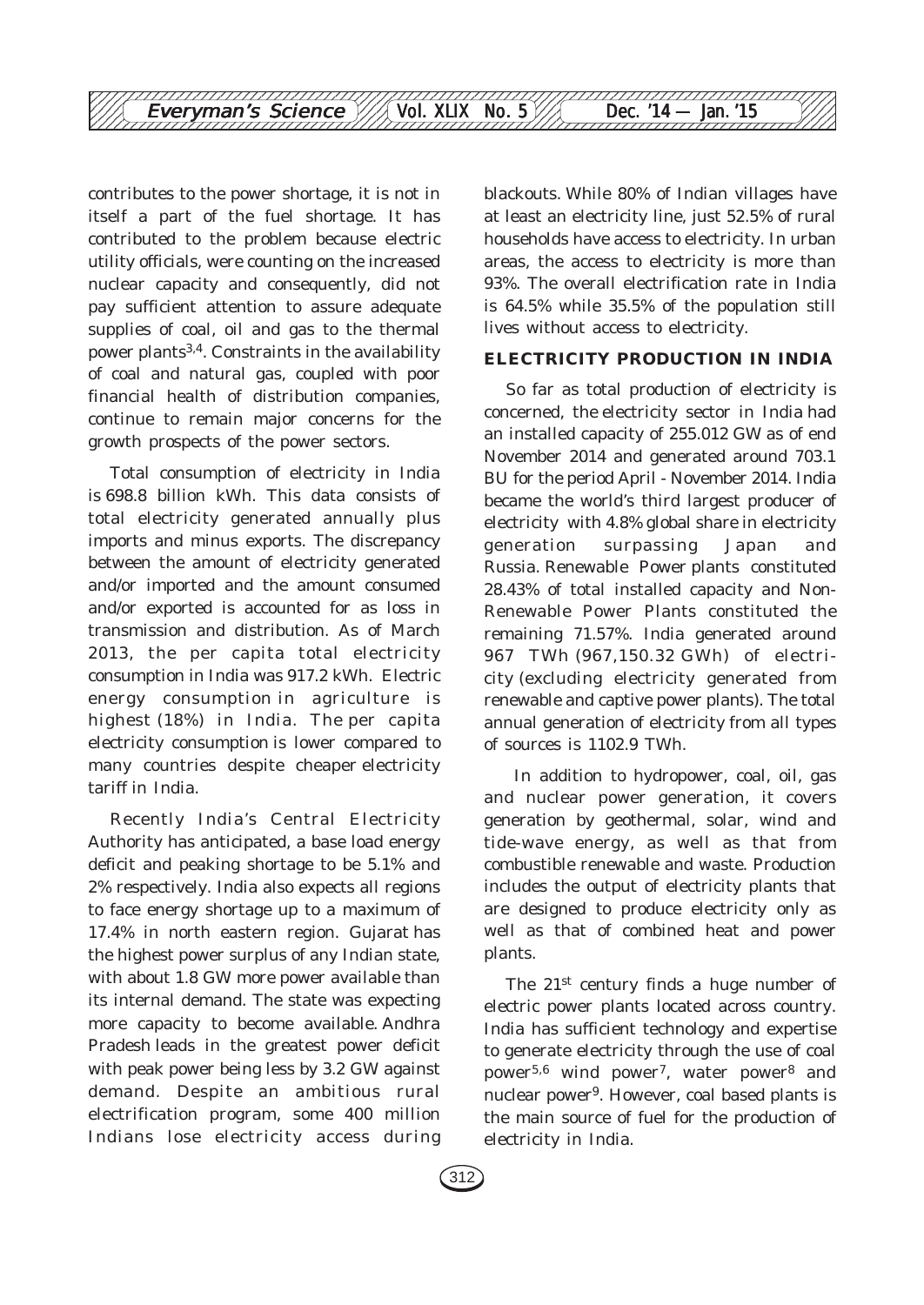

#### **MAJOR ELECTRICITY GENERATOR PLANTS**

India has a number of power plants. The production of electricity by different sources is given in Fig 1. These power plants are situated across the country. The entire country is dependent on these power stations for its energy requirement. The important power plants in India are given below;



**Fig 1. The production of electricity by different sources.**

**(a) Thermal power plants :** The installed capacity of natural gas based power plants is 21,727 MW. These base load power plants are operating at overall PLF of 25% only due to severe shortage of Natural gas in the country. These power plants include Suratgarh state thermal power station, Paras thermal power station, Chhabra State thermal power plant, Rajiv Gandhi Thermal Power Project (RGTPP), Panipat thermal power Station and Nashik thermal power station, NTPC (singrauli, Korba etc.)

**(b) Nuclear power plants :** India has 4.8 GW of installed electricity generation capacity using nuclear fuels. India's nuclear plants generated 32455 million units or 3.75% of total electricity produced in India. The nuclear power plants include Kaiga Atomic power station, kakrapar atomic power station, Madras atomic power station and Narora atomic power station. Few more proposed are at Jaitpur, Kudankulam, Mithi virdi, Kovvada, Haripur and Kumharia.

**(c) Hydroelectric power plants :** The present installed capacity is approximately 40,661.41 MW which is 16.36% of total electricity generation in India. These power plants are located at Bhakra dam, Srisailam dam, Uri Hydroelectric dam, Madikheda dam and Bansagar dam.

**(d) Wind power plants :** India has the fifth largest installed wind power capacity in the world. Wind power accounted for 6% of India's total installed power capacity, and 1.6% of the country's power output. The installed capacity of wind power in India was 15.9 GW. The state of Gujarat is estimated to have the maximum gross wind power potential in India, with a potential of 10.6 GW. Important wind power plants are Muppandal Wind Farm, Vankusawade Wind Park, Arasinagundi (ARA) Wind Farm, Madhya Pradesh Wind Farm and Kanjikode Wind Farm. A wind farm is soon to be set up in West Bengal. This is supposed to generate 50 MW of electric energy.

#### **ENERGY CRISIS IN INDIA**

- (a) India is slow to set up new power capacity principally because it is short of fossil fuels. Coal is mined hesitantly and natural gas, the other feedstock for power plants, is just beginning to flow in from new offshore finds.
- (b) The immediate response to a power sector in distress-thermal plants are idling a quarter of their capacity is to give it a bigger slice of the pie. The sustainable response will need the pie to grow overall.
- (c) India's basic energy shortage is compounded by the policy of selling electricity to consumers at politically correct prices.

313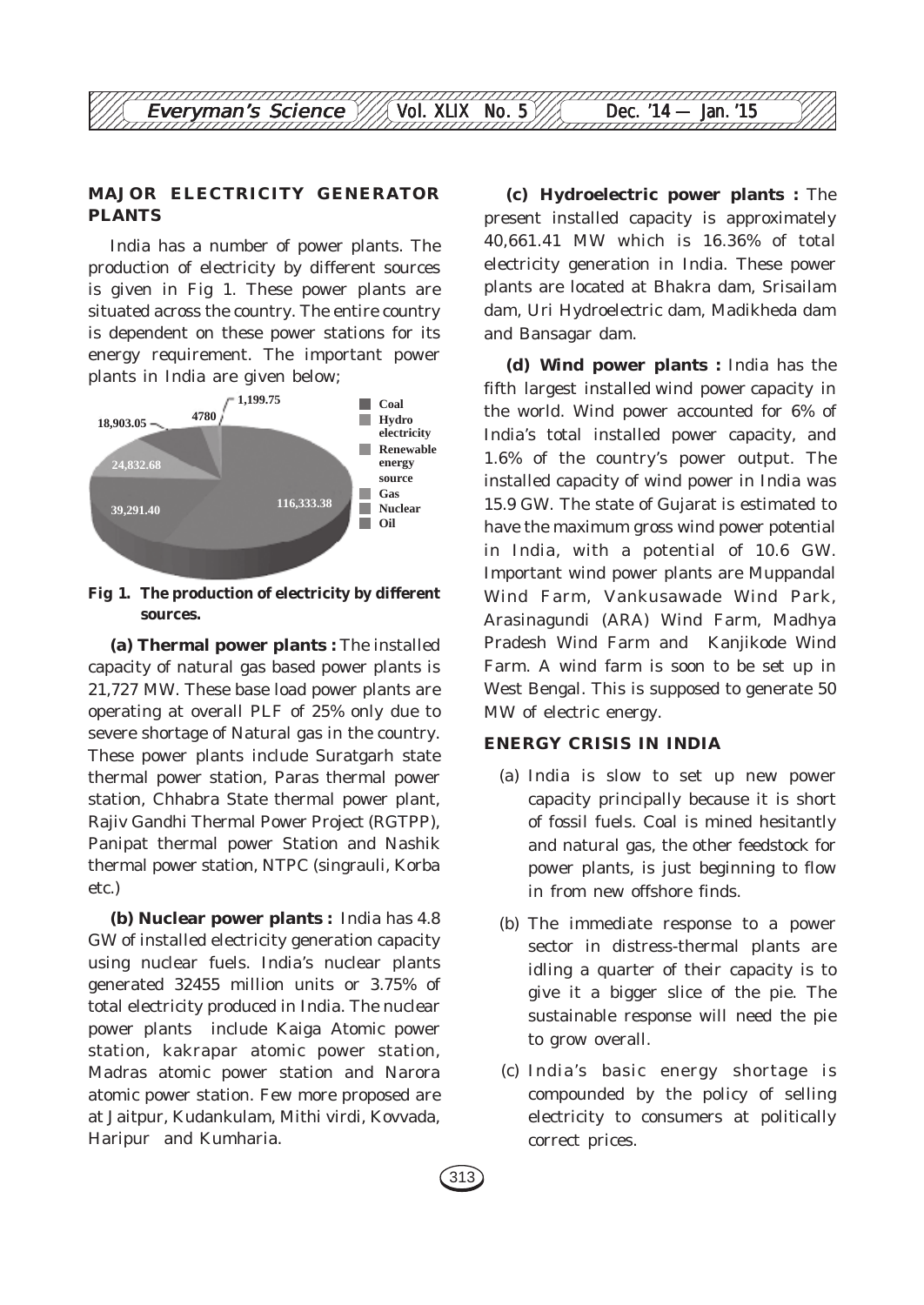

#### **REASONS BEHIND ENERGY CRISIS**

There are several reasons behind the energy crisis or shortage of electrical energy in India. Some of the very crucial factors are being discussed here :

**(a) Sharp increase in demand :** Being a fast developing country the number of industries and other sectors power demand is being increased. The number of companies is multiplying each year and the power demand is increasing very fast. This is the most serious matter to match production of electricity with the demand.

**(b) Poor utilization of electrical equipment :** Apart from insufficient power supply the power which is being supplied is not utilized properly. Around 30-40% power is wasted due to low power factor. If we can save that 30% of power, we have to produce less electricity as that wastage can serve the purpose.

**(c) High transmission loss :** In India, the efficiency of electrical equipments used in power transmission and distribution like transformers and other equipments is very poor as compared to developed countries, so there is a chance to save power.

**(d) Power theft :** The biggest reason for power shortage is the theft of its resources. Due to importance of power, it is considered as one among the crucial resource but this is stolen by some people and this has to be stopped.

**(e) Delay in commissioning of power project :** Due to non-availability of funds power projects are delayed in India and sometimes some political problems are also faced. This delays the project and hence increases the supply versus demand ratio.

**(f) Shortage of coal :** Coal is not available at power generating locations like thermal power plants, on time and this causes delay in the power generation.

**(g) Faculty planning and plant outages :** The planning in Indian power industry is of 20 years behind the time. It should be upgraded like that in developed countries.

#### **THE GRID FAILURE**

The blackout may have been caused by a mix of coal shortages and other problems on the grid. The power deficit was worsened by a weak monsoon that lowered hydroelectric generation and kept temperatures high, feeding the appetite for electricity. Farmers using energy in intensive water pumps for irrigation to save their recently sown crops may also have pushed up the demand. If the monsoon does not pick up, the grids are expected to come under more stress. Hydropower accounts for about 20% of installed power capacity but reservoirs have only 24% of water, they can hold.

#### **STEPS TO MINIMISE POWER CRISIS**

 We can minimize the power shortage by switching off the electrical gadgets when they are not in use. To overcome the energy crisis following steps are required:

**(a) Saving energy :** Energy saved is the energy produced. So we all should take care of this and should save as much power as we can.

**(b) Use of efficient equipments :** Always consider power saving of the device while buying a new electrical equipment.

**(c) Pay for what one use :** If one is using electricity one must pay its cost. The fact is that from the fund earned from selling electricity is utilized in setting up new power.

314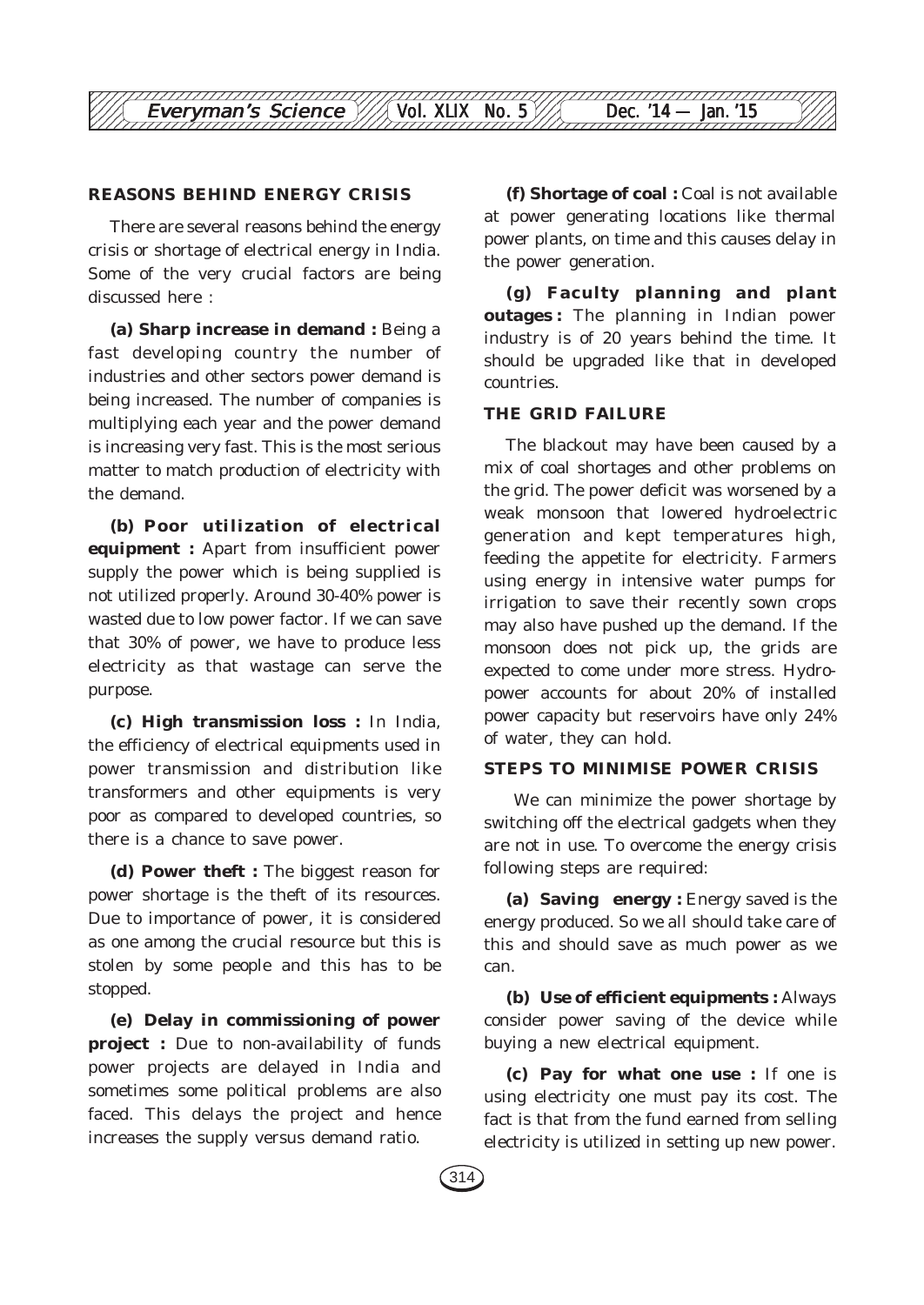

**(d) Checking of power factor :** Mostly due to motors and other similar loads our power factor is not unity. It increases the current and hence wastage. Power may be saved by increasing power factor near unity.

#### **SOLUTION OF POWER CRISIS THROUGH RENEWABLE ENERGY SOURCES**

The demand for electric power increases each second and there is an alarming and mounting power crisis throughout the globe. The efforts are being made to solve the existing crisis. There are several counter measures being planned such as generating power through diesel generators, solar, wind and other green initiatives. However, they may incur huge costs and consume more time for actual implementation. In India renewable energy sector is said to be still in its infancy although Indian electricity sector is very active in renewable energy utilization, especially wind energy. India had an installed capacity of about 31.15 GW of non-conventional renewable technologies-based electricity, about 13.32% of its total. The percentage of production of electricity by different sources is given in Fig 2. The major renewable energy sources are as following :

**(a) Solar energy :** Solar energy is the ultimate solution to power crisis $10-12$ . India has an ideal location for solar energy utilization. In a recent study conducted by Renewable Energy Research Centre, it is found that average solar radiation varies between 4 to 6.5 kWh per day and maximum amount of radiation are available in the month of March to April and minimum in December to January. Moreover, in the rural areas where there is no electricity connection, photovoltaic technology can be a blessing. Under Solar

Mission, a central government initiative, India plans to generate 1 GW of power.



#### **Fig 2. The percent of electricity produced by different sources.**

It is needed that newly built apartment buildings use solar panels along with the grid connection to get support during the load shedding period. But solar photovoltaic is lagging behind due to some hurdles. Although it can give service up to 20-25 years with proper maintenance, its installation cost is very high. Further, conventional batteries are very costly and have life span of around two to five years. These batteries are suitable for small scale power generation. The electricity generated by solar cells is therefore about five times to the conventional electricity. Unless the technology allows us to develop efficient storage devices which are cost effective too, solar photovoltaic is going to remain confined in limited domain. This is the reason that grid interactive solar energy is getting popular in European countries as it does not require a battery to store generated energy. Solar plates tap the solar power and provide it to grid where it gets stored.

In the area where solar intensity is very high, solar thermal power plant can be installed. It is already well accepted in the country. Solar dryers, water heaters have directly contributed in conservation of electricity.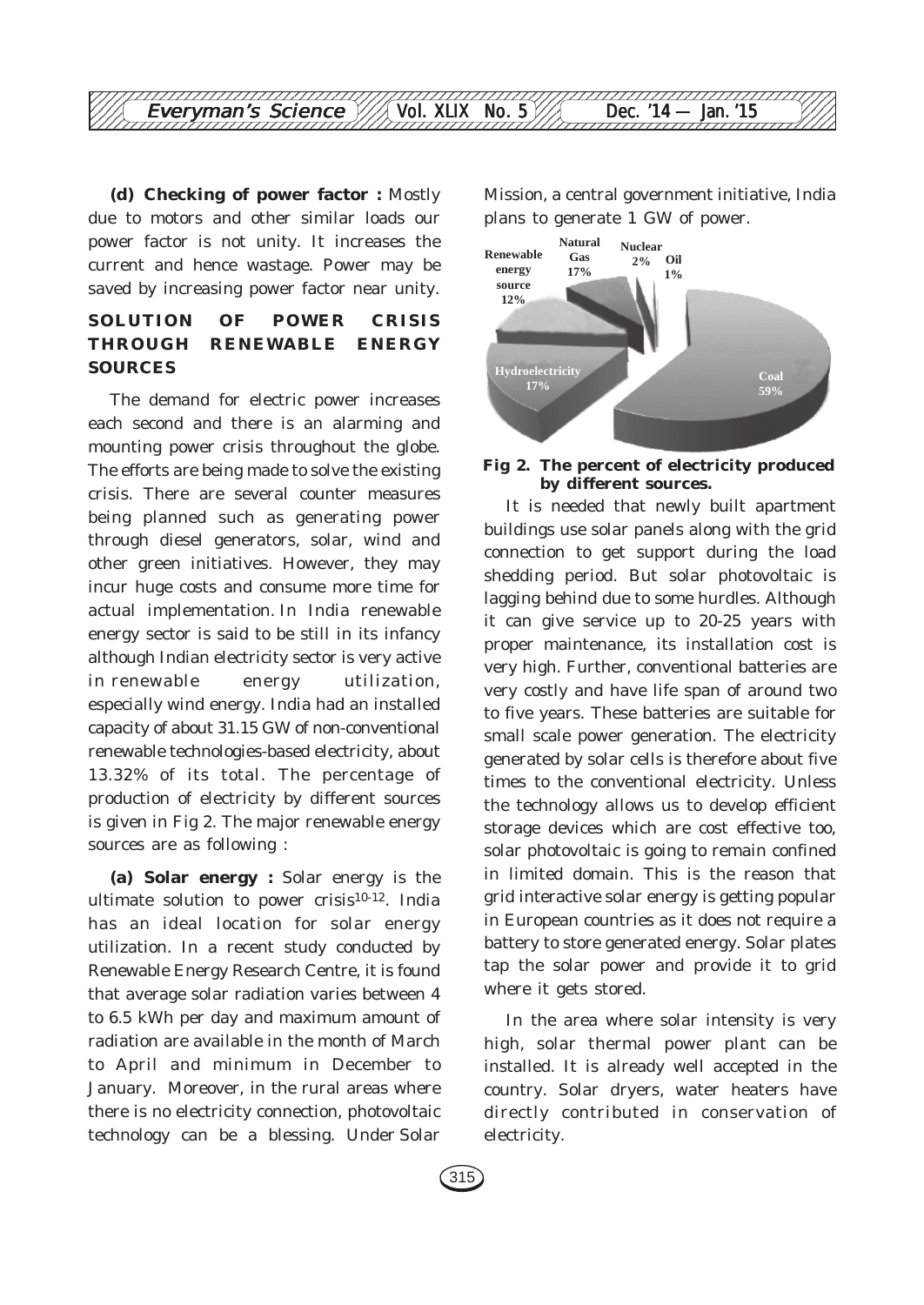

**(b) Nuclear Power :** In India, a total of 20 nuclear power plants are operational. Our history in nuclear power traces back to 1969 when Tarapur Atomic Power Station was setup. Foreseeing the ever growing power needs of the future generation and depleting natural resources, India has planned another 20 plants, while four are under construction.

Working of nuclear power plant is complex and each stage of energy production is closely monitored. A fission process of controlled nuclear reaction takes place where heavy nucleus splits into two or more lighter nuclei producing huge amount of power. Nuclear Power Plant works according to the international safety standards set by AERB (Atomic Energy Regulatory Board).

Nuclear Power Plants in India are spread across the country in zones which are nonearthquake prone. Most of the plants belong to the 3rd generation of plants, which have highly safety and security standards. It is notable that the operational plants like Kaiga Nuclear Power Plant, Madras Nuclear Power Plant, etc are standing example of optimal technological utilization. In addition, the planned and under construction nuclear power plants like Jaitpur Nuclear Power Project and Kudankulam Nuclear Power Plant are set to multiply nuclear energy generation potential of India.

**(c) Hydroelectric Power :** Hydroelectric and coal-fired power plants produce electricity in a similar way. In both cases a power source is used to turn a turbine, which then turns a metal shaft in an electric generator, this produces electricity. A coal-fired power plant uses steam to turn the turbine blades; whereas a hydroelectric plant uses falling water to turn the turbine.

#### **I. Turbine Blades**

The dams are built on large rivers that have a large drop in elevation. The dam stores lot of water behind it in the reservoir. Near the bottom of the dam wall there is water intake. Gravity causes it to fall through the penstock inside the dam. At the end of the penstock there is a turbine propeller. A hydraulic turbine converts the energy of flowing water into mechanical energy. A hydroelectric generator converts this mechanical energy into electricity. In a large generator, electromagnets are made by circulating direct current through loops of wire wound around stacks of magnetic steel laminations. These field poles are mounted on the perimeter of the rotor. The rotor is attached to the turbine shaft, and rotates at a fixed speed. When the rotor turns, it causes the field poles (the electromagnets) to move past the conductors mounted in the stator. This, in turn, causes electricity to flow. Power lines are connected to the generator that carries electricity to consumers. The water continues past the propeller through the tailrace into the river past the dam.

#### **II. Pumped storage : Reusing water for peak electricity demand**

Demand for electricity is not constant and it goes up and down during the day, and overnight. Hydroelectric plants are more efficient at providing for peak power demands during short periods than are fossil-fuel and nuclear power plants, and one way of doing that is by using "pumped storage", which reuses the same water more than once.

Pumped storage is a method of keeping water in reserve, for peak period power demands by pumping water that has already flown through the turbines back up a storage pool above the power plant at a time when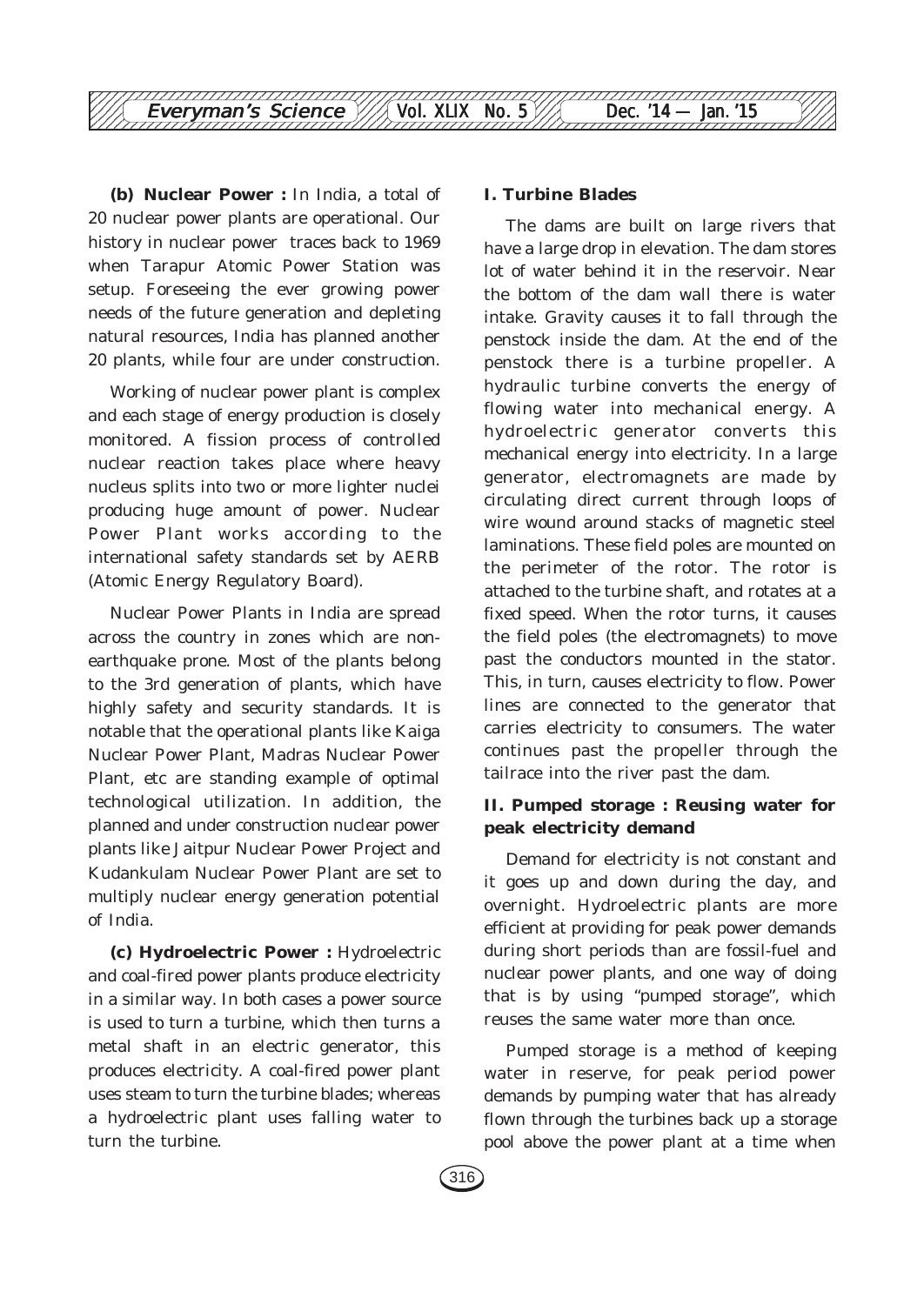

the demand for energy is low, such as during the middle of the night. The water is then allowed to flow back through the turbine generators at times when demand is high and a heavy load is placed on the system.

The reservoir acts much as a battery, storing power in the form of water when demand is low and producing maximum power during daily and seasonal peak periods. An advantage of pumped storage is that hydroelectric generating units are able to start up quickly and make rapid adjustments in output. They operate efficiently when used for one hour or several hours. Because pumped storage reservoirs are relatively small, construction costs are generally low compared with conventional hydropower facilities.

#### **(d) Ocean wave energy**

Ocean wave energy is generated directly from the waves of the oceans<sup>13-15</sup>. It is another special type of renewable energy which helps to decrease the harmful emissions of green house gases associated with the generation of power. India has the oceans surrounding the country. It can be potentially a significant source of electricity for our country. Though the main purpose of ocean wave energy is electricity generation, it can also be used for pumping of water, water desalination etc. The oscillation water column method is technically feasible and becoming economically attractive in this purpose. This type of wave energy harnessing device is being commissioned by several countries.

#### **(e) Tidal energy**

Tidal power or tidal energy is a form of hydropower that converts the energy of tides into electrical power<sup>16,17</sup>. As tides are more predictable than wind and sunlight, tidal energy can easily be generated from the changing sea levels. The coastal area has a tidal rise fall of several meters.

#### **(f) Biodiesel**

Biodiesel is chemically trans esterified lipid. It is mono-alkyl ester and said to be hydrogenated alkane renewable diesel. This term refers to a vegetable oil- or animal fat based diesel fuel consisting of longchain alkyl (methyl, ethyl, or propyl) esters. Biodiesel is typically made by chemically reacting lipids e.g., vegetable oil, animal fat or tallow with an alcohol producing fatty acid esters.

Biodiesel is meant to be used in standard diesel engines and is thus distinct from the vegetable and waste oils used to fuel converted diesel engines. Biodiesel can be used alone, or blended with petrodiesel in any proportions. Biodiesel can also be used as a low carbon alternative to heating oil.

In recent years fossil fuel depletion and global warming issues are the point of concern around the world. To reduce carbon emissions and decreasing reserves of fossil fuels, biofuel can be an attractive source of energy. In comparison to fossil fuels, biofuel can reduce the emission of  $CO<sub>2</sub>$ . Next generation biofuels can be a great solution to the global warming and the crying need of fossil fuels. The biodiesel can be used in the diesel generator to produce electricity. This will be cost efficient and also environmental friendly.

#### **(g) Geothermal energy**

The thermal energy which is generated and stored inside the earth surface is called geothermal energy. It is very much cost effective and environment friendly18. With this technology, the steam and hot water produced inside the earth surface is used to generate electricity. Geothermal energy is generated about 4000 miles below the surface, in earth core. This energy is produced due to slow decay of radioactive particles in rocks. As a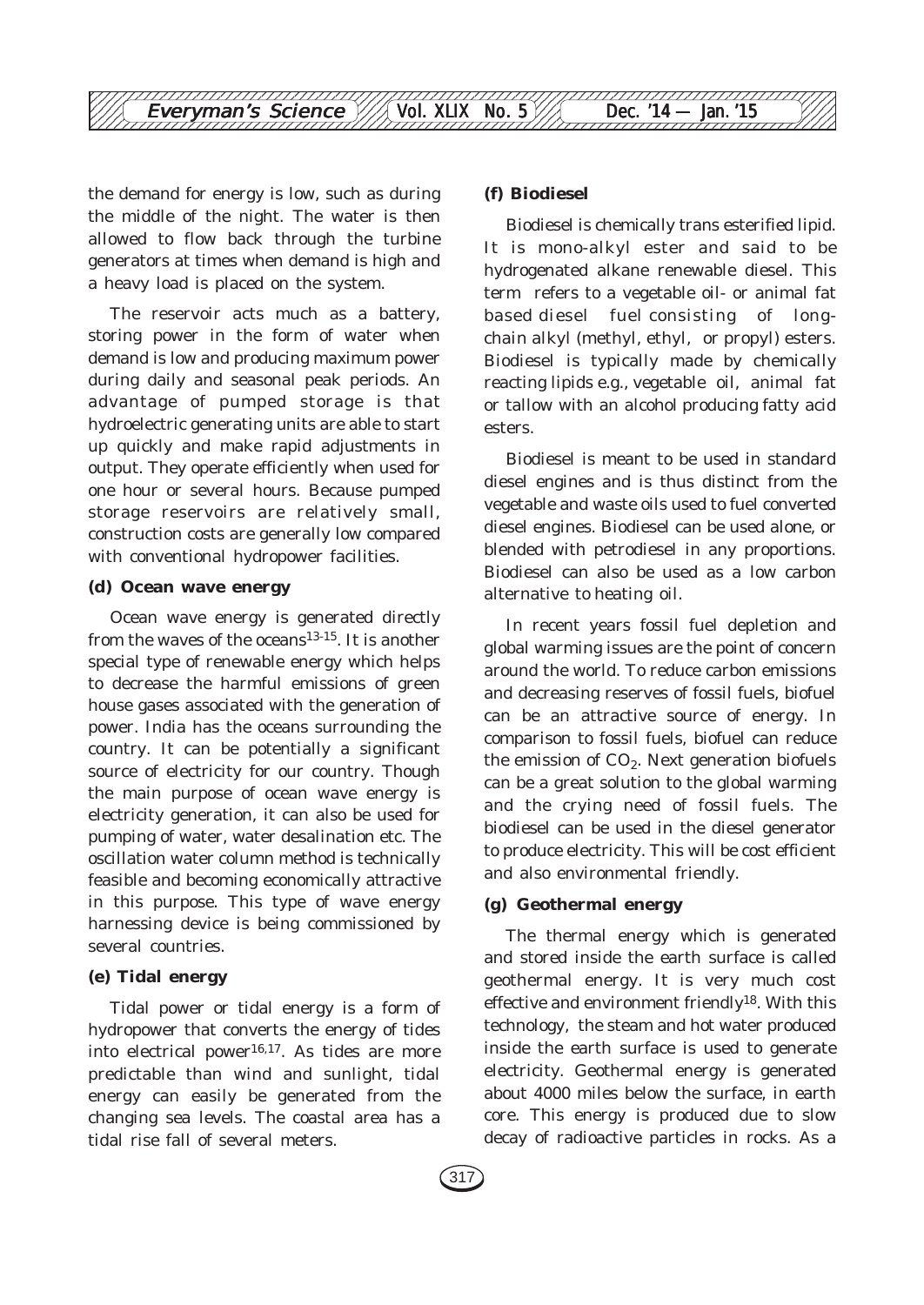

result high temperature is produced inside the earth. About 10715 MW of geothermal energy is generated in 24 countries worldwide. The demand of electricity in urban as well as in the rural areas are increasing, but our production of electricity is not increasing. The rural demand for electricity can be covered by the production of electricity through geothermal energy. The electricity demand of urban can be met by this saved electricity which is supposed to be provided in the rural areas. Geothermal energy can balance the electricity consumption.

#### **(h) Wind energy**

The wind sector is progressing fast. There are many hilly and coastal areas in India which have huge potential for wind energy generation. Wind energy is a technique which converts the air flow into mechanical energy which is eventually converted into electricity without generating pollutants.

#### **CONCLUSION**

Power crisis can be solved by the use of renewable energy sources. Such sources are bio-diesel, biogas, solar energy, micro hydro, wind energy, ocean wave energy, ocean tidal power, geothermal energy etc. Some renewable energy resources like small hydro, micro hydro, wind, solar thermal, bio-mass based standalone power generation units have succeeded in India to some extent, whereas there is no serious study for tapping the potential of geothermal energy. Potential of wave and tidal energy remains untapped just without any satisfactory reason. Solar energy can also be a great source for solving power crisis in the country. But due to some technical limitations and cost solar photovoltaics has failed to gain necessary popularity.

#### **ACKNOWLEDGEMENT**

The authors are grateful to the Principal, St. Andrew's College, Gorakhpur, for providing laboratory facilities. Financial assistance provided by University Grants Commission, New Delhi in the form of minor project – F. No. 8 - 3(38) / 2011(MRP / NRCB) is also thankfully acknowledged.

#### **REFERENCES**

- 1. Subhes C. Bhattacharyya, *Journal of Cleaner Production,* **15**, 235-246, 2007*.*
- 2. Michael Dittmar, *Science of The Total Environment,* **461–462**,792-798, 2013*.*
- 3. Lihua Zhao, Yin Lin, *Procedia Engineering,* **26,** 2032-2037, 2011.
- 4. R.C. Bhangare, P.Y. Ajmal, S.K. Sahu, G.G. Pandit, V.D. Puranik, *International Journal of Coal Geology,* **86** , 349-356, 2011.
- 5. Marcos L.S. Oliveira, Fabiane Marostega, Silvio R. Taffarel, Binoy K. Saikia, Frans B. Waanders, Kátia DaBoit, Bimala P. Baruah, Luis F.O. Silva, *Science of The Total Environment,* **468–469**, 1128-1137, 2014.
- 6. Ananth P. Chikkatur, Ambuj D. Sagar, Nikit Abhyankar, N. Sreekumar, *Energy Policy,* **35,** 3744-3758, 2007.
- 7. C. Marimuthu, V. Kirubakaran, *Renewable and Sustainable Energy Reviews,* **23**, 80-90, 2013.
- 8. Priyamvada Zutshi, Preety M. Bhandari, *Energy Policy,* **22**, 75-80, 1994.
- 9. Jessica Jewell, *Energy Policy,* **39,** 1041- 1055, 2011.
- 10. Matías Hanel, Rodrigo Escobar, *Renewable Energy,* **49,** 96-100, 2013.

318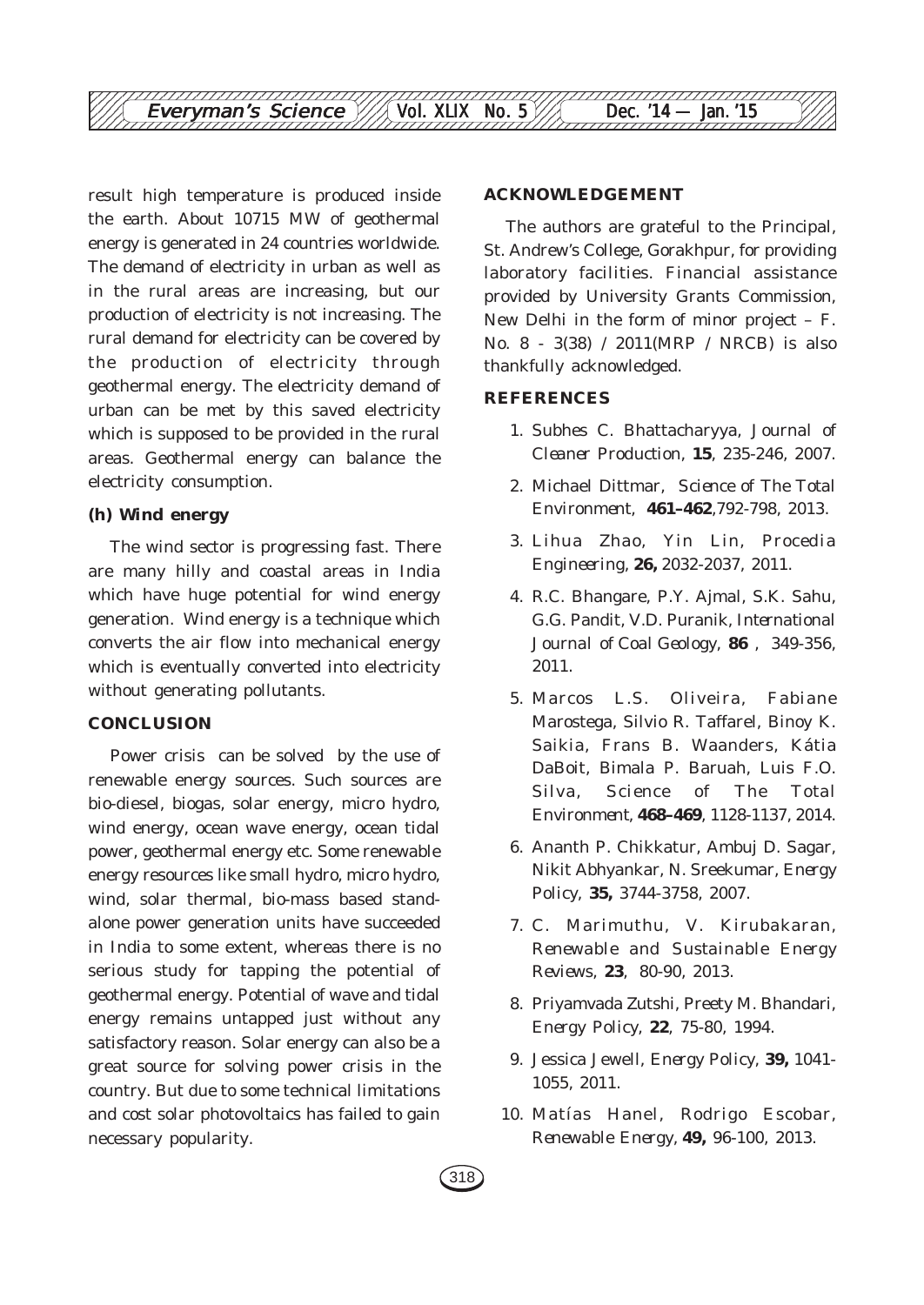- 11. Antonio Urbina, *Renewable Energy,* **68,** 264-269, 2014.
- 12. D. Azofra, E. Martínez, E. Jimenez, J. Blanco, J.C. Saenz-Díez, *Applied Energy,* **121**, 28-37, 2014.
- 13. T.R. Anoop, V. Sanil Kumar, P.R. Shanas, *Ocean Engineering,* **81**, 150-157, 2014.
- 14. S.C. Pryor, R.J. Barthelmie, *Reference Module in Earth Systems and Environmental Sciences, from Climate Vulnerability*, **3**, 65-81, 2013.
- 15. Raymond Alcorn, *Chapter 17 Wave Energy Future Energy (Second Edition),* 357-382, 2014.
- 16. C.D. Rakopoulos, D.C. Rakopoulos, E.G. Giakoumis, A.M. Dimaratos *Fuel,* **89**, 3814-3826, 2010.
- 17. R. Prakash, R.K. Singh, S. Murugan, *Energy,* **55**, 610-618, 2013.
- 18. S.I. Yang, T.C. Hsu, C.Y. Wu, K.H. Chen, Y.L. Hsu, Y.H. Li, *Energy,* **66,** 172-180, 2014.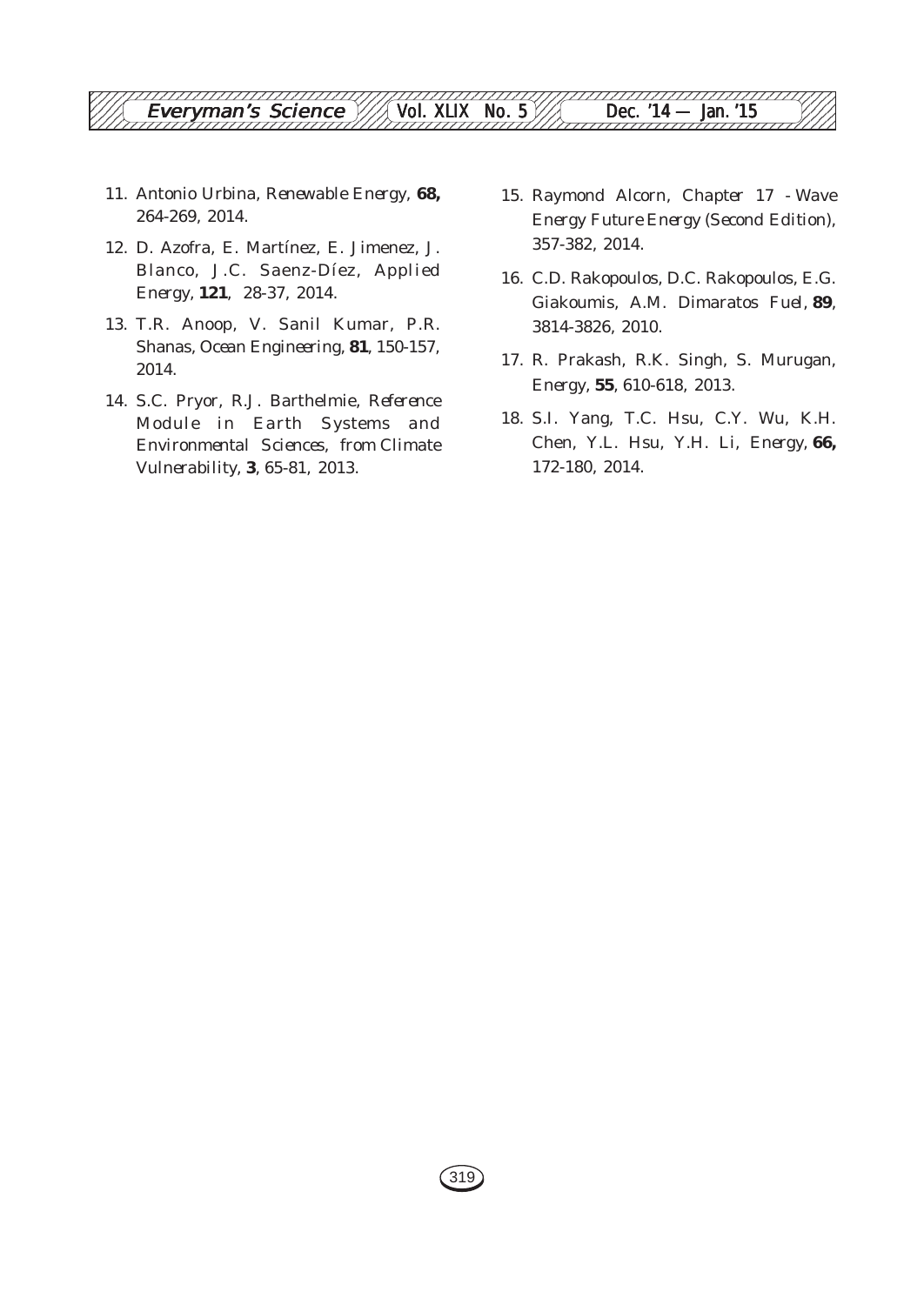# **FLAX : THE VEGETARIAN OMEGA-3 SOURCE**

12345678901234567890123456789012123456789012345678901234567890121234567890123456789012345678 **Everyman's Science**  $\frac{1}{\sqrt{2}}$  Vol. XLIX No. 5 Dec. '14 — Jan. '15

Mamta Kumari\* and Shashi Jain\*\*

**Nutritionally important omega-3 fatty acids include** α**-linolenic acid (ALA), eicosapentaenoic acid (EPA), and docosahexaenoic acid (DHA), all of which are polyunsaturated. Flax and fish contains highest amount of omega-3 fatty acids among vegetarian and non-vegetarian sources respectively. Nutrition Scientists have recommended an appropriate ratio of n-6 to n-3 fatty acids intake of 5 : 1 to 10 : 1. Taking sufficient omega-3 is important to maintaining good health, as well as reducing the risk of stroke and heart attack and has many other health benefits.**

#### **INTRODUCTION**

E veryone wants to be sure what they are eating is a healthy diet. It has been demonstrated that vegetarian diets can meet the nutritional needs for people of all ages. "Appropriately planned vegetarian diets, including total vegetarian or vegan diets, are healthful, nutritionally adequate, and may provide health benefits in the prevention and treatment of certain diseases." [American Dietetic Association]

Now a days omega (ω) 3 is a matter of concern among the weight conscious people. However, due to radical changes in food processing, manufacturing and dietary shifts, vegetarians have been found to be more deficient in essential omega-3 fatty acids than their omnivorous neighbors. This may predispose vegetarians to a variety of health ailments.

 So, it's necessary to know about its benefits for our better health.

#### **WHAT IS OMEGA 3 ?**

Omega 3 is poly-unsaturated fatty acids. These are the fatty acids that contain more than one double bond in their backbone. Nutritionally important ω 3 fatty acids include α-linolenic acid (ALA), eicosapentaenoic acid (EPA), and docosahexaenoic acid (DHA), all of which are polyunsaturated. The ultimate vegetarian diet should include a high quality source of omega-3 fatty acid, such as fresh flaxseed oil in order to avoid omega-3 fatty acid deficiency and to provide an optimal balance of omega-6 to omega-3 fatty acids in the diet.

#### **MECHANISM AND STUDIES**

The cells in our body are made up of fat. The type of fat that make up these cells is determined by the type of fat consumed. Saturated fat, which is solid at room temperature, will make the cell walls of our body hard and inflexible. While unsaturated fats will allow our cell walls to be fluid allowing nutrients to pass easily into the cell and wastes to be easily discharged. EFAs are

**<sup>\*</sup>** Polytechnic in Home Science, Junagadh Agricultural University (JAU), Keriya Road, Amreli, Gujarat-365601.

Email- mamta.kumari27@gmail.com

**<sup>\*\*</sup>** Department of Food & Nutrition, College of Home Science, Maharana Pratap University of Agriculture & Technology (MPUAT), Udaipur, Rajasthan. 313001. Email- shashijain13@yahoo.co.in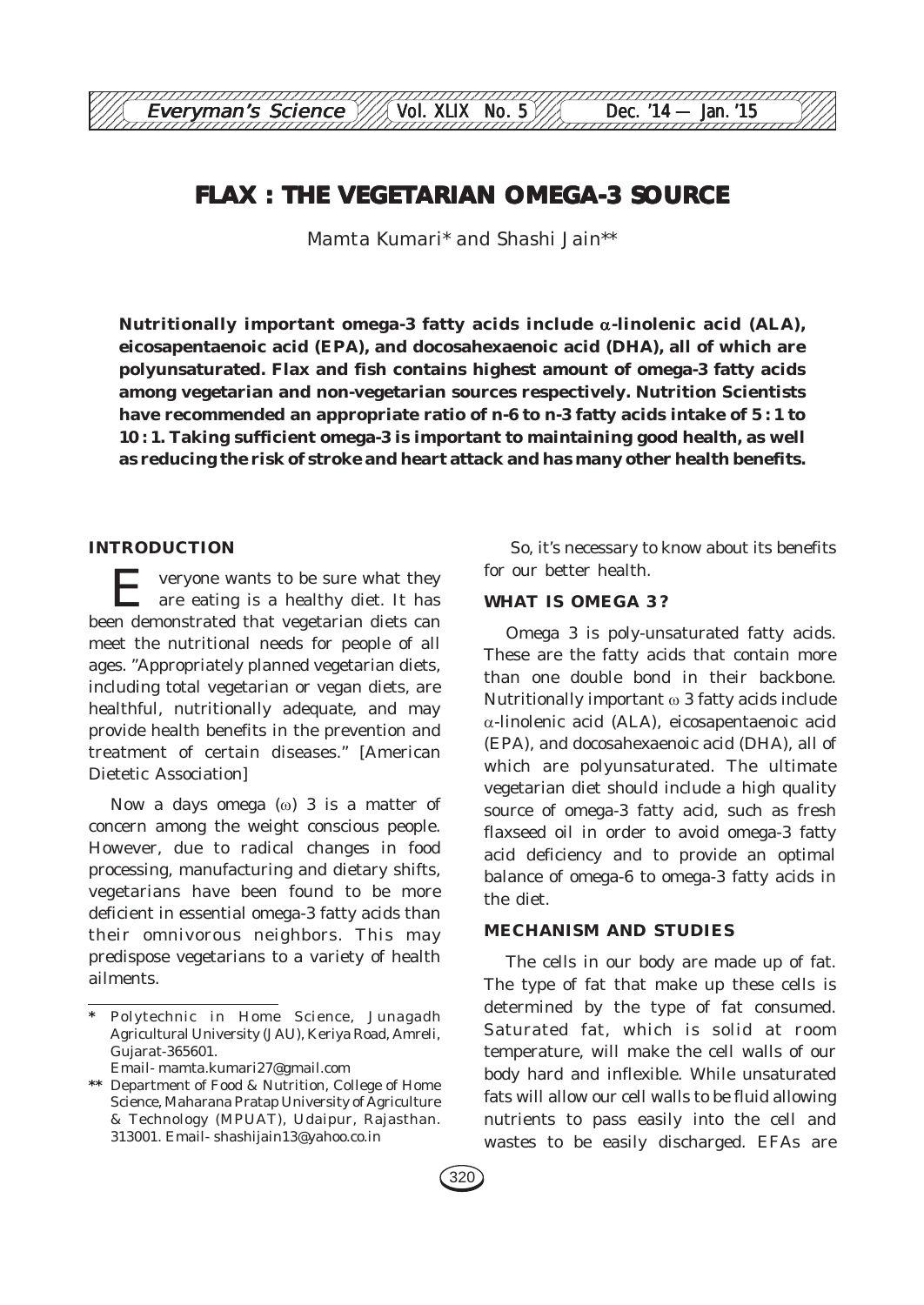unsaturated fats that will allow our body cells to easily discharge wastes and absorb nutrient. In addition, it has been suggested by recent studies, that cells composed of omega-3 fatty acids, protect against breast cancer.

Although omega-3 fatty acids have been known as essential to normal growth and health since the 1930s, but the awareness of their health benefits has dramatically increased in the past few years. Studies show that a diet rich in omega 3 fatty acids may help lower triglycerides and increase HDL cholesterol (the good cholesterol). Omega 3 fatty acids may also act as an anticoagulant to prevent blood from clotting. Several other studies also suggest that these fatty acids may help to lower high blood pressure.1

Omega 3 fatty acids may protect against the accumulation in the body of a protein believed to be linked to Alzheimer's disease, according to the results of a new study. This study specifically investigated one particular kind of omega 3 fatty acids - Docosahexaenoic acid (DHA), and the results are encouraging.2

#### **DEFICIENCY SYMPTOMS**

The following symptoms indicate a need for high omega-3 foods : depression, Type 2- Diabetes, cardiovascular disease, dry, itchy skin, brittle hair and nails, inability to concentrate, fatigue, joint pains, etc.

#### **HEALTH BENEFITS**

Omega-3's are necessary for normal biological functions but it is also important for many other benefits<sup>3</sup>; some are as follows:

- They can help to increase your energy level.
- Might prevent certain types of cancer
- Improve your sleep
- Reduce inflammation
- Improve muscle recovery from trauma
- Help with arthritis.
- Provide lubrication to the skin, arteries, veins and intestinal tract.
- Help to prevent cardiovascular diseases.
- Help to improve concentration
- Benefit for diseases like: Alzheimer's, depression and many other cognitively impaired situations.
- Reduces high blood pressure and lowers cholesterol.
- Might improve the healing capability for various health problems.
- Can improve constipation.
- For proper brain function

#### **RDI (RECOMMENDED DIETARY INTAKES) FOR OMEGA-3 FATTY ACIDS**

National Institute of Health (NIH) recommended that people consume at least 2% of their total daily calories as omega-3 fats. To meet this recommendation, a person consuming 2000 calories per day should consume at least 4 grams of omega-3 fatty acids. This can be easily met by adding just two foods to the diet, flaxseeds and wildcaught salmon. Two table spoon of flaxseed contain 3.5gm of omega-3fats. 4 Ounce of salmon contain-1.5 gm of omega-3 fats. (1 ounce = 28.35gm). According to the Food and Drug Administration (FDA), 2 servings of fish a week is recommended. Further a daily intake of 500mg omega-3 fats for infants,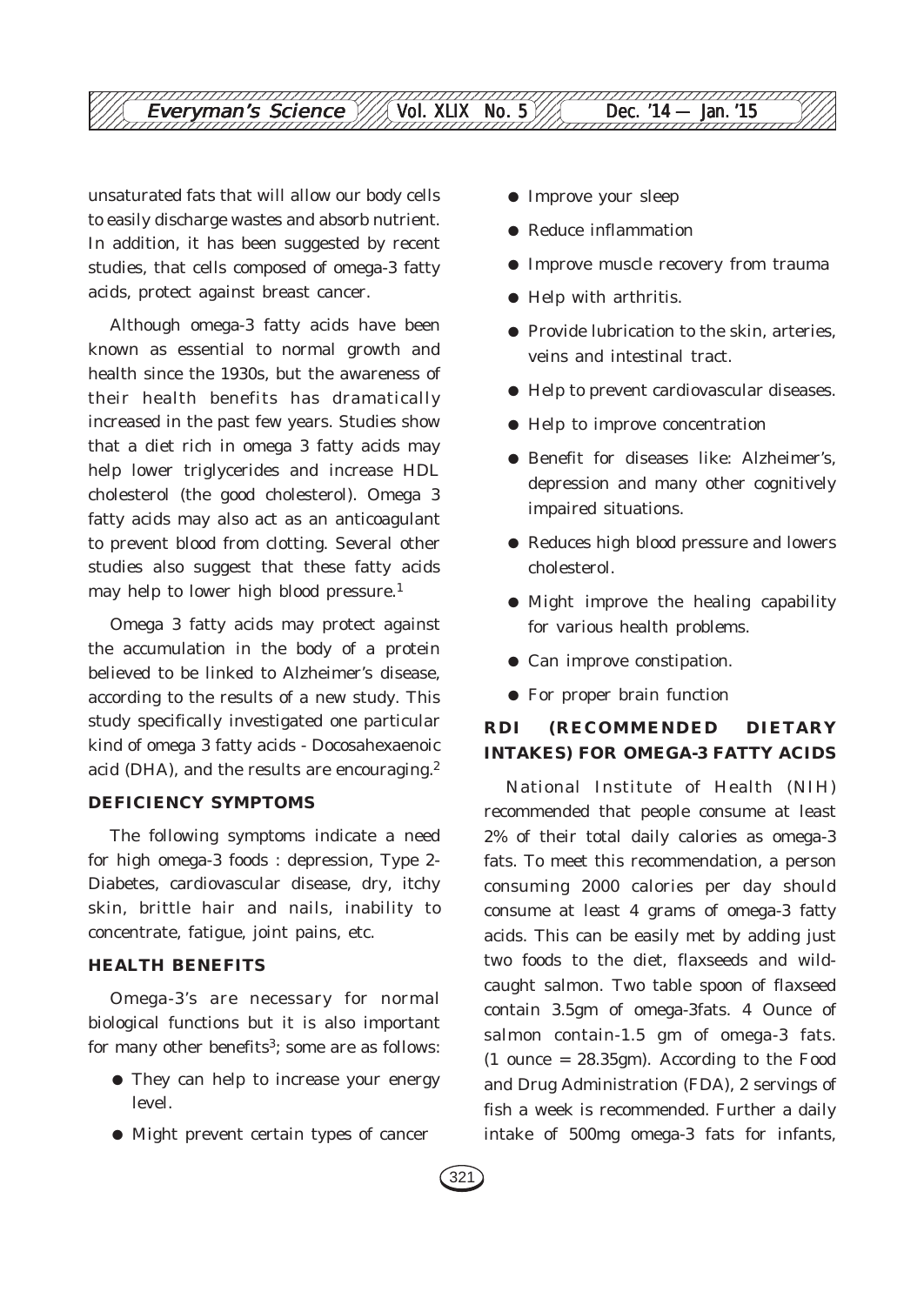

750mg for 1-3 yrs children and 900mg for 4- 8 yrs children are recommended. The suggested intake for boys and girls aged 9-13 yrs are 1200mg and 1000mg/day, respectively. The recommended intake of omega-3 for boys more than 13 yrs and adult males and girls more than 13 yrs and females are 1600mg and 1000mg/day, respectively.4

#### **DIETARY SOURCES**

Fish, plant, and nut oils are the primary dietary source of omega-3 fatty acids. Eicosapentaenoic acid (EPA) and docosahexaenoic acid (DHA) are found in coldwater fish such as salmon, mackerel, halibut, sardines, tuna, and herring. ALA is found in flaxseeds, flaxseed oil, canola (rapeseed) oil, soybeans, soybean oil, pumpkin seeds, pumpkin seed oil, walnuts, and walnut oil. Other sources of omega-3 fatty acids include sea life such as krill and algae.<sup>5</sup>



#### **OMEGA-3 : PLANT / ANIMAL**

The omega-3 fatty acid derived from vegetable sources such as flax seed (rich in ALA) once ingested, are converted to the types of omega-3 fatty acids found in seafood. Thus, vegetarians need not to consume animal meats or fish oil supplements to obtain the health benefits of nutritionally required omega-3 fatty acids. The absolute best choice is unrefined, fresh, organic flax seed oil. Which contains more omega-3 fatty acid than any other source.6

Flax seeds come in two basic varieties: brown and yellow or golden. Most types have similar nutritional characteristics and equal amounts of short-chain omega-3 fatty acids. They are an excellent dietary supplement and contain several other essential nutrients such as vitamin B6, magnesium, and folate.

Omega 3 fish oil is more preferable because it contains greater levels of EPA and DHA, which are essential for the brain and body health.6

#### **The Omega-3/Omega-6 Ratio**

In the human body, LA and ALA compete for metabolism by the enzyme Ä6-desaturase. It has been suggested that this is important to health, as too high intake of LA would reduce the amount of Δ6-desaturase available for the metabolism of ALA, which may increase the risk of heart disease. Several sources of information suggest that human beings are evolved on a diet with a ratio of omega-6 to omega-3 essential fatty acids of approximately one. But due to technological advancements coupled with shifts in dietary patterns in the recent past have contributed to a shift in the ratio of these EFAs mainly due to either excessive amounts of omega-6 or due to deficiency of omega-3 fatty acids in the diets. Thus, Nutrition Scientists of leading health organizations have recommended appropriate ratio of n-6 to n-3 fatty acids to 5:1 to 10:1. The following chart lists the omega-6 and omega-3 content of various vegetable oils and foods :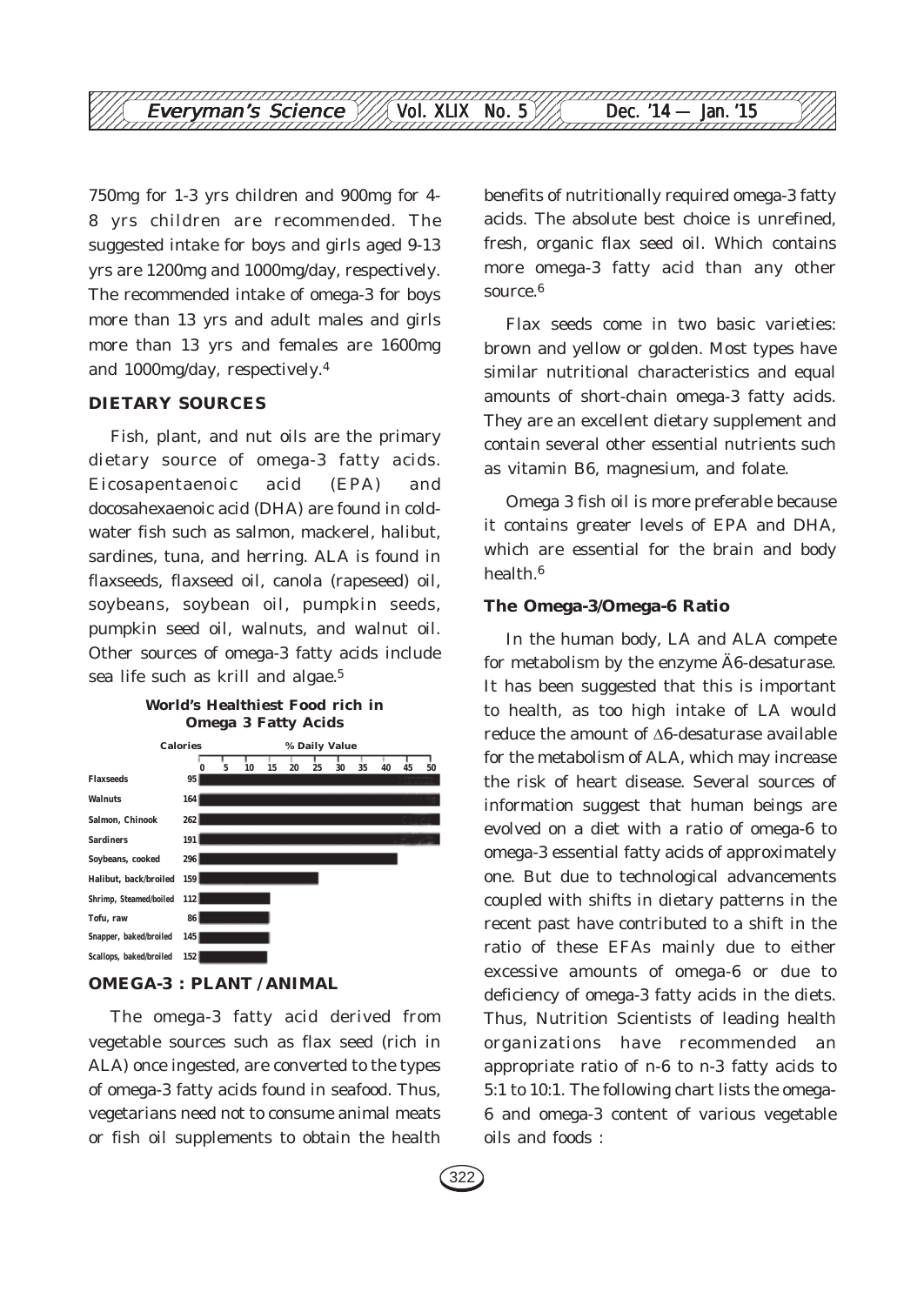#### 12345678901234567890123456789012123456789012345678901234567890121234567890123456789012345678 123456789012345<del>689012345678901234567891234567891212345</del>789123456789012345678901234567890123456789012345678901234 Which Everyman's Science  $\mathbb{V}/\mathbb{A}$  Vol. XLIX No. 5  $\mathbb{V}/\mathbb{A}$  Dec. '14 — Jan. '15 12345678901234567890123456789012123456789012345678901234567890121234567890123456789012345678

| Oil                | Omega-6<br><b>Content</b> | Omega-3<br><b>Content</b> |
|--------------------|---------------------------|---------------------------|
| <b>Safflower</b>   | 75%                       | $0\%$                     |
| <b>Sunflower</b>   | 65%                       | $0\%$                     |
| Corn               | 54%                       | $0\%$                     |
| <b>Cotton seed</b> | 50%                       | $0\%$                     |
| <b>Seasame</b>     | 42%                       | $0\%$                     |
| <b>Peanut</b>      | 32%                       | $0\%$                     |
| Soybean            | 51%                       | 7%                        |
| Canola             | 20%                       | 9%                        |
| Walnut             | 52%                       | 10%                       |
| <b>Flaxseed</b>    | 14%                       | 57%                       |
| Fish               | $0\%$                     | 100%                      |

#### **CONCLUSION**

Taking sufficient omega-3 is important to maintaining good health, as well as reducing the risk of stroke and heart attack. In addition, it has many other health benefits including weight loss. Omega-3 fats play an important part in the production of hormone-similar substances called prostaglandins; these substances help maintain normal body functions; some of these functions include blood pressure, nerve transmission, and allergic responses. Also, the functions of the kidneys and gastrointestinal tract, and the production of other hormones are also influenced by omega-3's too.

However, to receive the most benefit, consumers should make a conscious choice to remove extraneous sources of omega-6 fatty acids from the diet, such as refined foods, grocery-store oils and salad dressings high in omega-6 fatty acids. It would be prudent for vegetarians to use flaxseed oil, which has a very high percentage of omega-3 fatty acid as the basis for salad dressings and in baking, instead of sunflower, corn, safflower, and soy which have a poor ratio in comparison. Therefore, by regular exercising following the advice of personal physician, and taking dietary supplements quality of life can be improved.

#### **REFERENCES**

- 1. Cathy Wong, http://altmedicine.about. com/od/completeazindex/a/omega3.htm 2010.
- 2. MC. Morris, DA. Evans, JL. Bienias, CC. Tangney, DA. Bennett, RS. Wilson, N. Aggarwal, J. Schneider. *Arch Neurol*. **60,** 7 : 940-6 2003.
- 3. Joyce A. Nettleton. http://albatuna.com/ Info/OmegaFacts.htm 2003.
- 4. Workshop on the essentiality and dietary reference intakes (DRIs) for omega-6 and omega-3 fatty acids. Sponsored by National Institute on Alcohol Abuse and Alcoholism-NIH.1999. Bethesda, Maryland, USA.
- 5. http://www.umm.edu/altmed/articles/ omega-3-000316.htm
- 6. Gloria Tsang, http://www.healthcastle. com 2005.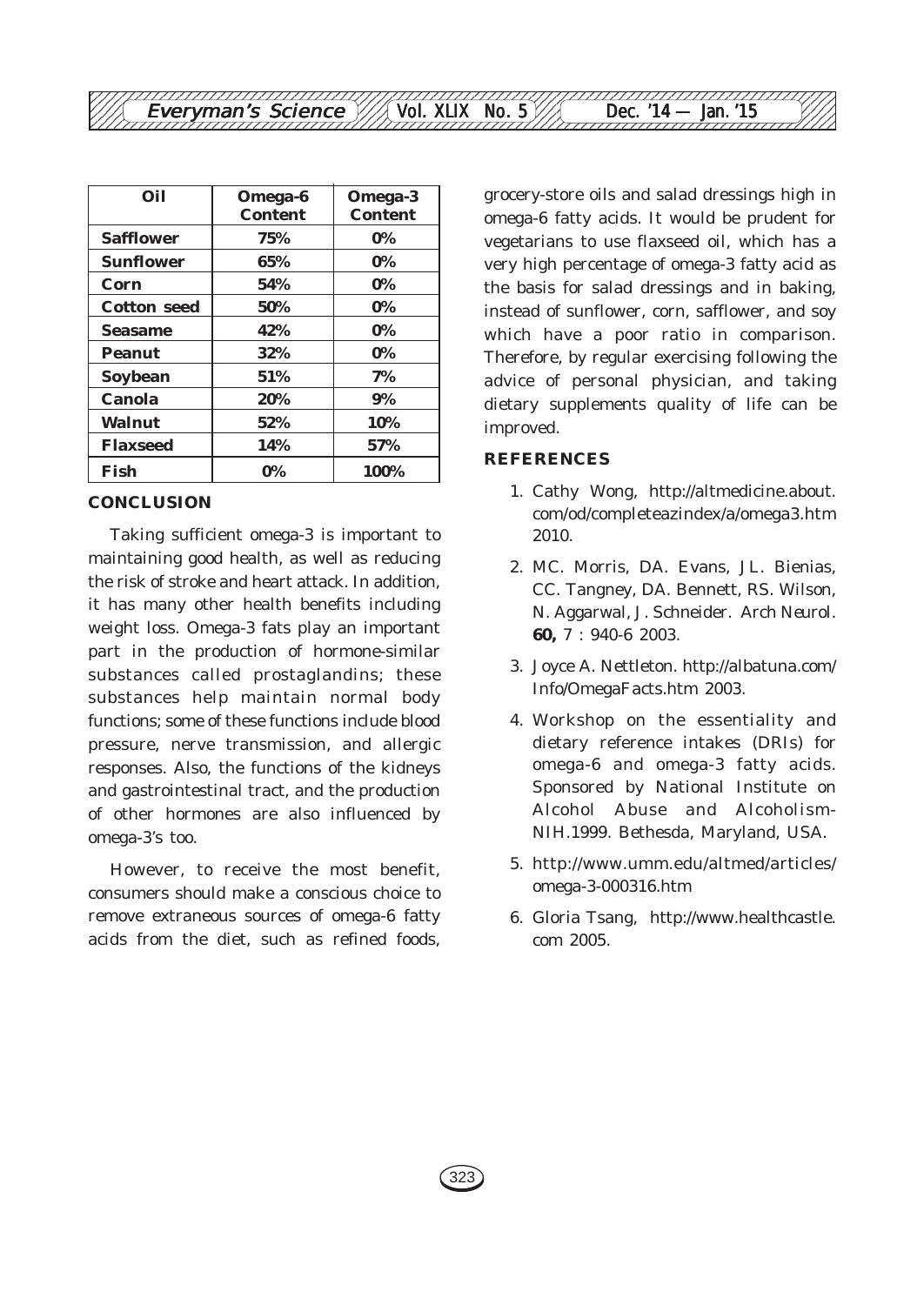# **ROLE OF VETERINARIAN IN LABORATORY ANIMAL RESEARCH AND MEDICINE**

Manjurul Haque

**Utilization of laboratory animal in medical research has great potential. When a new compound or certain new technique is developed, it is recommended to test its efficacy (weather beneficial or harmful) on laboratory animals before introducing in human being. The physiology and anatomy of these animals varies significantly and only a veterinarian can understand them properly. Besides, veterinarians also have responsibility to minimise the suffering of animals and conduction of experiment as per ethical guidelines.**

#### **INTRODUCTION**

he science of laboratory animal medi -cine has extended a great scope for the growth of medicine, which is in consequent to flagrant outcomes of numerous infectious diseases, emerging needs for expertisation in food safety and continual development of new therapies. Undoubtedly, laboratory animal veterinarians have extended an unflinching support to play an important role in biomedical research involving animals with requisite welfare policies. The diverse nature of responsibilities of laboratory animal veterinarians includes prevention and treatment of diseases, relieve from pain and distress, research and support, development and formulation of appropriate animal husbandry programs, synthesis of policies on animal use protocols, designing and framing of experiments and finally operation of good laboratory animal facilities. Besides this, there

College of Veterinary Science, Mhow, NDVSU, Jabalpur, Madhya Pradesh. Email: manjurul\_h@ rediffmail.com

are certain auxiliary which relies greatly on a shoulder of laboratory animal veterinarian, involves consultation and advice on compliance with laws and regulations specific to experimentation, training scientific and animalcare to paramedical staff, direction of usage and selection of suitable animal models for research.

#### **WHY A VETERINARIAN IS REQUIRED?**

Amazingly, it is has been often realized by numerous scientists and common people that why veterinarians become actively involved with animal experimentation, used for scientific purposes. To answer this unique query, here are the two important reasons. At the outset, usually in animal research, a sense of scientific inquisitivetiness always prevails around us, who consequently stimulates us to know the difference in physiological dynamism exists between the two domains i.e. human and animal (mammalian) medicine. To understand this concept, scientist and other common people have been encourage in taking help of veterinary professional. The veterinarian uses all of the primary disciplines of veterinary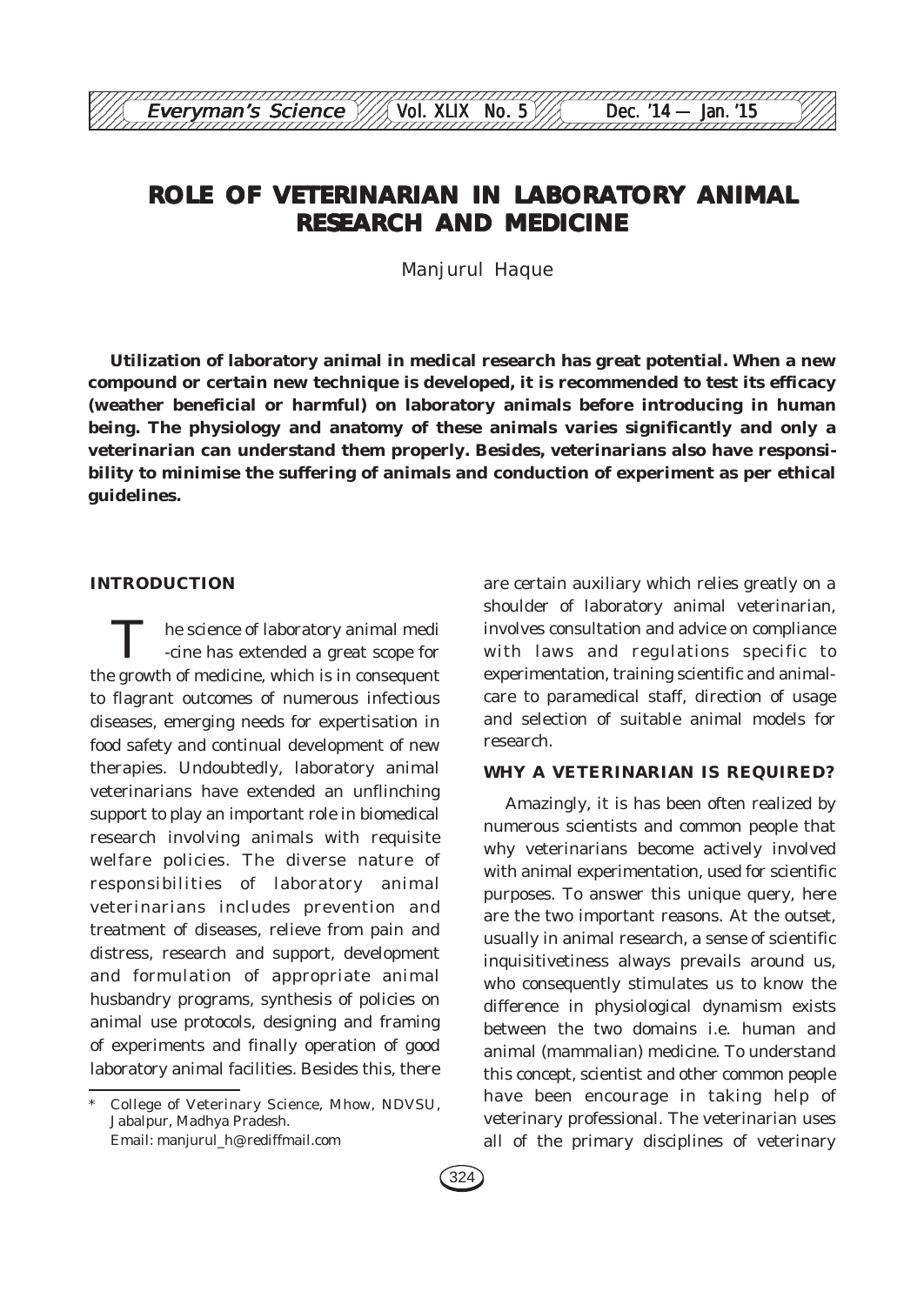

science and adds unique skills to supplement the event of experimental work with great authority.

In addition, the veterinarians were also taught about the usage of wide variety of unusual species, their handling and management, and possible outcome of the experiment, which resultantly felt others to realize the value and need of profession in laboratory animal medicine. Secondly, the desire to become a veterinarian usually stems from empathy for animals and it is that empathy that is critical for veterinarians that fulfils a role in the monitoring and care of animals used for scientific purposes, besides the veterinarian significantly and efficiently plays a key role in ensuring the respect adopted for the ethics and laws enacted by the legislative bodies. To illustrate this point, the given situation quintessentially elaborates the claim made by veterinary professional in previous realization. The adverse effects of stress on the immune system, for example, are well documented and it is the interface between the researchers and the veterinarians that promotes the reality that good animal welfare leads to good science.

The use of animals in laboratory experiments has always remained a controversial issue. Many people are opposed to vivisection, or medical experiments using living animals. To this consternation, primary concomitant controversy also exists in the usage of animal for research; however, there are many people who feel that animal experiments are necessary for the prolonging of human life. According to Pardes and his coworker animal research has been responsible for increasing life expectancy in the United States from 52 years in the early 1900's to 72

years today1. On this basis, many doctors and scientists are in favour of maintaining animal experimentation.

A new study claims the number of animals used worldwide in laboratory experiments is close to 115 million. The annual figure is based on official statistics from 37 countries, but includes estimates for nations where data is unavailable and has therefore been contested by pro-experiment groups<sup>2</sup>.

#### **SIGNIFICANCE OF ANIMALS IN BIOMEDICAL RESEARCH**

The mission of medicine is maintenance of health, elimination of suffering and prolongation of life3. These aims can be achieved by medicine based on experimental determination, because only then it becomes a real science. The nature of human mind has led the beginning of humanity on the earth to the cognition of his environment and himself. Being intellectually superior to other living creatures, man has got power over them. In his endless efforts to expand knowledge about living organisms, including his own, he started to use animals.

Man has used animals for cognitive purposes for all ages and is still doing it; however motivation has changed and is still changing. Cognition of functions of living organisms on the basis of observation, without any interference into the living body gave a lot of important information, yet, generally, this method was of little use for the development of science. Only the use of animals could give information about this what was earlier unknown and impossible. The long-lasting evolution of experimental studies of living functions of higher organisms resulted in achieving a perfect level in biomedical studies.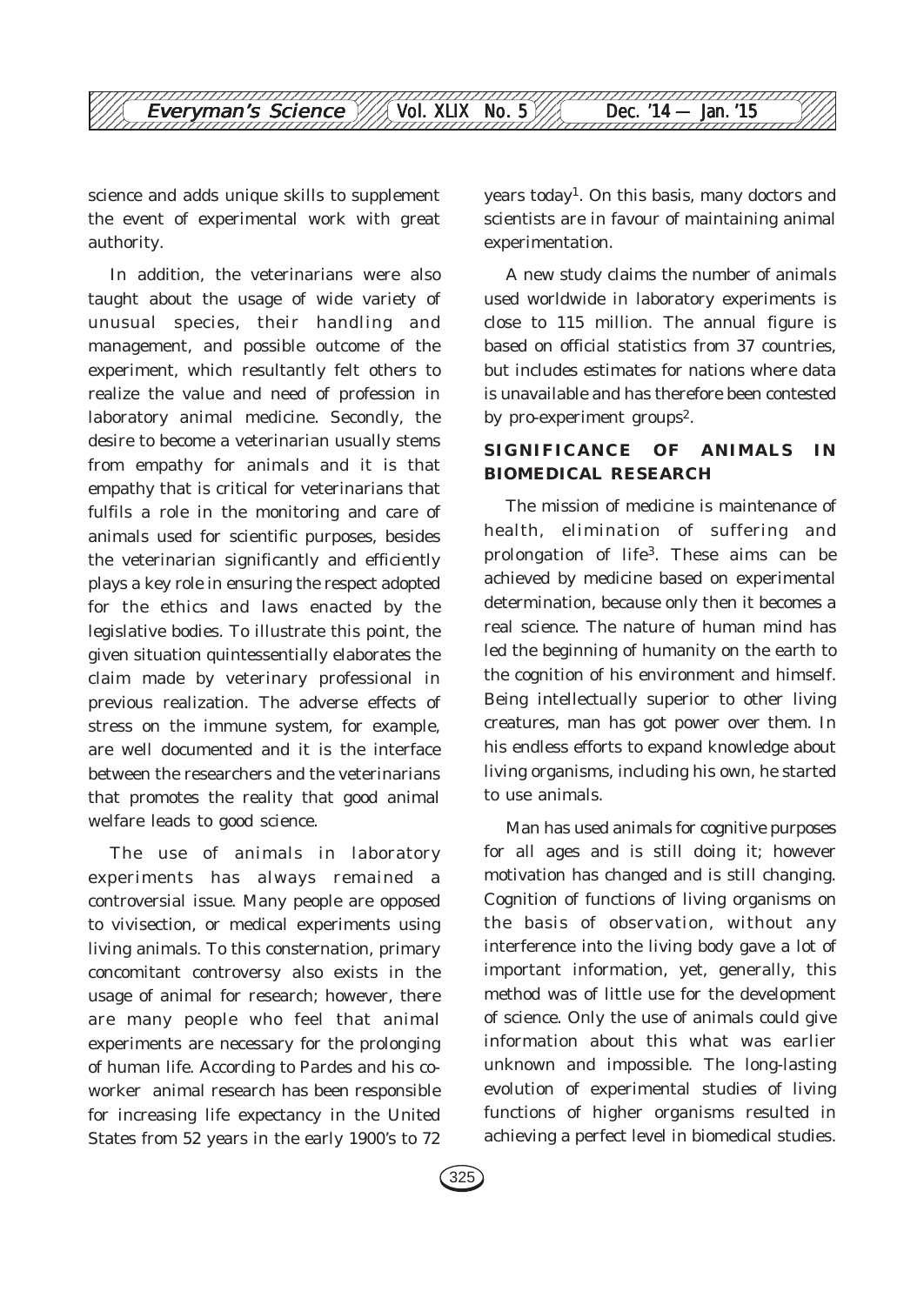Undoubtedly, the greatest achievements in medicine in the 19th and 20th centuries were possible due to the use of animals. There is a strong relationship between rapid developments in experiments on animals and is evident from the progress of clinical medicine. Surprisingly, in the middle of  $20<sup>th</sup>$ century, the man left the globe for the first time and reached another planet. This unusual event in the history was only possible due to space medicine developed from the basis of numerous biomedical experiments performed with ultimate usage of laboratory animals<sup>3</sup>. Despite such advances that have already been made, we are still reeling through the early stages of understanding of the complex working of human physiology. This makes the replacement of animal experiments a slow process. At the same time, our increasing knowledge is opening up whole new areas of medical research which in turn give rise to a need for further animal use. While it may be difficult to envisage total replacement, the proposition of work that can be done without animals is increasing all the time.

#### **SCOPE FOR VETERINARIAN**

The involvement of laboratory animals in medicine research has yielded numerous unique insights pertaining to pathogenetic mechanism and subsequent ability to link and develop new drug molecules. The recent advances in human genome research have further increased the usage of laboratory animals to get connections between diseases and molecular factors with introduction of molecular bio-imaging concept. This growing contribution in medical science has been highly appreciated and due regards has been paid to professional veterinarian whose active participation and thorough knowledge on actual physiological and anatomical peculiarities affiliated with different laboratory animals model has further propounded several valuable information. The animal model studies has continually enhanced our understanding on genetic, molecular cellular component of human diseases and promoted to direct animal to human translational application.

Many efforts are on to find suitable alternatives to animal experiments, to increase the usefulness of those that already exist, and to refine animal research models and methods. But, at present days biomedicine, with its experimentation on animals, reveals the laws of nature with which the clinician and his patient can use to improve the life quality and prolong the life span and eliminate sufferings. We all want to lead a healthy and enjoyable life. Most of us want the benefits of modern medical research-benefits that we would not have thought without the contribution of animal research.

#### **REFERENCES**

- 1. H. Pardes, A. West and H. A. Pincus, *N. Engl. J. Med*., **324,** 1640-1643, 1991.
- 2. J. Randerson, Scientific correspondence in *The Guardian* on 13th August, 2008.
- 3. W.W. Pawlik, *Folia Med Cracov*, **39,** 175-182, 1998.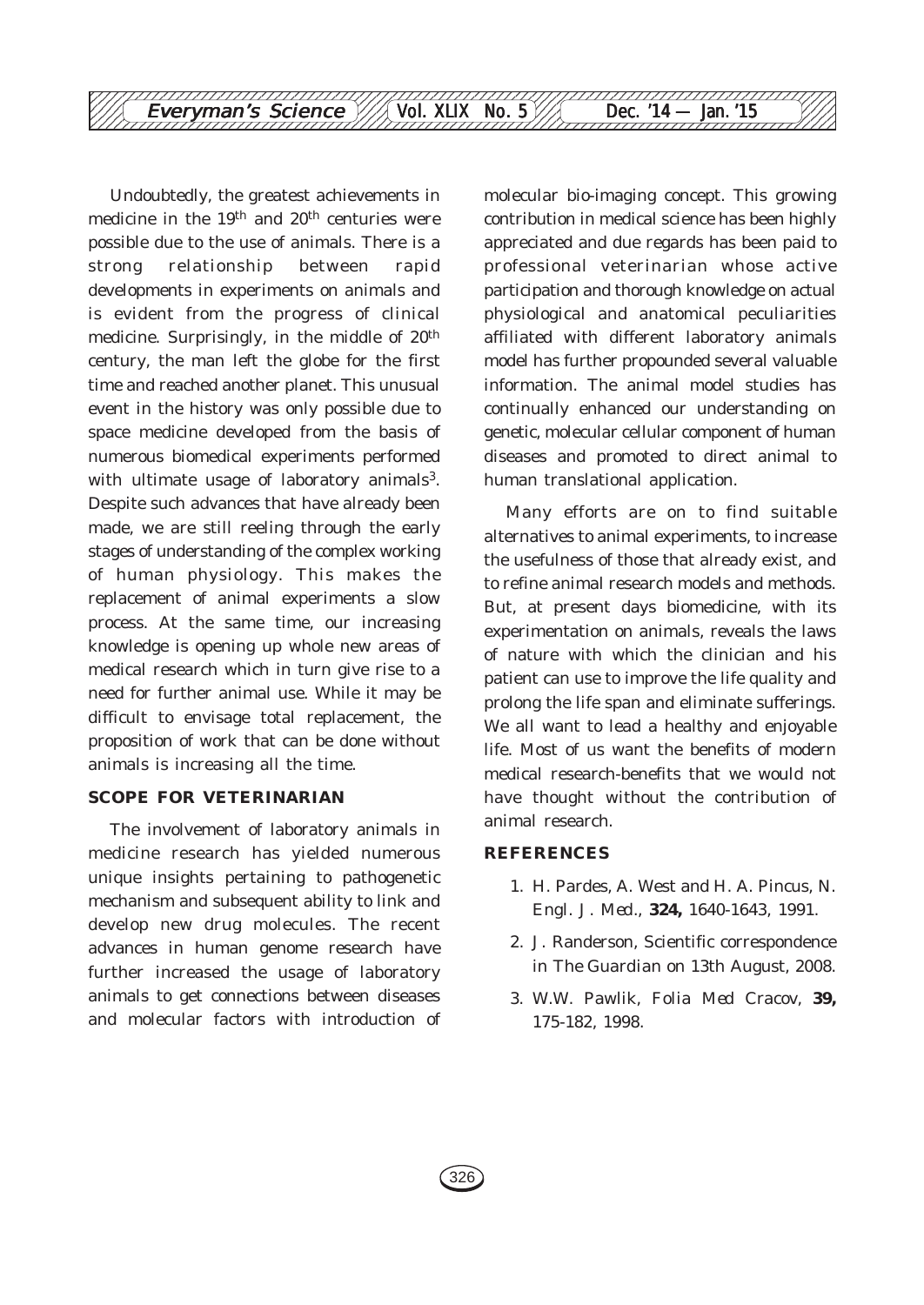# **CONTROVERSIES AND ETHICS OF ANIMAL USAGE : EMERGING ISSUES AND NEW CHALLENGES**

**P. V. S. Kishore**

**Animal usage plays a central role in biological science. Millions of animals are killed causing enormous degradation of biodiversity and massive ecological imbalance. Compassion and respect for life is achieved through focussed critical thinking. Use of the Information Communication Technology, development of Skill laboratories and Digital learning devices should be done to train students. Humane education where teaching objectives are met using non-animal alternatives is a valued need.**

#### **INTRODUCTION**

nimal usage is a highly controversial I issue unique to modern science though it has lead to many scientific breakthroughs. Scientists strongly favour animal usage in spite of repeated protests from animal rights activists. The academicians and researchers claim that scientific breakthroughs like the discovery of antibiotics, drugs and vaccines, the standardisation of toxicological and medical procedures and successful xenotransplantation of organs have saved many human lives. The animal rights activists on the other hand say that the scientists should use their decision making ability to avoid/minimise animal experimentation. The bleak result of deciding the morality of experimenting on animals on the basis of rights is probably why people always justify animal experiments on consequentialist grounds; by showing that the benefits to humanity justify the suffering of the animals involved. This can be demonstrated by comparing the moral consequences of doing or not doing an experiment. However, it can't be used to defend all forms of experimentation since there are some forms of suffering that are probably impossible to justify even if the benefits are exceptionally valuable to humanity.

Animal rights extremists pronounce that humans can decide whether to give consent or not which the animals cannot and hence tests are conducted on them. They often portray those who experiment on animals as being so cruel as to have forfeited any own moral standing. The use of animals in research should evolve out of a strong sense of ethical self-examination; a self analysis of one's own personal and scientific motives. The lack of it is common and generally involves the denial or avoidance of animal suffering, resulting in the dehumanization of researchers and the ethical degradation of their research subjects.

Department of Veterinary Anatomy, Sri Venkateswara Veterinary University College of Veterinary Science, Korutla - 505 326 Karimnagar Dt. Telangana State.

E mail: pvskishore\_1963 @yahoo.com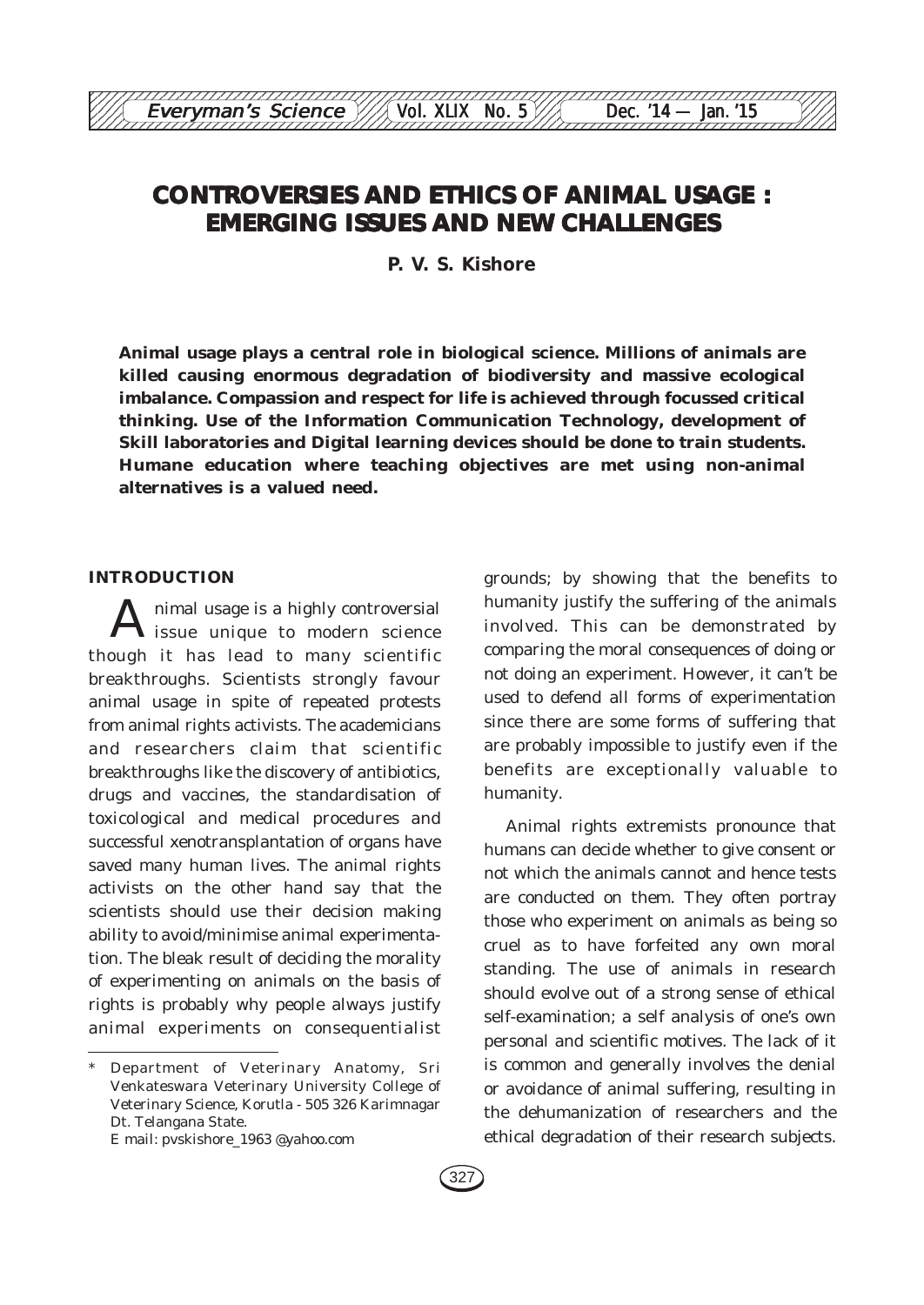Moreover, it requires recognition of animal suffering and a satisfactory working through of that suffering in terms of one's ethical values. The possible benefits to humanity of performing the experiment are completely irrelevant to the morality of the case, because rights should never be violated.

Another major ethical controversy with animal usage is that it mostly involves pain, suffering and discomfort. Animals do in fact suffer, and do in fact feel pain. Rats have nervous systems similar to humans and feel the pain of shocks in a similar way. Pain is an intrinsic evil whether it is experienced by a child, an adult, or an animal. If it is wrong to inflict pain on a human being, it is just as wrong to inflict pain on an animal. "Speciesism" is as arbitrarily unjust as racism or sexism. Experimenters wherever possible will use anaesthetics but for some types of testing, using a pain reliever can mean an interaction with the drug being tested. The animals therefore experience the effects of that drug and if it involves pain it presents an unpleasant situation. In addition, irrational abuse, unnecessary replications and use of indiscriminate numbers are other areas of concern.

#### **EMERGING ISSUES**

Many issues keep emerging and the various bodies' concerned need to redress these periodically. The laws and regulatory practices of the various acts and committee's viz., Prevention of Cruelty to Animals (PCA) act, 1960; Wildlife protection act, 1972; Committee for the Purpose of Control and Supervision of Experiments on Animals (CPCSEA) guidelines 2010, UGC guidelines 2011 for discontinuation of dissection and experiments on live animals in a phased manner and Ministry for

Environment and Forests (MoEF) guidelines 2012 should be strictly enforced. Ethical reviews and audit should be done periodically. Non scientific socially aware member's opinion in the Institutional Animal Ethics Committee (IAEC) should be strictly considered. The nongovernmental organisations viz., Society for Prevention of Cruelty to Animals (SPCA), People for Ethical Treatment of Animals (PETA), People For Animals (PFA) etc. assist the government, R & D institutes and the general public in this regard.

UGC has issued the latest notification in 2014 on dissection and animal experimentation in undergraduate, postgraduate and research programmes with the objective to prevent the disruption of bio-diversity and maintain the ecological balance with the acquisition of appropriate alternative technology in place of animal experimentation and to develop competent skilled human resources. It projected that the enormous degradation of biodiversity and the massive ecological imbalances lead to natural calamities. It urged the universities to stop dissection of animals at undergraduate and postgraduate levels with immediate effect and use the alternative mechanisms available to provide hands-onexperience to the students. It urged that time has come to make profitable use of the Information Communication Technology (ICT) available around us.

It professed that higher educational institutions should make it their moral responsibility to do away with the use of animals for various academic purposes. No animal from any species should be dissected, either by teachers or students. The teachers shall demonstrate one or more aspects of anatomy to students with the help of digital alternatives, models and charts etc. The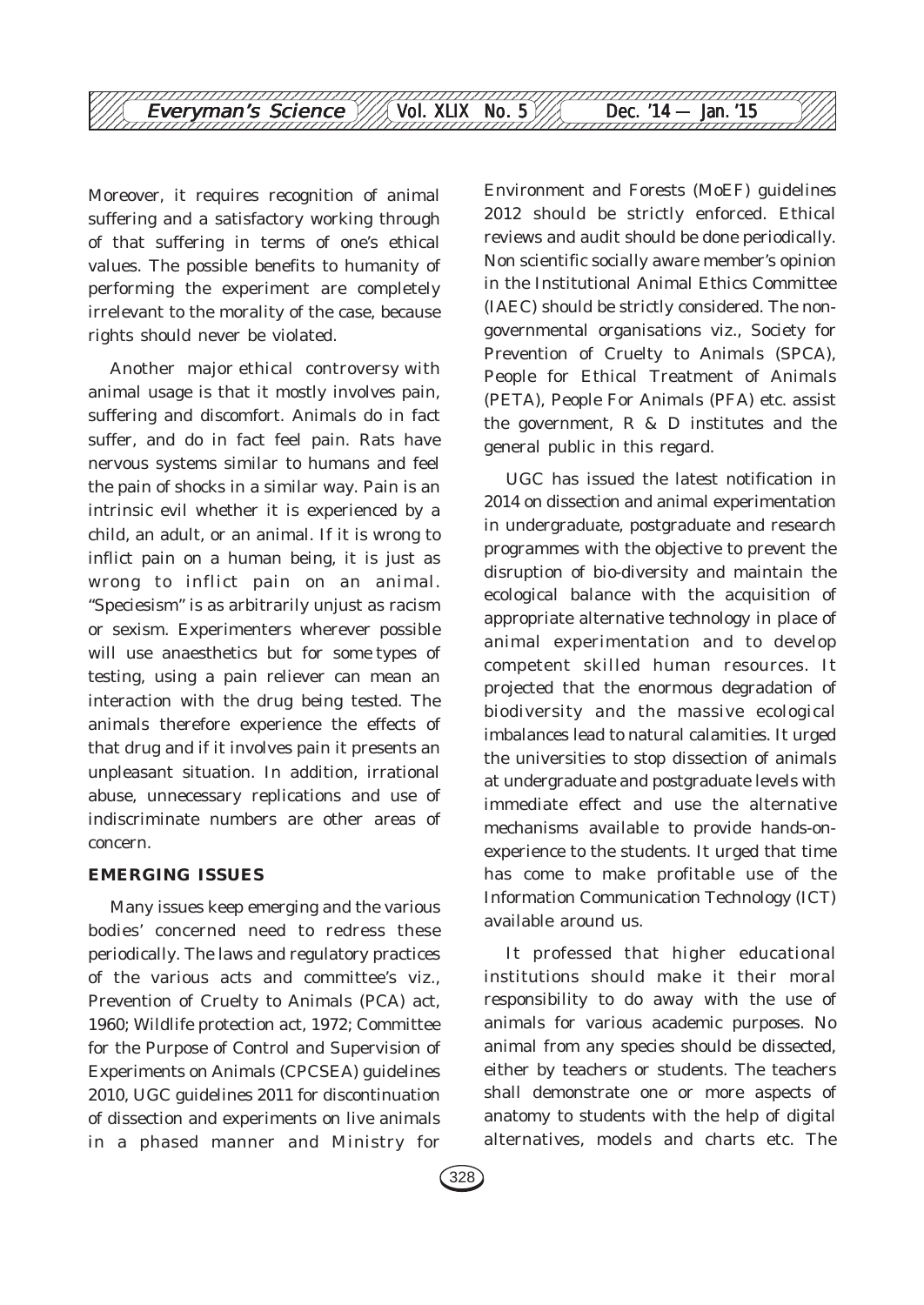

laboratory exercises should make use of museum specimens, microscopic preparations, photographs, video clippings, models, charts, plastinated specimens etc. Many digital learning devices have modules for testing which can be used to evaluate the students at the examination. Skill laboratories should be developed by the institutions to train students on interactive plastic models.

However, it is mentioned that it shall be the responsibility of the institution to ensure that the animals permitted for dissection / experimentation in the instruction are procured from ethical sources and if live they should be transported without stress or strain and if dissected upon it should be done under appropriate anaesthesia. Ensuring a close observance of high ethical standards, it prohibited the use of animals for dissection and experimentation at both undergraduate and postgraduate levels except for research. Animals used in research should be procured from registered CPCSEA breeders after approval from their Institutional Animal Ethics Committee. They should never be removed from their natural habitat.

#### **NEW CHALLENGES**

A lot of challenges lie ahead in front of the scientists. Alternate modes for dissection and experimentation have to be explored. Digital and plastinated specimens, models and mannequins computer simulations, tissue cultures, *invitro* and *insilico* methods have to be developed. Development of alternatives to use of animals in education and research has to be done. Best experimental designs to reduce the number of animals, proper anaesthesia to reduce pain, and euthanasia if mandated have to be ensured in justifiable cases. Animal usage for cosmetics testing has to be banned as done in some countries which display the leaping bunny logo on the cosmetic products which have been produced without testing on animals. If animal testing is to continue, animal suffering should be minimised / avoided. The pros and cons of each experiment have to be discussed with a holistic approach. A scientific basis should prevail upon those who resort to experimentation preventing irrational abuse which may lead to allegations.

Use of Willed-Body programmes and other humane alternatives in Veterinary Education have to be implemented. Interactive lectures, simulation demonstrations, mannequins and supervised clinical practice on effective and economical non-animal training methods that are available to replace the use of live and healthy animals in the curricula are to be widely used. Numerous studies have shown that learning outcomes generated through nonanimal teaching methods are as effective as those achieved through animal use. Many colleges in the advanced countries have done away with the use of live animals for education and yet their graduates are no way inferior to others who have used animals. Our animal usage policy should be improvised in tune with the changing policies in the world.

#### **LEAPING BUNNY LOGO**



#### **CONCLUSION**

Animal usage was and is and will be an ongoing process as it will help in furthering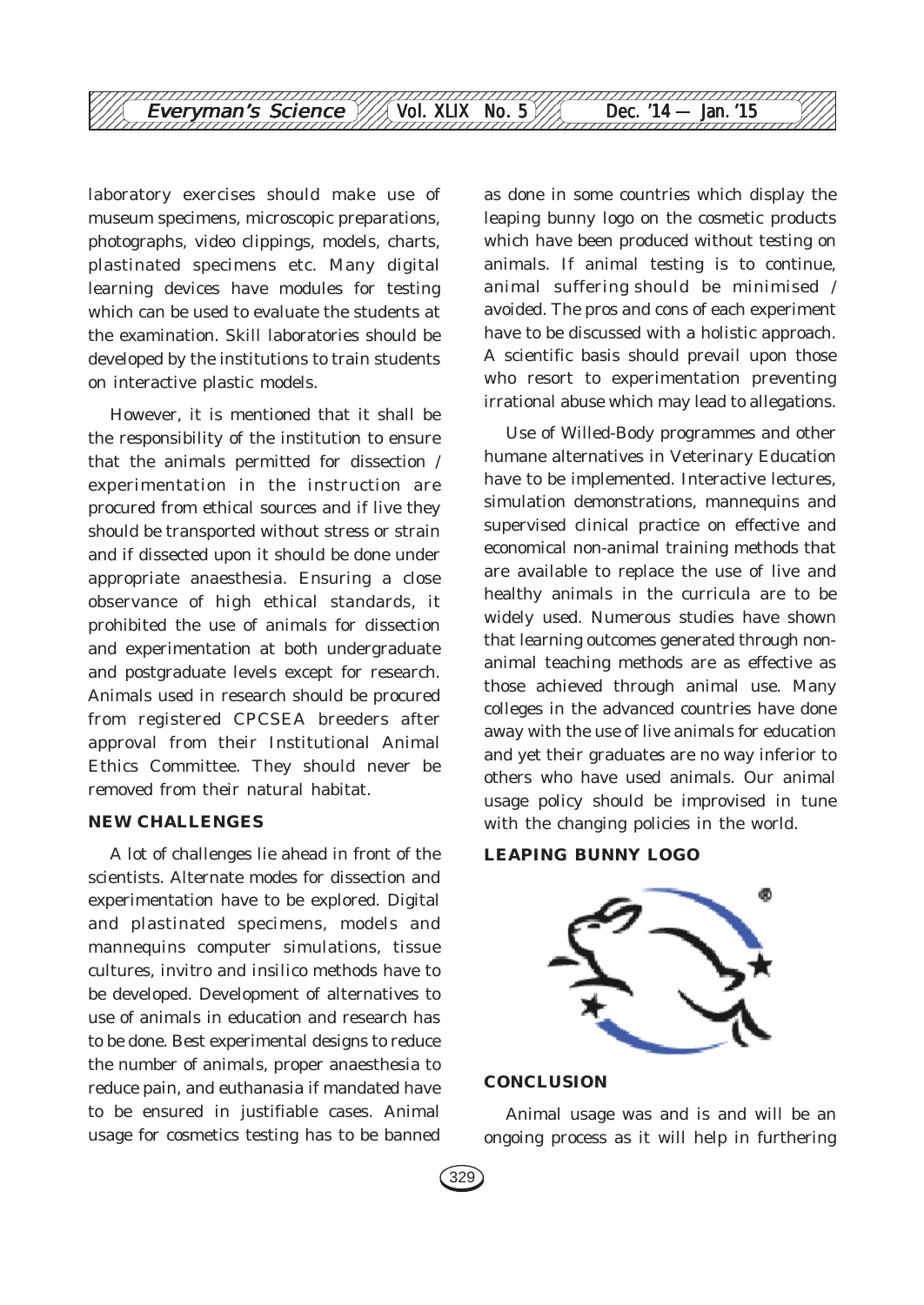

medical science. It is a necessary evil; indispensible and inevitable. A focussed critical thinking in tune with the changing attitudes of the people is very much needed. All ethical dilemmas have to be cleared. It should be viewed in a broader perspective in the larger interest of a nation's progress. Transparency should exist which would help reduce any controversies.

#### **REFERENCES**

1. M. Balls, The Three Rs and the

Humanity Criterion, 2009. FRAME, Nottingham, UK.

- 2. N. Jukes and M. Chiuia, From Guinea Pig to Computer Mouse, interNICHE, 2003. Leicester, England.
- 3. H. Pederson, Humane Education, 2002. Stiftelsen Forskning utan djurforsok, Stockholm, Sweden.
- 4. W.M.S. Russell and R. L. Burch, The Principles of Humane Experimental Technique, 1959. London, UK.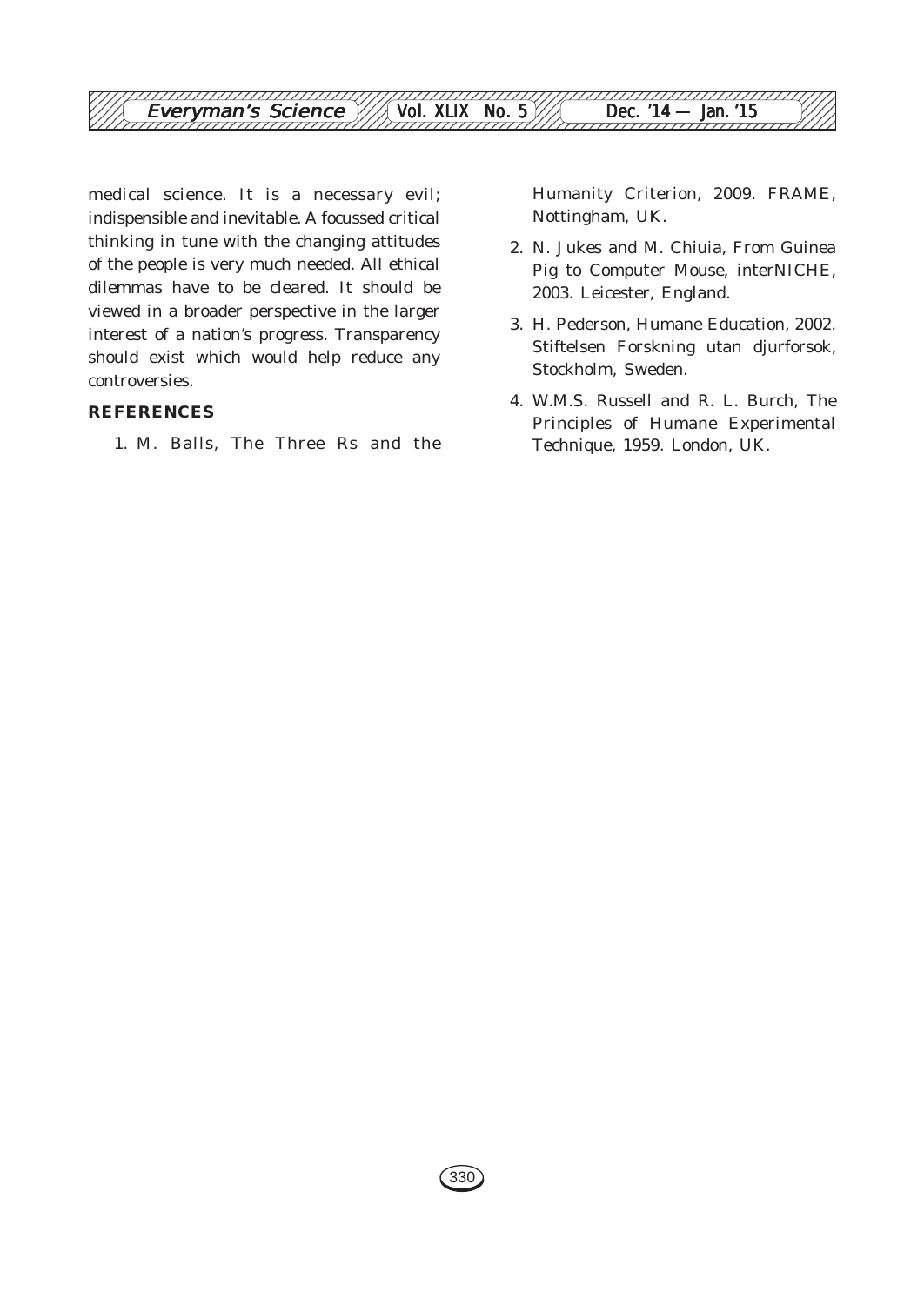#### 123456789012345<del>689012345678901234567891234567891212345</del>789123456789012345678901234567890123456789012345678901234 Which Everyman's Science  $\mathbb{V}/\mathbb{A}$  Vol. XLIX No. 5  $\mathbb{V}/\mathbb{A}$  Dec. '14 — Jan. '15

# **102ND INDIAN SCIENCE CONGRESS, MUMBAI LIST OF ISCA AWARDEES FOR 2014-2015**

12345678901234567890123456789012123456789012345678901234567890121234567890123456789012345678

12345678901234567890123456789012123456789012345678901234567890121234567890123456789012345678

1. *ASUTOSH MOOKERJEE MEMORIAL AWARD*

**No Award**

2. *C. V. RAMAN BIRTH CENTENARY AWARD*

**No Award**

3. *SRINIVASA RAMANUJAN BIRTH CEN-TENARY AWARD*

**No Award**

4. *JAWAHARLAL NEHRU BIRTH CENTE-NARY AWARD*

**No Award**

5. *S.N.BOSE BIRTH CENTENARY AWARD*

**No Award**

- 6. *S.K.MITRA BIRTH CENTENARY AWARD* **No Award**
- 7. *BIRBAL SAHNI BIRTH CENTENARY AWARD*

**No Award**

- 8. *S. S.BHATNAGAR MEMORIAL AWARD* **No Award**
- 9. *VIKRAM SARABHAI MEMORIAL AWARD*

**Dr. M. Y. S. Prasad** Director, Satish Dhawan space centre, Sriharikota

10. *D. S. KOTHARI MEMORIAL AWARD*

**No Award**

- 11. *M. K. SINGAL MEMORIAL AWARD* **No Award**
- 12. *JAWAHARLAL NEHRU PRIZE* **No Award**
- 13. *MILLENNIUM PLAQUES OF HONOUR* **No Award**
- 14. *EXCELLENCE IN SCIENCE AND TECHNOLOGY AWARD*

**No Award**

15. *R.C.MEHROTRA MEMORIAL LIFE TIME ACHIEVEMENT AWARD*

**No Award**

16. *B. C. GUHA MEMORIAL LECTURE*

**No Award**

17. *G.P.CHATTERJEE MEMORIAL AWARD*

**No Award**

 $33'$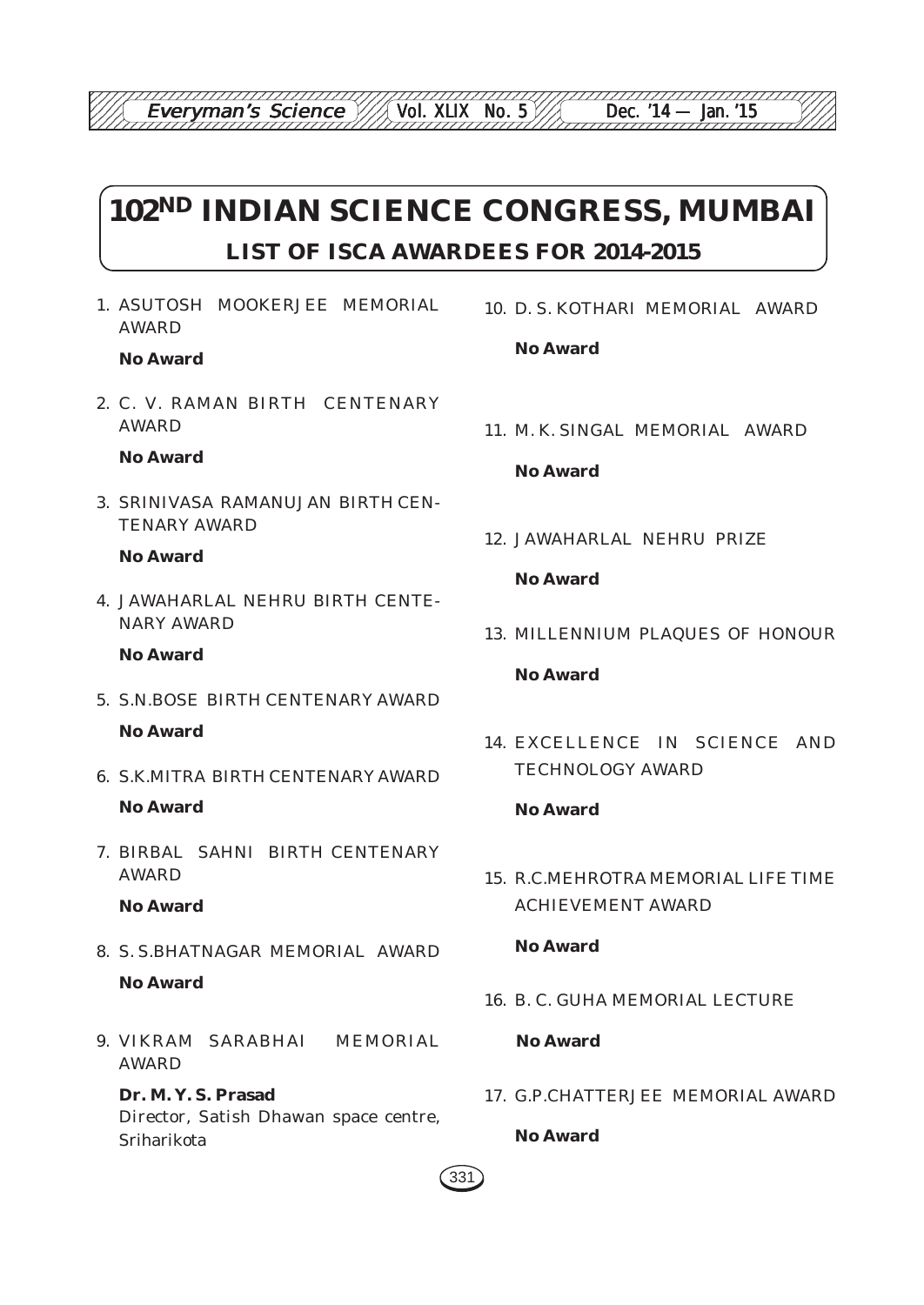#### 12345678901234567890123456789012123456789012345678901234567890121234567890123456789012345678 123456789012345<del>689012345678901234567891234567891212345</del>789123456789012345678901234567890123456789012345678901234 Which Everyman's Science  $\mathbb{V}/\mathbb{A}$  Vol. XLIX No. 5  $\mathbb{V}/\mathbb{A}$  Dec. '14 — Jan. '15 12345678901234567890123456789012123456789012345678901234567890121234567890123456789012345678

18. *PROF.R.C. MEHROTRA COMMEMO-RATION LECTURE*

**Dr. Manoj Kumar Misra** Birla Institute of Technology, Mesra, Ranchi

19. *PROF. SUSHIL KR. MUKHERJEE COMMEMORATION LECTURE*

**No Award**

20. *PROF. S.S.KATIYAR ENDOWMENT LECTURE*

**No Award**

21. *PROF.ARCHANA SHARMA MEMO-RIAL AWARD*

**No Award**

22. *DR.V.PURI MEMORIAL AWARD*

**No Award**

23. *PROF. G.K. MANNA MEMORIAL AWARD*

**Dr. N. B. Ramachandran** University of Mysore, Mysore

24. *PROF. HIRALAL CHAKRAVARTY AWARD*

**No Award**

25. *PRAN VOHRA AWARD*

**Dr. Swarup Kumar Parida** National Institute of Plant Genome Research (NIPGR), New Delhi.

26. *PROF. UMAKANT SINHA MEMORIAL AWARD*

**Dr. Amit Kumar Mishra**

Indian Institute of Technology, Jodhpur, Rajasthan

27. *DR. B. C. DEB MEMORIAL AWARD FOR SOIL/PHYSICAL CHEMISTRY*

#### **No Award**

28. *DR. B. C. DEB MEMORIAL AWARD FOR POPULARIZATION OF SCIENCE*

#### **Dr. Ritesh Saha**

Central Research Institute for Jute and Allied Fibres, Barrackpore, Kolkata

29. *PROF.R.C.SHAH MEMORIAL LEC-TURE*

#### **No Award**

30. *DR. (MRS.) GOURI GANGULY MEMORIAL AWARD*

 **Dr. Gnanavel Venkatesan** Indian Veterinary Research Institute Nainital, Uttarakhand

31. *PROF. (MRS) ANIMA SEN MEMO-RIAL LECTURE*

**No Award**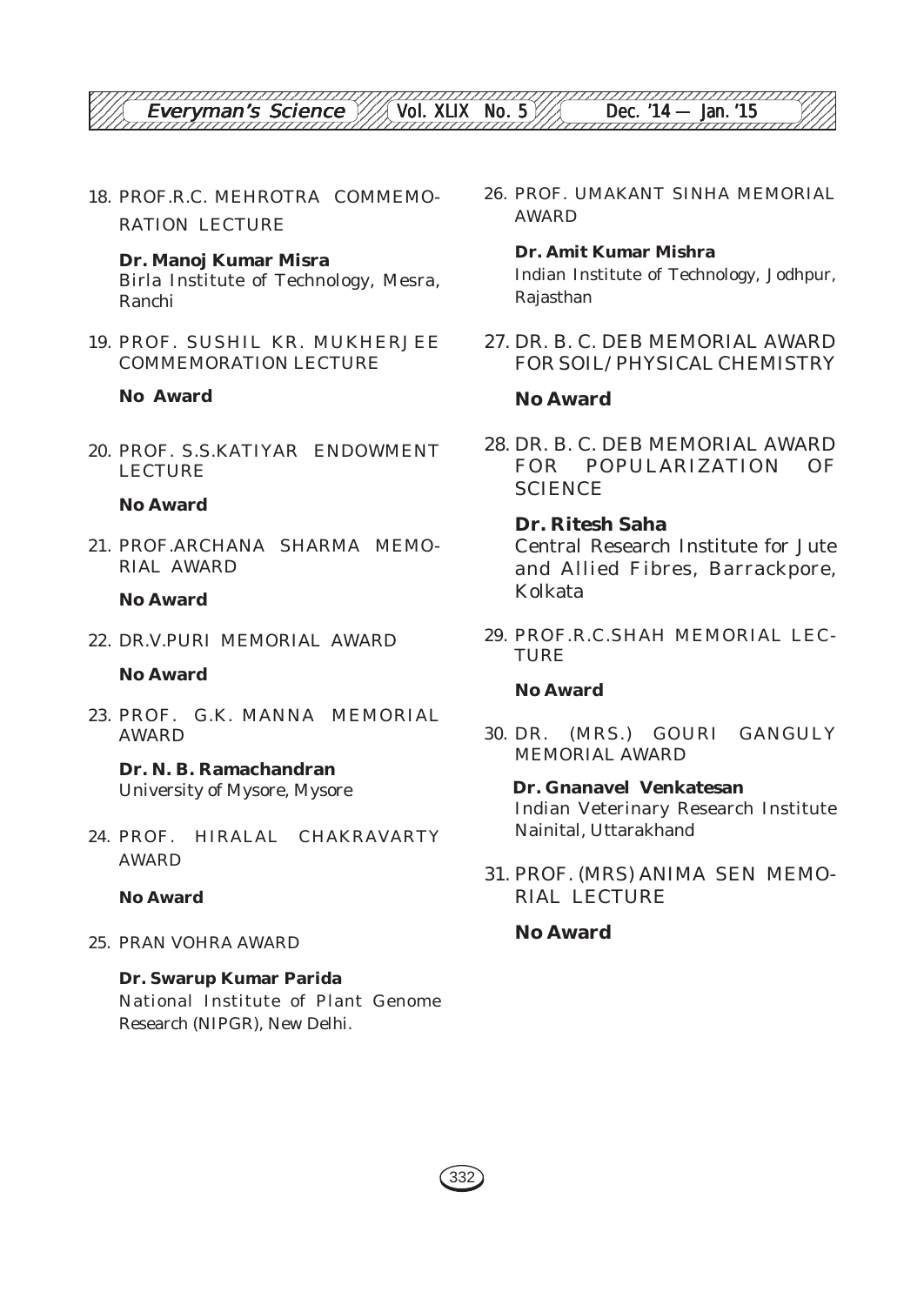12345678901234567890123456789012123456789012345678901234567890121234567890123456789012345678

# **102ND INDIAN SCIENCE CONGRESS, MUMBAI YOUNG SCIENTIST AWARDEES FOR 2014-2015**

| S.No. | <b>Name of Section</b>                                                                                                            | <b>Name of the Awardees</b>                                                |
|-------|-----------------------------------------------------------------------------------------------------------------------------------|----------------------------------------------------------------------------|
| 1.    | <b>Agriculture and Forestry Sciences</b>                                                                                          | <b>Dibyendu Chatterjee</b><br>ICAR Research Centre, Nagaland.              |
| 2.    | <b>Animal, Veterinary and Fishery Sciences</b>                                                                                    | <b>Bodhisattwa Banerjee</b><br>NEHU, Shillong.                             |
| 3.    | <b>Anthropological and Behavioural Sciences</b><br>(including Archaeology, Psychology,<br><b>Education and Military Sciences)</b> | <b>Monika Saini</b><br>University of Delhi, Delhi.                         |
| 4.    | <b>Chemical Sciences</b>                                                                                                          | <b>Prabhat K. Singh</b><br>BARC, Mumbai.                                   |
| 5.    | <b>Earth System Sciences</b>                                                                                                      | <b>Ishya Devi</b><br>University of Jammu, Jammu.                           |
| 6.    | <b>Engineering Sciences</b>                                                                                                       | Debarghya Chakraborty<br>IIT, Kharagpur.                                   |
| 7.    | <b>Environmental Sciences</b>                                                                                                     | Debanjana Sengupta<br>St.Xavier's College, Kolkata.                        |
| 8.    | <b>Information and Communication</b><br><b>Science and Technology (including</b><br><b>Computer Sciences)</b>                     | <b>Boopathy. D</b><br>Bharathiar University, Coimbatore.                   |
| 9.    | <b>Materials Science</b>                                                                                                          | <b>Aditya Chauhan</b><br>IIT, Mandi, Himachal Pradesh.                     |
| 10.   | <b>Mathematical Sciences</b><br><i>(including Statistics)</i>                                                                     | <b>Namita</b><br>University of Delhi, Delhi.                               |
|       | 11. Medical Sciences (including Physiology)                                                                                       | <b>Medha Kapoor</b><br>DRDO, New Delhi.                                    |
| 12.   | <b>New Biology (including Biochemistry,</b><br><b>Biophysics &amp; Molecular Biology and</b><br><b>Biotechnology</b> )            | <b>C.Sathish Kumar</b><br>Madras Diabetes Research Foundation.<br>Chennai. |
| 13.   | <b>Physical Sciences</b>                                                                                                          | <b>Swarniv Chandra</b><br>Jadavpur University, Kolkata.                    |
|       | 14. Plant Sciences                                                                                                                | Rajkumari Jashmi Devi<br>NEHU, Shillong.                                   |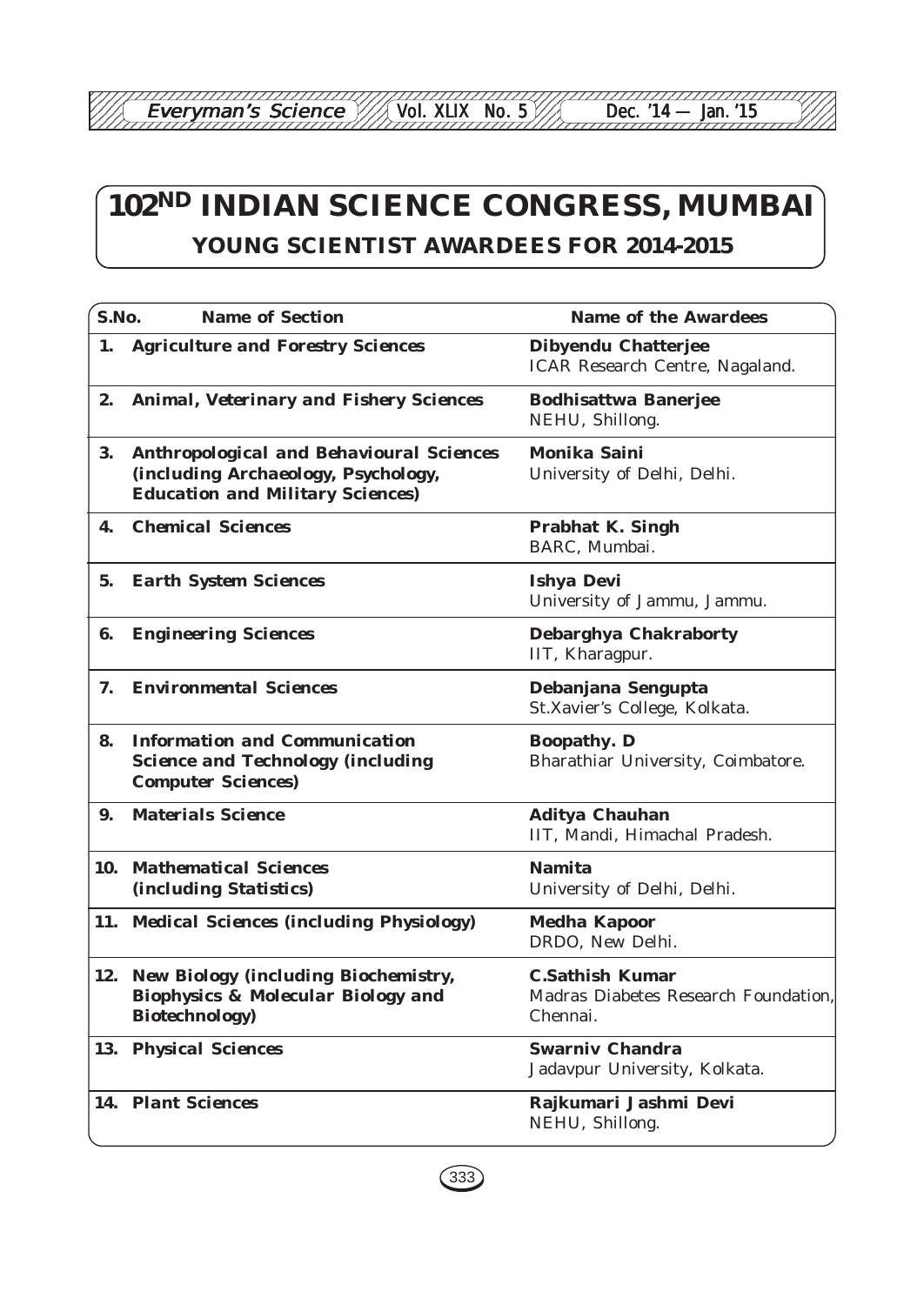# **102ND INDIAN SCIENCE CONGRESS, MUMBAI**

### **BEST POSTER PRESENTATION AWARDEES FOR 2014-2015**

| S.No. | <b>Section</b>                                                                                                                                    |          | <b>Name of the Awardees</b>                                                                                                                                                              |
|-------|---------------------------------------------------------------------------------------------------------------------------------------------------|----------|------------------------------------------------------------------------------------------------------------------------------------------------------------------------------------------|
| 1.    | <b>Agriculture and Forestry Sciences</b>                                                                                                          | 1.<br>2. | G. C. Satisha<br>Indian Institute of Horticultural<br>Research, Hessaraghatta, Bangalore.<br>Jyoti Kaul<br>Directorate of Maize Research<br>(DMR), New Delhi.                            |
| 2.    | <b>Animal, Veterinary and Fishery</b><br><b>Sciences</b>                                                                                          | 1.<br>2. | <b>B.</b> Bibin Becha<br>College of Veterinary and Animal<br>Sciences, Mannuthy, Thrissur, Kerala.<br>Anubha Shukla<br>ETBL, Department of Zoology,<br>University of Lucknow, Lucknow.   |
| 3.    | <b>Anthropological and Behavioural</b><br><b>Sciences (including Archaeology,</b><br><b>Psychology, Education and Military</b><br><b>Sciences</b> | 1.<br>2. | Shumayla<br>Department of Anthropology,<br>University of Delhi, Delhi<br><b>Indelah Khan</b><br>Department of Anthropology,<br>University of Delhi, Delhi                                |
| 4.    | <b>Chemical Sciences</b>                                                                                                                          | 1.<br>2. | <b>Saikat Kumar Seth</b><br>Mugberia Gangadhar Mahavidyalaya<br>Bhupatinagar, Purba Medinipur,<br>West Bengal.<br>Priyanka Thakral<br>Dept. of Chemistry, University of Delhi,<br>Delhi. |
| 5.    | <b>Earth System Sciences</b>                                                                                                                      | 1.<br>2. | S. S.Hangaragi<br><b>SRN Arts and MBS Commerce</b><br>College, Bagalkot, Karnataka.<br><b>Surjeet Singh</b><br>Dept. of Geology, University of Jammu,<br>Jammu.                          |
| 6.    | <b>Engineering Sciences</b>                                                                                                                       |          | <b>No Award</b>                                                                                                                                                                          |
| 7.    | <b>Environmental Sciences</b>                                                                                                                     | 1.<br>2. | <b>Shraddha Dwivedi</b><br>ETBL, Dept. of Zoology, University of<br>Lucknow, Lucknow.<br><b>Tanmoy Basak</b><br>Dept. of Botany, Visva-Bharati,<br>Santiniketan.                         |

 $(334)$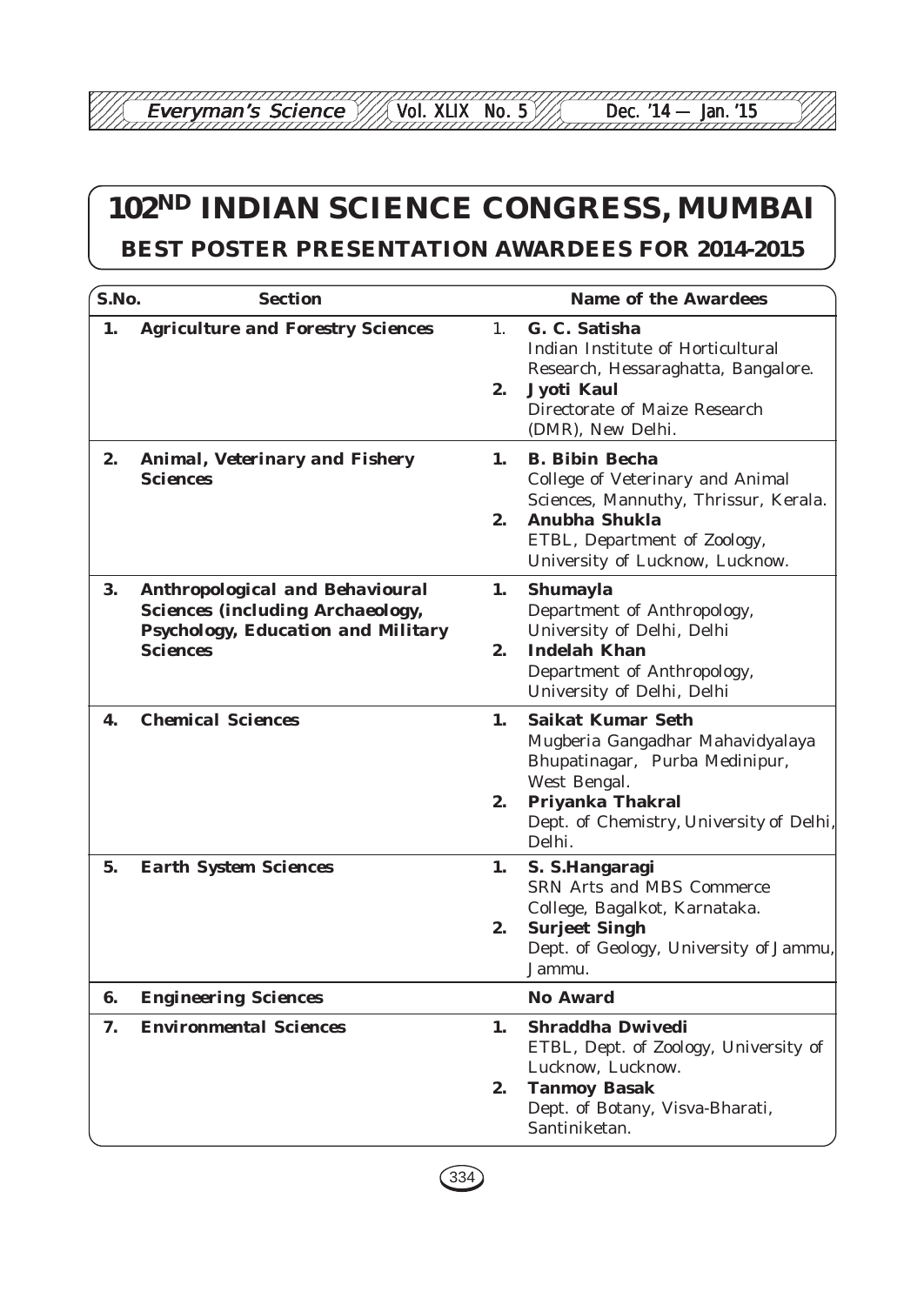12345678901234567890123456789012123456789012345678901234567890121234567890123456789012345678 12345678901234567890123456789012123456789012345678901234567890121234567890123456789012345678 12345678901234567890123456789012123456789012345678901234567890121234567890123456789012345678 1 8 12345678901234567890123456789012123456789012345678901234567890121234567890123456789012345678 12345678901234567890123456789012123456789012345678901234567890121234567890123456789012345678 <u>Everyman's Science /// Vol. XLIX No. 5 /</u><br>| Everyman's Science // Vol. XLIX No. 5 /

| S.No. | <b>Section</b>                                                                                                                  | <b>Name of the Awardees</b>                                                                                                                                                                                                                 |
|-------|---------------------------------------------------------------------------------------------------------------------------------|---------------------------------------------------------------------------------------------------------------------------------------------------------------------------------------------------------------------------------------------|
| 8.    | <b>Information and Communication</b><br><b>Science &amp; Technology (including</b><br><b>Computer Sciences)</b>                 | S. Kanchana<br>1.<br>Research Dept. of Computer Science,<br>NGM College, Pollachi, Coimbatore.<br><b>Mamta Sharma</b><br>2.<br>Central Scientific Instruments Org.,<br>Chandigarh.                                                          |
| 9.    | <b>Materials Sciences</b>                                                                                                       | 1.<br><b>Mrinmoy Garai</b><br>CSIR, CGCRI, Kolkata.<br>2.<br><b>Satyendra Singh</b><br>Dept. of Physics, Allahabad University,<br>Allahabad/                                                                                                |
| 10.   | <b>Mathematical Sciences</b><br><i>(including Statistics)</i>                                                                   | Garima Manocha<br>1.<br>Dept. of Mathematics, Netaji Subhas<br>Institute of Technology, New Delhi.<br>D. K. K. Vamsi<br>2.<br>Dept. of Mathematics & Computer<br>Science, Sri Sathya Sai Institute of<br>Higher Learning, Prasanthinilayam. |
| 11.   | <b>Medical Sciences</b><br>(including Physiology)                                                                               | Meenakshi Batra<br>1.<br>P.D.U.I.P.H., New Delhi.<br><b>Rupsa Ghosh</b><br>2.<br>Dept. of Physiology, University of<br>Calcutta, Kolkata.                                                                                                   |
| 12.   | <b>New Biology (including</b><br><b>Biochemistry, Biophysics &amp;</b><br><b>Molecular Biology and</b><br><b>Botechnology</b> ) | Sudha S<br>1.<br>Dept. of Biotechnology, Karpagam<br>University, Coimbatore.<br><b>Syed Mohammed Shoaib</b><br>2.<br>Dept. of CS & IT, Maulana Azad<br>National Urdu University, Hyderabad.                                                 |
| 13.   | <b>Physical Sciences</b>                                                                                                        | <b>Suresh S</b><br>1.<br>Dept. of Optoelectronics, University of<br>Kerala, Thiruvananthapuram.<br><b>Sudir Kumar</b><br>2.<br>Dept. of Physics, University of<br>Lucknow, Lucknow.                                                         |
| 14.   | <b>Plant Sciences</b>                                                                                                           | <b>Amit Kumar Mishra</b><br>1.<br>Dept. of Botany, Banaras Hindu<br>University, Varanasi.<br>Nandini Yadav<br>2.<br>Dept. of Biochemistry, University of<br>Lucknow, Lucknow.                                                               |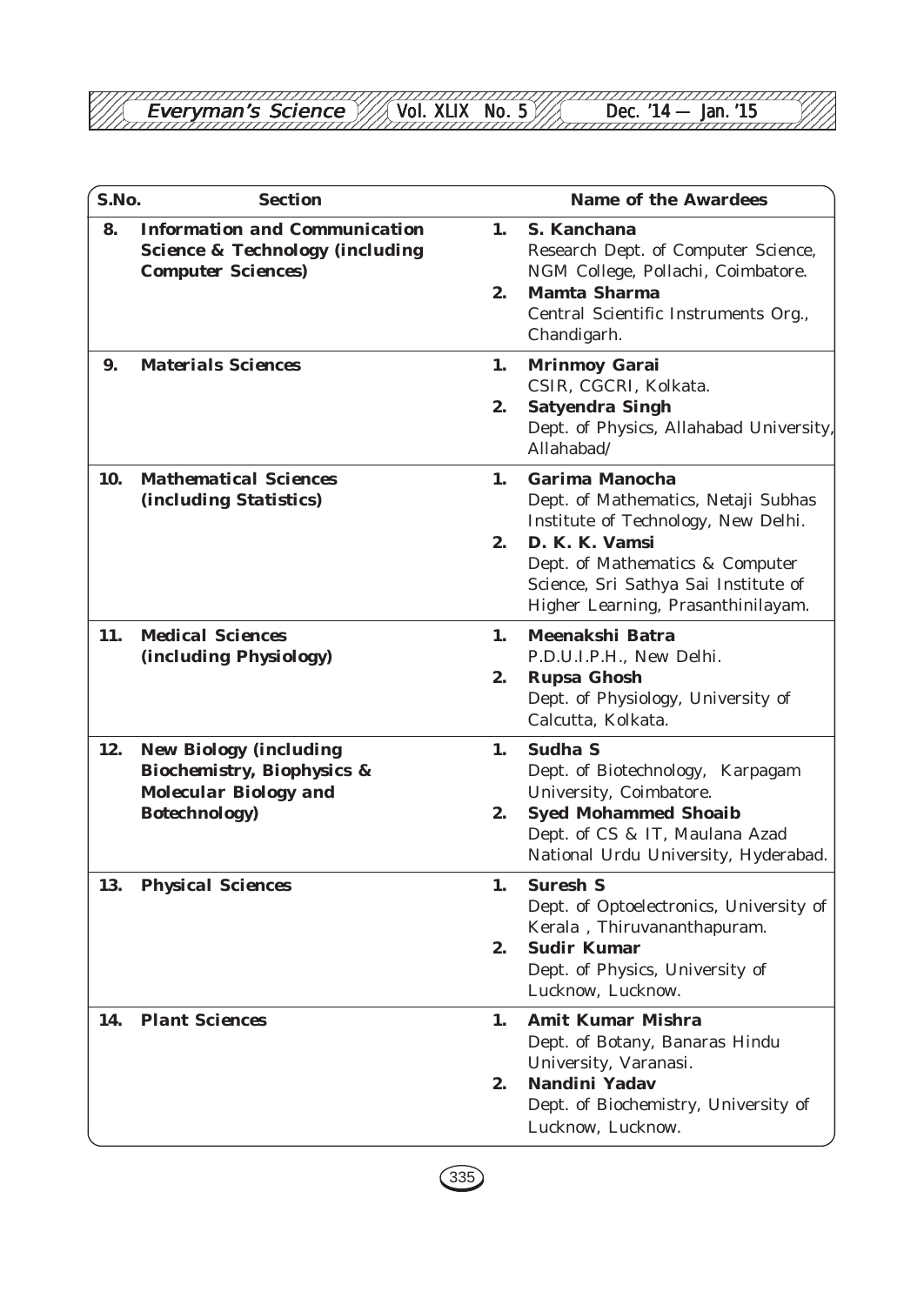# **102ND INDIAN SCIENCE CONGRESS, MUMBAI INFOSYS FOUNDATION—ISCA TRAVEL AWARD 2014-2015**

12345678901234567890123456789012123456789012345678901234567890121234567890123456789012345678

| <b>Name of Student</b>        | [Class/Std] | <b>Name of School</b>                       |
|-------------------------------|-------------|---------------------------------------------|
| Arushima Pankaj               | IX          | Presentation Convent Sr. Sec. School, Jammu |
| Aditya Atmakuri               | X           | Springdales School, New Delhi               |
| Anubhay Kumar                 | XI          | Seth Anand Ram Jaipuria School, Kanpur      |
| Saakshi Singh                 | XI          | Seth Anand Ram Jaipuria School, Kanpur      |
| <b>Aditi Das</b>              | XI          | Springdales School, New Delhi               |
| Yashraj Dhanuka               | XII         | Seth Anand Ram Jaipuria School, Kanpur      |
| <b>Shaikh Mohammed Fatwir</b> | IX          | Navy Children School, Kochi                 |
| <b>Vaibhay Gosain</b>         | X           | Springdales School, New Delhi               |
| Anjali Bharadwaj              | X           | Springdales School, New Delhi               |

#### **LIST OF AWARDEES**

 $\left(336\right)$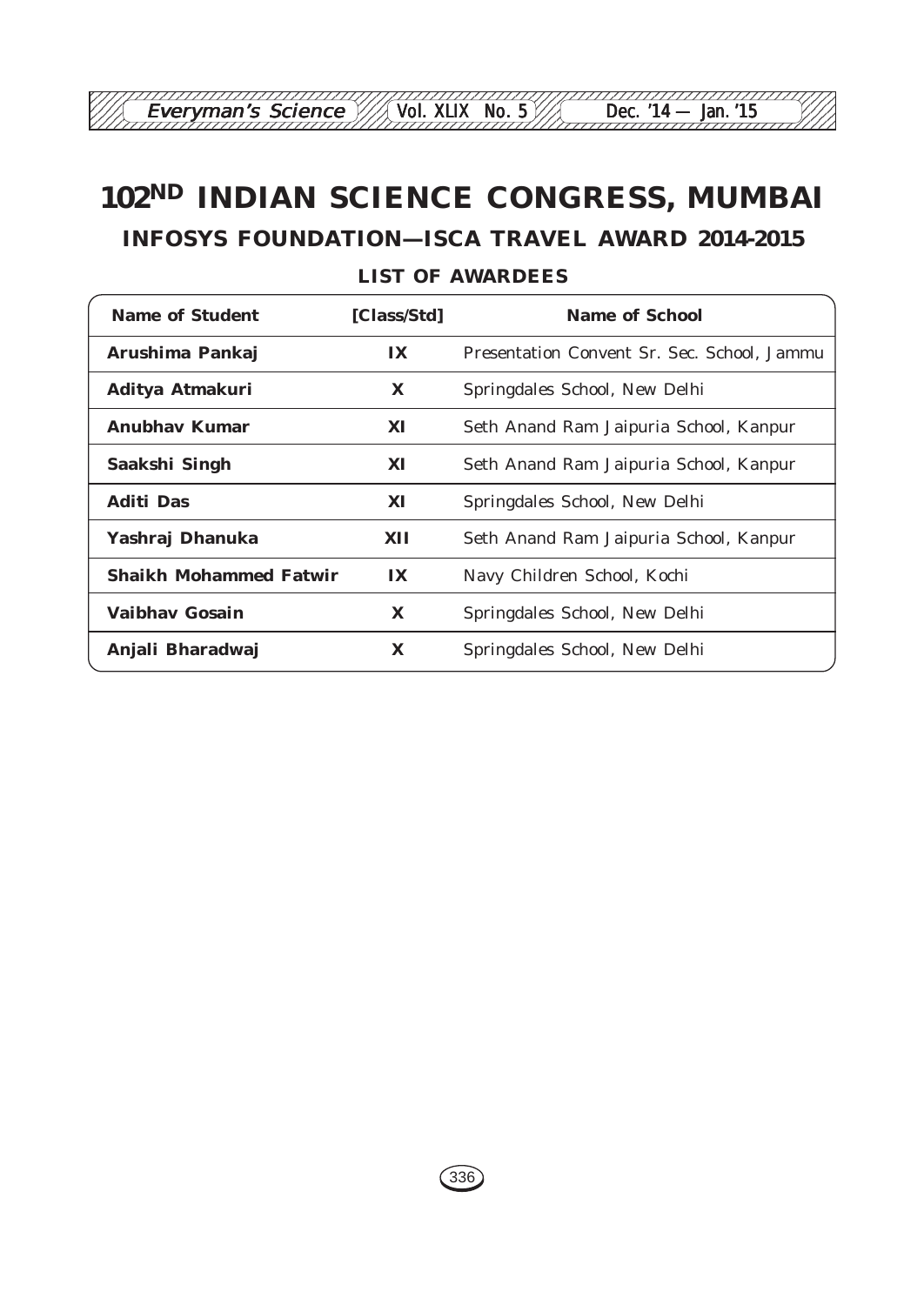

# KNOW THY INSTITUTIONS



#### **ENTEROVIRUS RESEARCH CENTRE, MUMBAI**

Situated at Mumbai in Maharashtra the Enterovirus Reasearch Centre (ERC) conducts research on disease Enteroviruses, especially paralytic poliomylitis, acute flaccid paralysis, acute hemorrhagic conjunctivitis, encephalitis and acute gastroenteritis caused by enteric viruses such as Rotavirus, Norovirus and enterovirus.

#### **Thrust Areas :**

The following are the thrust areas of ERC

- Epidemiology of poliomyelitis leading to understanding of the virus transmission patterns for development of policies and strategies for disease control and eradication.
- Studies on poliomyelitis vaccines such as immunization schedules, vaccination campaigns, evaluation and improvements of vaccine delivery systems.
- Assistance to the Global Polio

Eradication Program through laboratory support for disease diagnosis, understanding disease transmission by molecular epidemiology studies, evaluation of program progress, designing testing and validating newer assays, participating in introduction of newer vaccine formulations and contributions to national policy on polio eradicaion.

#### **International Recognition :**

- ERC is a part of the WHO network of 146 polio laboratories worldwide.
- ERC based on its contribution to the Polio Eradication Programme, is also a WHO recognise Laboratory for Polio (GSL) – the only laboratory, among the seven laboratories so recognize developed world.
- ERC is accredited by the WHO for poliovirus investigations.

337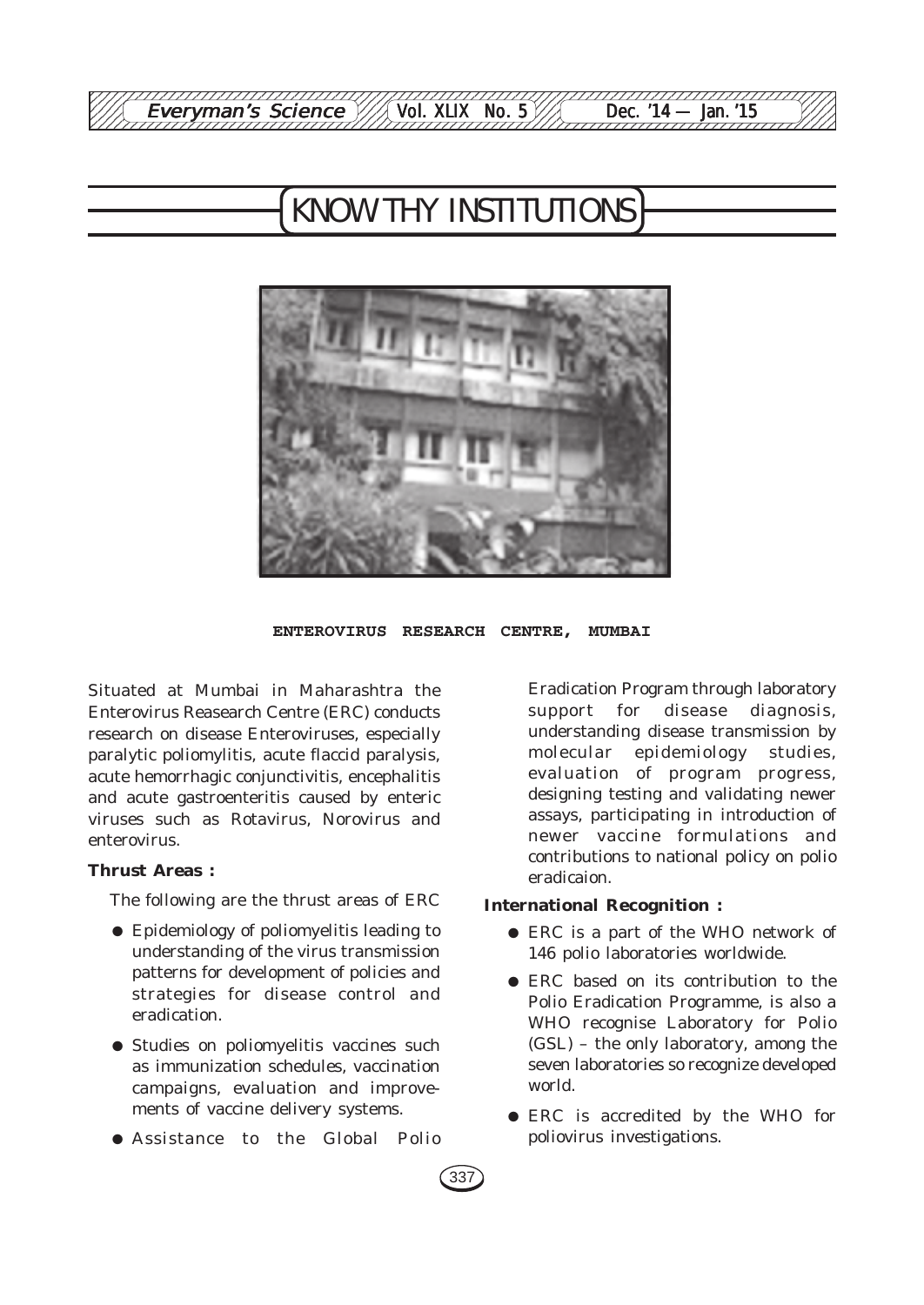

#### **Human Resource Development :**

ERC conducts hands-on training workshops for WHO Polio Network Laboratories of Southeast Asia annually with a focus on laboratory bio-safety, cell culture, virus culture and newer molecular diagnostic assays. The Centre offers these subjects.

#### **Recognition for Doctorate/Masters by a University :**

ERC is recognized by the University of Mumbai for M.Sc., and Ph.D degrees in Microbiology.

#### **Major Achievements :**

Significant achievements of ERC are the following

- Introduction of Oral Polio Vaccine (OPV) in India.
- Generation of epidemiological data on Polio for Mumbai for over 50 years.
- Nucleotide sequencing of poliovirus RNA (Molecular epidemiology of wild poliovirus) has provided accurate information of virus transmission pathways and guided polio immunization activities in the 2001.
- Established enviromental sewage samples testing as a surveillance activity supplementing detect wild poliovirus circulation in slums in Mumbai.
- Provided unequivocal data confirming wild poliovirus exportation from India to China (1999) Bangladesh (2006), Nepal (2005 onwards) and Angola (2005 onwards). Also proved that the importation in Indonesia was from Nigeria via Saudi Arabia and not from India.
- Designing, development and evaluation of new testing algorithm for reducing time for reporting wild poliovirus detection in AFP cases resulted in

reducing reporting time from 28 days to 14 days. The test algorithm has now been globally implemented.

- Evaluation of immunogenicity of monovalent, bi-valent and trivalent OPV for introduction of new polio vaccines for polio eradication. The trials, having a global significance, were conducted by the WHO in India with ERC as its laboratory partner.
- Serosurvey of poliovirus antibodies in Moradabad district UP that highlighted the risks of wild polio virus 3 and VDPV poliovirus 2 in UP and Bihar.
- Detection and analysis of vaccine derived polioviruses responsible an outbreak of polio 1 VDPV in Indonesia in 2005.
- Detection of VDPVs (poliovirus 1 and poliovirus 2, one case each) in India in 2009.
- Reported Coxsackievirus A24v as the etiological agent of an epidemic of AHC in Mumbai in 2007.
- Reported New Enterovirus 71 genotype (genotype D) from India.
- Identification of Coxsackievirus A6 and A16 as causative agents of hand, foot and mouth disease out breaks in Maharashtra, Tamil Nadu and Tripura in 2009-10.
- Development of an assay to identify mutations and attenuation sites in Sabin Oral poliovirus.

#### **Contact :**

#### Director

Enterovirus Research Centre Haffkine Institute Campus Acharya Donde Marg, Parel Mumbai 400 012 Maharashtra, INDIA Phone : 022-24134130, Fax : 022-24156484 Email : erc@bom3.vsnl.net.in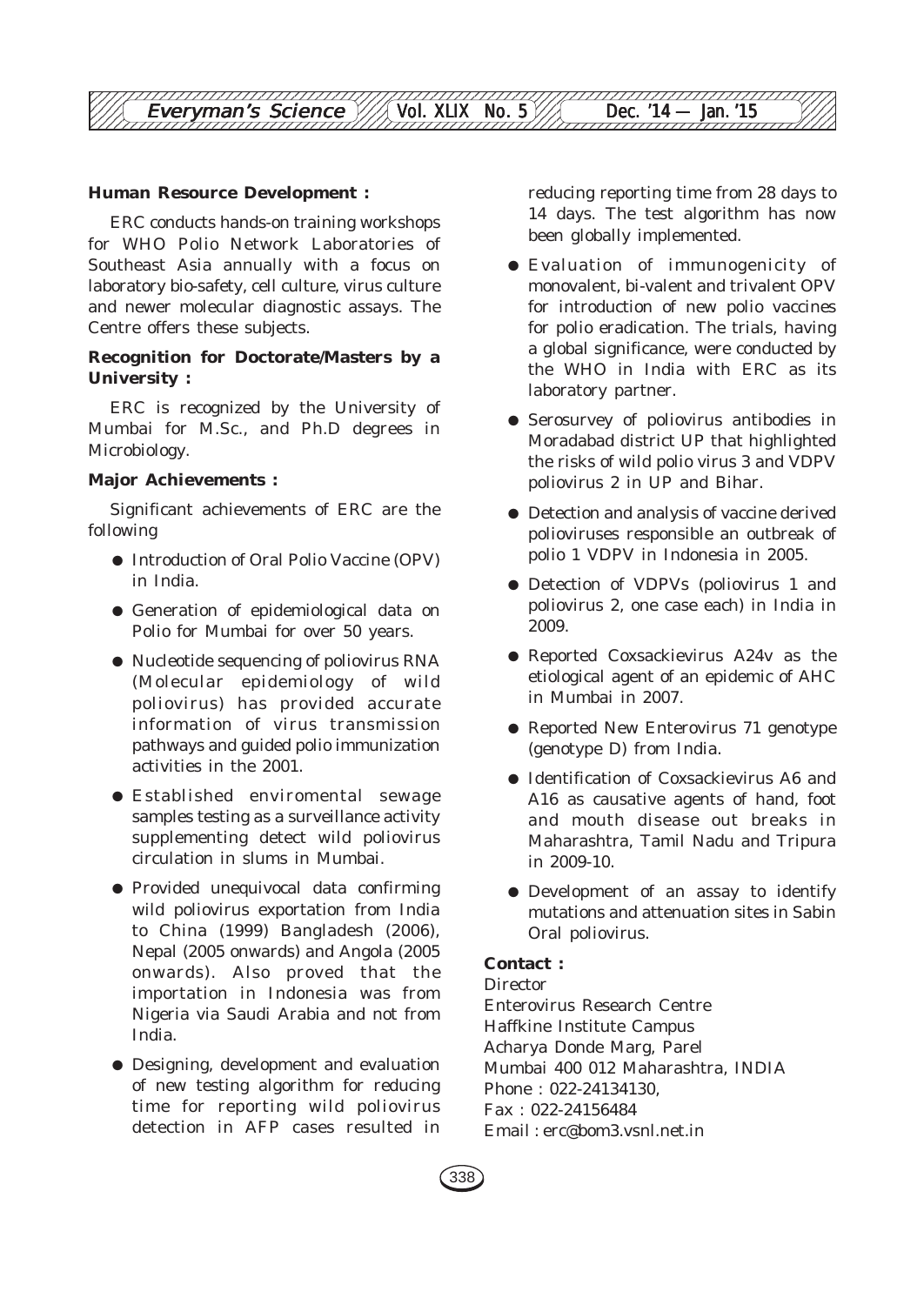# Conferences / Meetings / Symposia / Seminars

12345678901234567890123456789012123456789012345678901234567890121234567890123456789012345678 123456789012345<del>689012345678901234567891234567891212345</del>789123456789012345678901234567890123456789012345678901234 Which Everyman's Science  $\mathbb{V}/\mathbb{A}$  Vol. XLIX No. 5  $\mathbb{V}/\mathbb{A}$  Dec. '14 — Jan. '15 12345678901234567890123456789012123456789012345678901234567890121234567890123456789012345678

### **6th International Conference on Stem Cells and Cancer (ICSCC-2015): Proliferation, Differentiation and Apoptosis**, **Pune, India from 2-5 October 2015.**

**Topics :**

- Embryonic Stem Cells
- Induced Pluripotent Stem Cells
- Mesenchymal and Cardiac Stem Cells
- Hematopoietic and chord blood stem cells
- Neural stem cells
- Other stem cells
- Cancer stem cells
- Proliferation, differentiation and apoptosis of stem cells
- Proliferation, differentiation and apoptosis of cancer cells
- Clinical research and trials in stem cells and cancer
- Hematopoietic malignancies
- Myeloid leukemias
- Lymphoid leukemias
- Breast cancer
- Oral, head and neck cancer
- Cervical cancer
- Lung cancer
- Other cancers
- Cancer genomics and proteomics
- Cancer diagnostics and biomarkers
- Cancer therapeutics
- Immune systems in stem cells and cancer
- Nanotechnology applications in stem cells and cancer
- Ethical issues in stem cells and cancer research
- Molecular Biology of stem cells
- Molecular biology of cancer cells
- Molecular medicines for cancers
- Mathematical modeling and bioinformatics in stem cells and cancer
- Other topics related to stem cells and cancer

**Contact :** Prof. Dr. Sheo Mohan Singh, Director, ICSCCB, R.H. 2, Ujwal Regalia, Baner Road, Opposite Cosmos Regency, Pune – 411045, India Tel Office: +91-20-32398222 (10am-6pm, weekdays) Tel Mobile: +91-9545089202 Email : icscc2015@gmail.com Website : http://www.icscc.in

339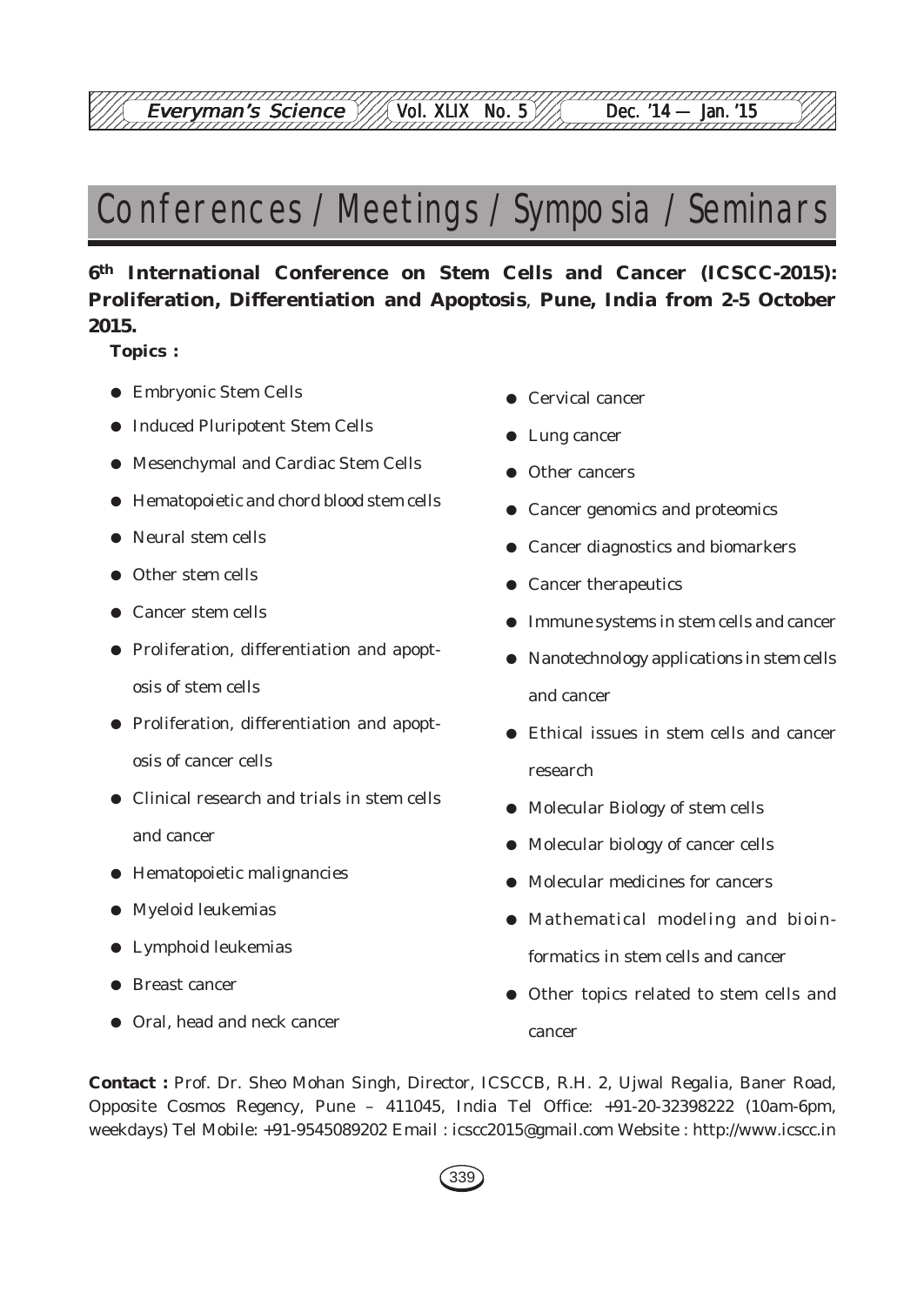#### 12345678901234567890123456789012123456789012345678901234567890121234567890123456789012345678 **Everyman's Science /// Vol. XLIX No. 5 /// Dec. '14 — Jan. '15** 12345678901234567890123456789012123456789012345678901234567890121234567890123456789012345678

### **Third International Conference On Counselling, Psychotherapy And Wellness And The 4th Congress Of SithCp3 - ICCP2016, 5th to 7th January 2016, Bengaluru, Karnataka, India**

#### **Themes**

- Culture, ethnicity and practice
- Diversity issues (gender, religion, class, caste, sexual orientation, special groups)
- Religion, spirituality, and transpersonal approaches
- Theories and techniques in counselling and psychotherapy
- Integrative and ecclectic practice in counselling and psychotherapy
- Research in counselling and psychotherapy
- Supervision in counselling and psychotherapy
- Integrating traditional and indigenous healing practices into counselling and psychotherapy
- Recent advances in counselling and psychotherapy

**Contact : ICCP2016 Secretariat** : Conference Secretariat, Department of Psychology, 7th Floor, Central Block, Christ University, Bangalore 560029, Email : tony.sam.george@christuniversity.in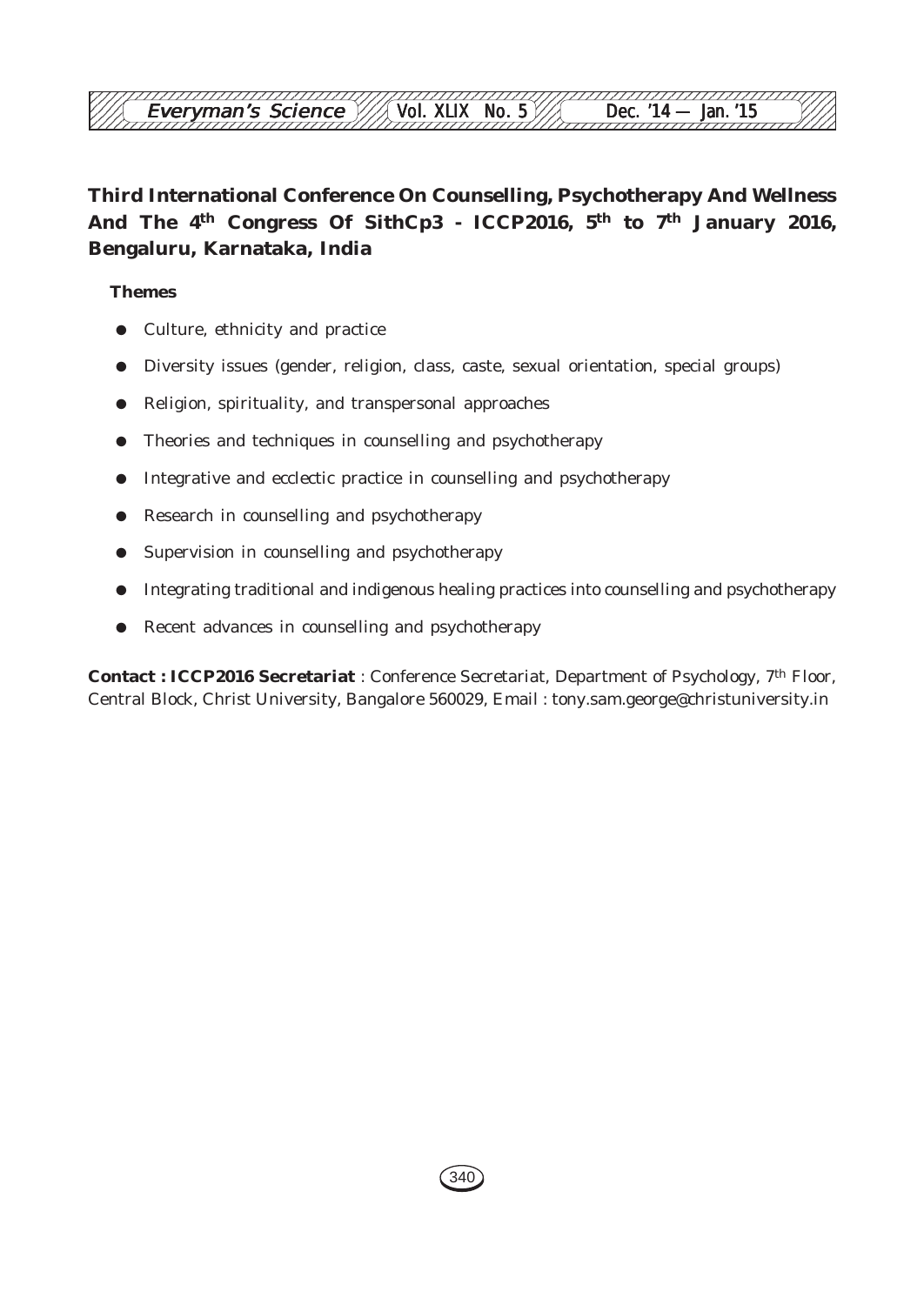12345678901234567890123456789012123456789012345678901234567890121234567890123456789012345678

# **S & T ACROSS THE WORLD**

#### **CLIMATE-CHANGE CLUES FROM TURTLES OF TROPICAL WYOMING**

Tropical turtle fossils discovered in Wyoming by University of Florida scientists reveal that when Earth got warmer, prehistoric turtles headed north. But if today's turtles try the same technique to cope with warming habitats, they might run into trouble.

While the fossil turtle and its kin could move northward with higher temperatures, human pressures and habitat loss could prevent a modern-day migration, leading to the extinction of some modern species.

The newly discovered genus and species, Gomphochelys (pronounced gom-fo-keel-eez) nanus—provides a clue to how animals might respond to future climate change, said Jason Bourque, a paleontologist at the Florida Museum of Natural History at UF and the lead author of the study, which appears online in the *Journal of Vertebrate Paleontology*, 35 (1): e885441, 2015

The wayfaring turtle was among the species that researchers believe migrated 500-600 miles north 56 million years ago, during a temperature peak known as the Paleocene-Eocene Thermal Maximum. Lasting about 200,000 years, the temperature peak resulted in significant movement and diversification of plants and animals.

"We knew that some plants and lizards migrated north when the climate warmed, but this is the first evidence that turtles did the same," Bourque said. "If global warming continues on its current track, some turtles could once again migrate northward, while others would need to adapt to warmer temperatures or go extinct."

The new turtle is an ancestor of the endangered Central American river turtle and other warm-adapted turtles in Belize, Guatemala and southern Mexico. These modern turtles, however, could face significant roadblocks on a journey north, since much of the natural habitat of these species is in jeopardy, said co-author Jonathan Bloch, a Florida Museum curator of vertebrate paleontology.

"If you look at the waterways that turtles would have to use to get from one place to another, it might not be as easy as it once was," Bloch said. "Even if the natural response of turtles is to disperse northward, they have fewer places to go and fewer routes available."

To put the new turtle in evolutionary context, the researchers examined hundreds of specimens from museum collections around the country, including turtles collected during the 1800s housed at the Smithsonian Institution. Co-author Patricia Holroyd, a vertebrate paleontologist at the University of California, Berkeley, said the fossil history of the modern relatives of the new species shows they could be much more wide-ranging, if it were not for their restricted habitats.

The Central American river turtle is one of the most endangered turtles in the world, threatened by habitat loss and its exploitation as a human food source, Holroyd said. "This is an example of a turtle that could expand its range and probably would with additional warming, but  $-$  and that's a big but  $-$  that's only going to happen if there are still habitats for it," she said.

#### **LONG-TERM NITROGEN FERTILIZER USE DISRUPTS PLANT-MICROBE MUTUALISMS**

When exposed to nitrogen fertilizer over a period of years, nitrogen-fixing bacteria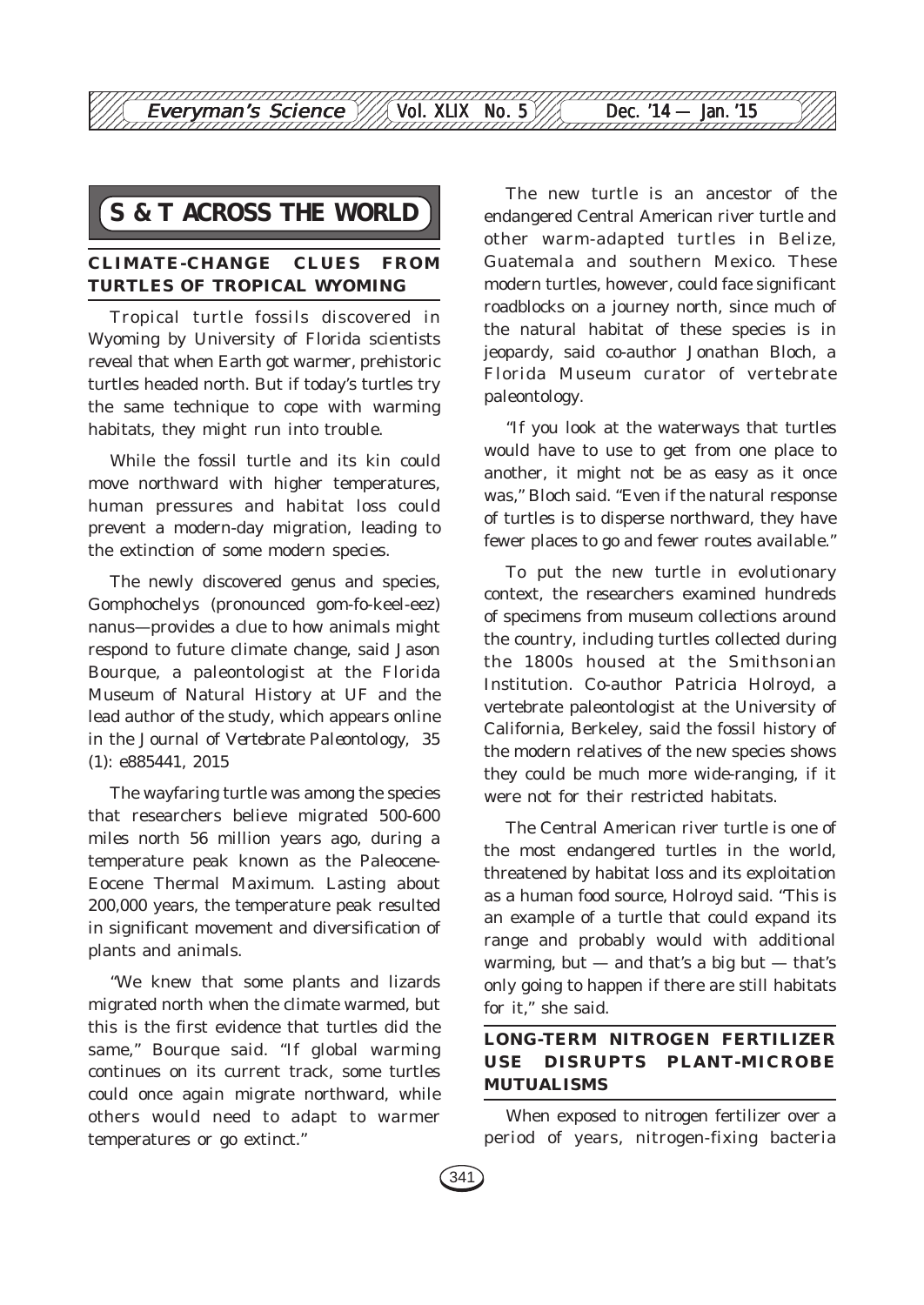

rhizobia evolve to become less beneficial to legumes — the plants they normally serve, researchers report in a new study.

These findings, reported in the journal *Evolution, 2015* , may be of little interest to farmers, who generally grow only one type of plant and can always add more fertilizer to boost plant growth. But in natural areas adjacent to farmland, where fertilizer runoff occurs, or in areas where nitrogen oxides from the burning of fossil fuels settle, a change in the quality of soil rhizobia could have "farreaching ecological and environmental consequences," the researchers wrote.

"The nitrogen that we apply to agricultural fields doesn't stay on those fields, and atmospheric nitrogen deposition doesn't stay by the power plant that generates it," said University of Illinois plant biology professor Katy Heath , who led the study with Jennifer Lau , of Michigan State University. "So this work is not just about a fertilized soybean field. Worldwide, the nitrogen cycle is off. We've changed it fundamentally."

Not that long ago, before the advent of industrial fertilizers and the widespread use of fossil fuels, soil nitrogen was a scarce commodity. Some plants, the legumes, found a way to procure the precious nitrogen they needed — from rhizobia.

"The rhizobia fix nitrogen — from atmospheric nitrogen that we're breathing in and out all the time — to plant-available forms," Heath said. "Plants can't just take it up from the atmosphere; they have to get it in the form of nitrate or ammonium."

In return, legumes shelter the rhizobia in their roots and supply them with carbon. This partnership benefits the bacteria and gives legumes an advantage in nitrogen-poor soils. Previous studies have shown that nitrogen fertilizers can affect the diversity of species that grow in natural areas, Heath said. In areas polluted with fertilizer runoff, for example, legumes decline while other plants become more common.

In the new analysis, Heath and her colleagues looked at six long-term ecological research fields at Michigan State University's Kellogg Biological Station. Two experimental plots were located in each of six different fields. One plot in each field had been fertilized with nitrogen for more than two decades; the other, a control plot, had never been fertilized.

The researchers isolated rhizobia from the nodules of legumes in fertilized and unfertilized plots. In a greenhouse experiment, they tested how these bacteria influenced legume growth and health. The researchers found that the plants grown with the nitrogen-exposed rhizobia produced 17 to 30 percent less biomass and significantly less chlorophyll than plants grown with rhizobia from the unfertilized plots.

A genetic analysis of the microbes revealed that the composition of the bacterial populations was similar between fertilized and unfertilized plots: The same families of rhizobia were present in each. But rhizobia from the fertilized plots had evolved in a way that made them less useful to the legumes, Heath said.

"This study tells us something about mutualisms and how they evolved," she said. "Mutualisms depend on this balance of trade between the partners, this special nitrogencarbon economy in the soil, for example. And when the economy changes — say when nitrogen is no longer scarce — these mutualisms might go away."

342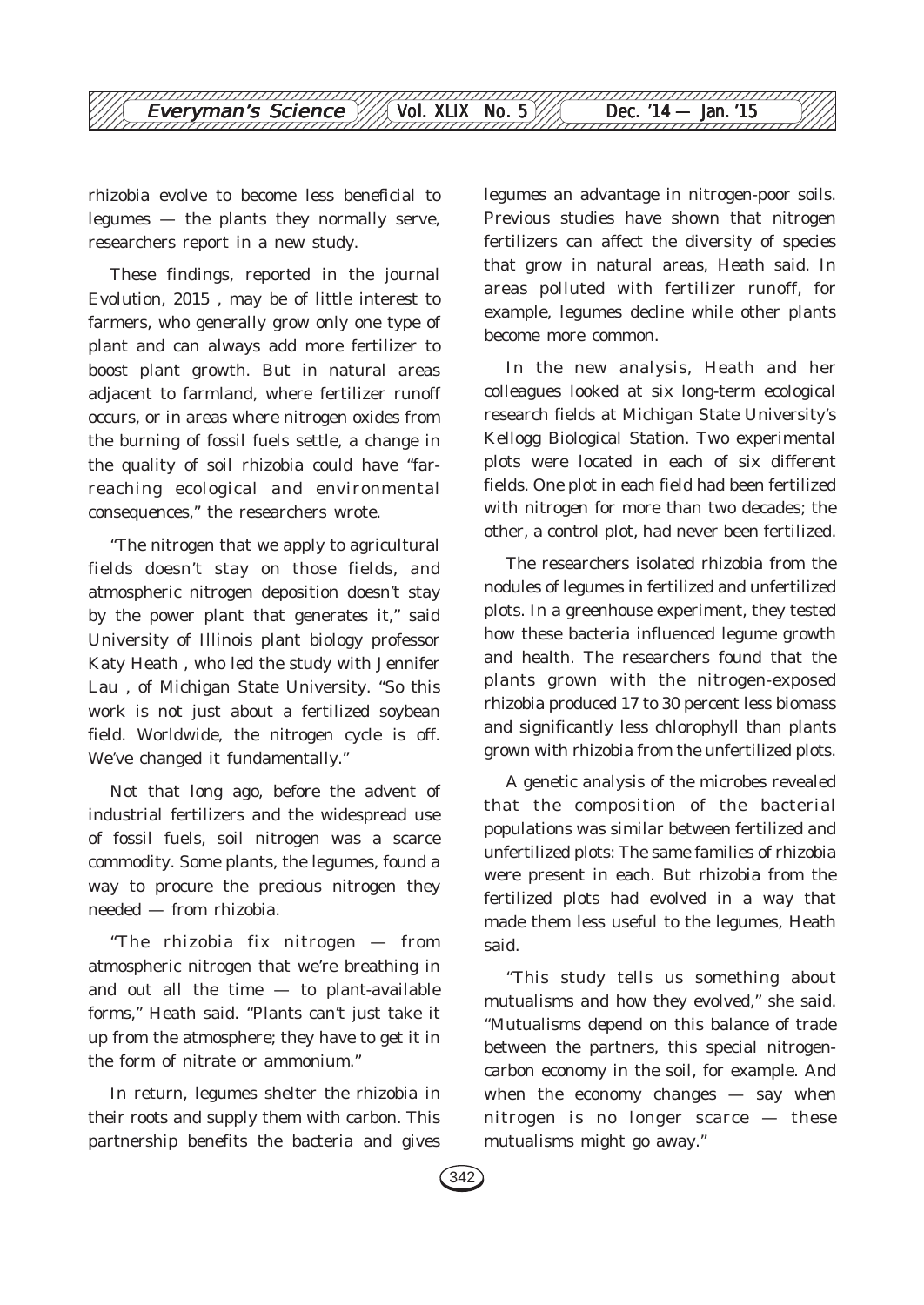#### **NEW X-RAY MICROSCOPE FOR NANOSCALE IMAGING**

Delivering the capability to image nanostructures and chemical reactions down to nanometer resolution requires a new class of x-ray microscope that can perform precision microscopy experiments using ultra-bright xrays from the National Synchrotron Light Source II (NSLS-II) at Brookhaven National Laboratory. This groundbreaking instrument, designed to deliver a suite of unprecedented xray imaging capabilities for the Hard X-ray Nanoprobe (HXN) beamline, brings researchers one step closer to the ultimate goal of nanometer resolution at NSLS-II, a U.S. Department of Energy Office of Science User Facility.

The microscope manipulates novel nanofocusing optics called multilayer Laue lenses (MLL) — incredibly precise lenses grown one atomic layer at a time — which produce a tiny x-ray beam that is currently about 10 nanometers in size. Focusing an x-ray beam to that level means being able to see the structures on that length scale, whether they are proteins in a biological sample, or the inner workings of a fuel cell catalyst.

The team of scientists who built this microscope aren't stopping there; they are working toward making the focused x-ray beam spot even smaller in the future. The microscope they developed produces x-ray images by scanning a sample while collecting various xray signals emerging from the sample. Analysis of these signals helps researchers understand crucial information about the materials they are examining: density, elemental composition, chemical state, and the crystalline structure of the sample.

Getting a clear image at this scale requires

extremely high stability of the microscope to minimize vibrations and to reduce possible thermal drifts, changes in the microscope due to heat. It requires over twenty piezo motors — very fine motors that produce motion when electric currents are fed into piezo crystals controlled down to nanometer-scale precision, crammed into a tight space about the size of a coffee maker, to meet its functionalities.

"This instrument incorporates most recent developments in interferometric sensing, nanoscale motion, and position control. Recorded drifts of two nanometers per hour are unprecedented and set a new benchmark for x-ray microscopy systems," said Evgeny Nazaretski, a physicist at NSLS-II who spearheaded the development of the microscope.

After construction, the MLL module, a key component of the HXN x-ray microscope, was tested at the Diamond Light Source Beamline I-13L for extensive x-ray performance measurements. These measurements confirmed the stability and reliability of the new MLL system. Results are being published in the March issue of the Journal of Synchrotron Radiation.

"This instrument is a critical link connecting NSLS-II's bright x-rays to unprecedented nanoscale x-ray imaging capabilities, which we believe will lead to many groundbreaking scientific discoveries," stressed Yong Chu, the Group Leader of the Hard X-ray Nanoprobe Beamline at NSLS-II. The HXN beamline and the HXN x-ray microscope are currently being commissioned and will be available for user experiments later this year.

This work is published in the *Journal of Synchrotron Radiation*, 22(2), 336, 2015.

*Source : ScienceDaily, 25 February 2015.*